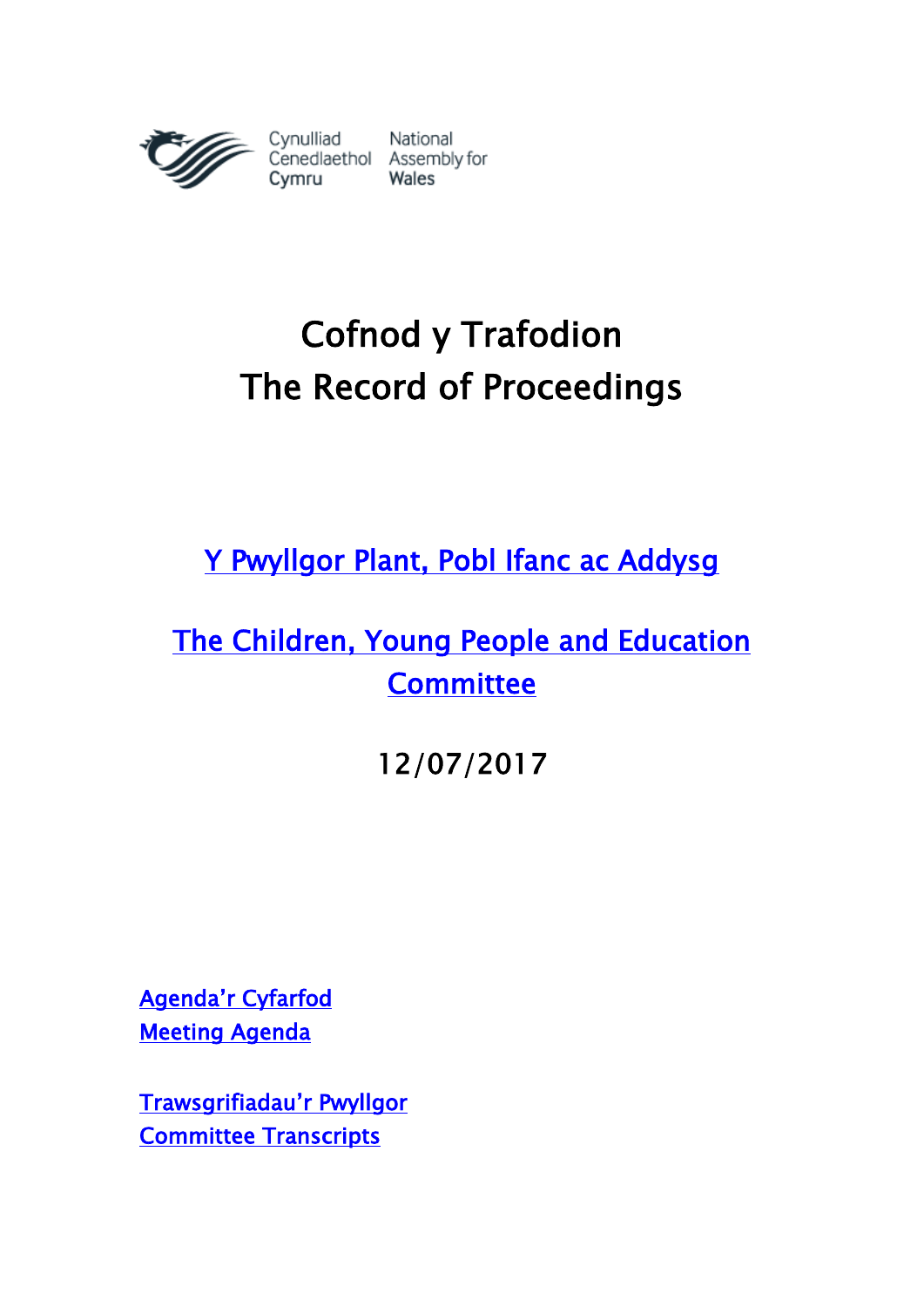# Cynnwys **Contents**

- 4 [Cyflwyniad, Ymddiheuriadau, Dirprwyon a Datgan Buddiannau](#page-3-0) [Introductions, Apologies, Substitutions and Declarations of Interest](#page-3-0)
- 4 [Ymchwiliad i Iechyd Meddwl Amenedigol: Sesiwn Dystiolaeth 11](#page-3-1) [Inquiry into Perinatal Mental Health: Evidence Session 11](#page-3-1)
- 47 [Papurau i](#page-46-0)'w Nodi [Papers to Note](#page-46-0)
- 47 [Cynnig o dan Reol Sefydlog 17.42 i Benderfynu Gwahardd y Cyhoedd o](#page-46-1)  [Weddill y Cyfarfod](#page-46-1) [Motion under Standing Order 17.42 to Resolve to Exclude the Public](#page-46-1)  [from the Remainder of the Meeting](#page-46-1)

Cofnodir y trafodion yn yr iaith y llefarwyd hwy ynddi yn y pwyllgor. Yn ogystal, cynhwysir trawsgrifiad o'r cyfieithu ar y pryd. Lle y mae cyfranwyr wedi darparu cywiriadau i'w tystiolaeth, nodir y rheini yn y trawsgrifiad.

The proceedings are reported in the language in which they were spoken in the committee. In addition, a transcription of the simultaneous interpretation is included. Where contributors have supplied corrections to their evidence, these are noted in the transcript.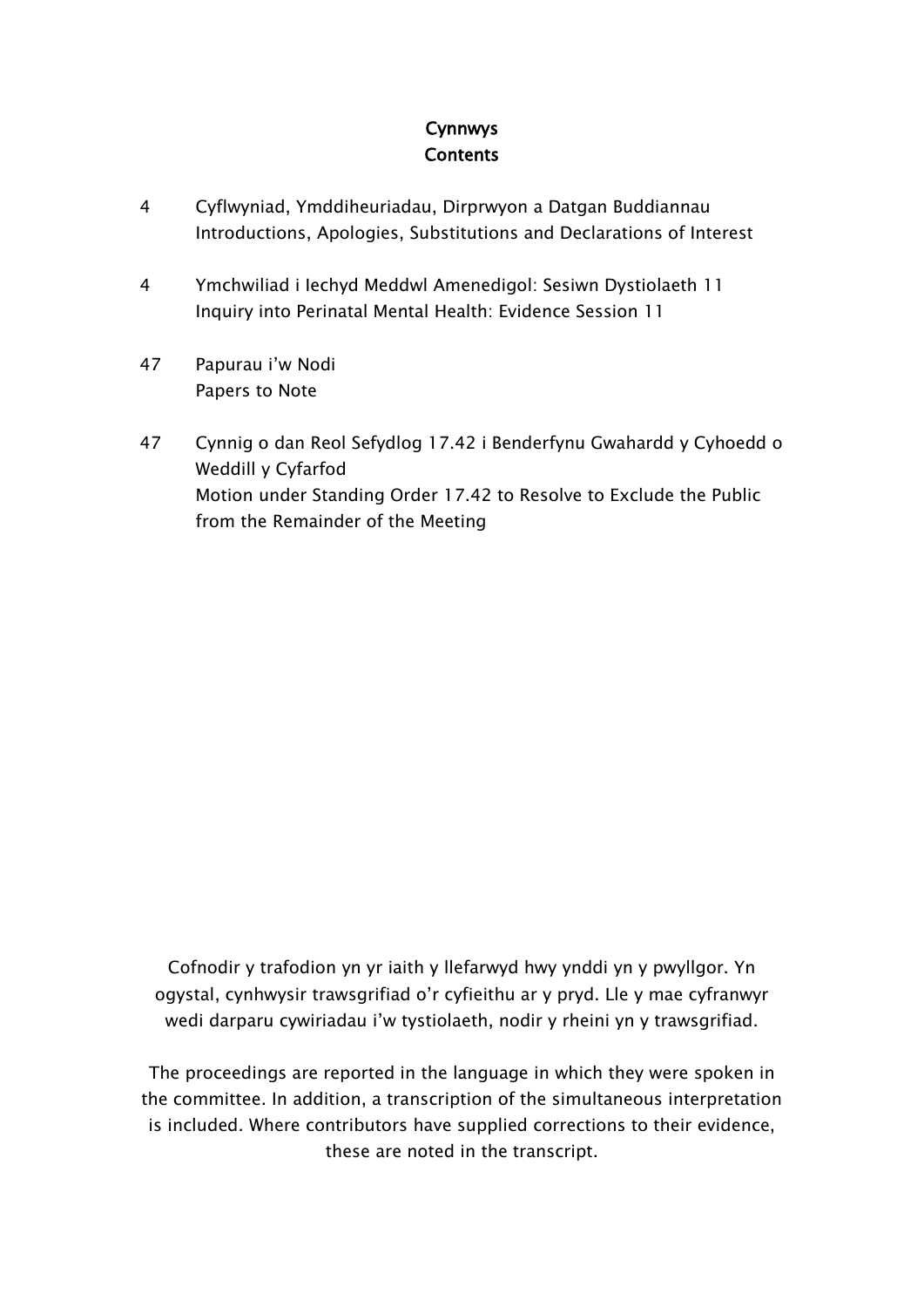# Aelodau'r pwyllgor yn bresennol Committee members in attendance

| <b>UKIP Wales</b><br>Llafur<br>Labour |
|---------------------------------------|
|                                       |
|                                       |
|                                       |
| Llafur                                |
| Labour                                |
| <b>Plaid Cymru</b>                    |
| The Party of Wales                    |
| Ceidwadwyr Cymreig                    |
| <b>Welsh Conservatives</b>            |
| Llafur                                |
| Labour                                |
| Llafur (Cadeirydd y Pwyllgor)         |
| Labour (Committee Chair)              |
| Ceidwadwyr Cymreig                    |
| <b>Welsh Conservatives</b>            |
|                                       |

# Eraill yn bresennol Others in attendance

| Aelod Cynulliad, Llafur (Ysgrifennydd y Cabinet dros |
|------------------------------------------------------|
| lechyd, Llesiant a Chwaraeon)                        |
| Assembly Member, Labour (The Cabinet Secretary       |
| for Health, Well-being and Sport)                    |
| Swyddog Nyrsio Mamolaeth a Blynyddoedd Cynnar        |
| Nursing Officer for Maternity and Early Years        |
| Cyfarwyddwr Iechyd Meddwl, Llywodraethu'r GIG a      |
| Gwasanaethau Corfforaethol                           |
| Director of Mental Health, NHS Governance and        |
| <b>Corporate Services</b>                            |
|                                                      |

# Swyddogion Cynulliad Cenedlaethol Cymru yn bresennol National Assembly for Wales officials in attendance

| Llinos Madeley | Clerc         |
|----------------|---------------|
|                | Clerk         |
| Sarah Bartlett | Dirprwy Glerc |
|                | Deputy Clerk  |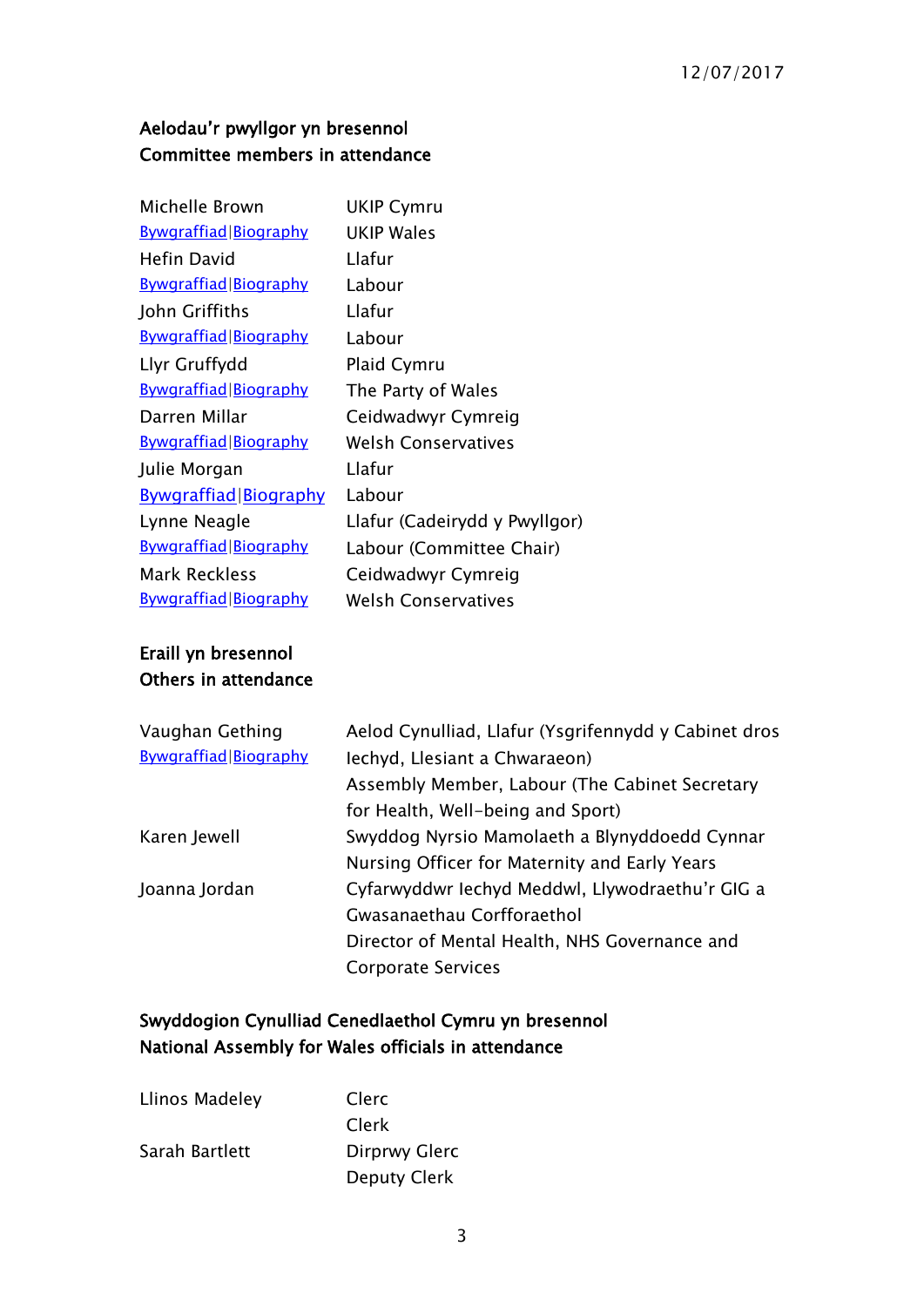Rebekah James Y Gwasanaeth Ymchwil Research Service

> Dechreuodd y cyfarfod am 09:30. The meeting began at 09:30.

# <span id="page-3-0"></span>Cyflwyniad, Ymddiheuriadau, Dirprwyon a Datgan Buddiannau Introductions, Apologies, Substitutions and Declarations of Interest

[1] Lynne Neagle: Good morning, everyone. Welcome to this morning's meeting of the Children, Young People and Education Committee. We've received no apologies. Are there any declarations of interest? No. Okay, thank you.

# <span id="page-3-1"></span>Ymchwiliad i Iechyd Meddwl Amenedigol: Sesiwn Dystiolaeth 11 Inquiry into Perinatal Mental Health: Evidence Session 11

[2] Lynne Neagle: Item 2 this morning is an evidence session with the Cabinet Secretary for health on our perinatal mental health inquiry. I'm very pleased to welcome the Cabinet Secretary. Thank you for attending and for the paper that you provided. Would you mind introducing your officials for the record, please?

[3] The Cabinet Secretary for Health, Well-being and Sport (Vaughan Gething): Yes, I have Joanna Jordan and Karen Jewell with me today.

[4] Lynne Neagle: Thank you. We've got lots of questions, so, if you're happy, we'll go straight into questions.

[5] Vaughan Gething: I'm delighted to go into questions, Chair.

[6] Lynne Neagle: Thank you. Michelle.

[7] Michelle Brown: Good morning, everyone. The 'Together for Mental Health' delivery plan stated that all the perinatal mental health services should be in place by now. I understand that, for Betsi Cadwaladr, that isn't quite the case yet. Can you explain to us why that is, please?

[8] Vaughan Gething: Well, Betsi decided—. The fact is the services are in place. Betsi took a considered approach. It's actually about recruitment and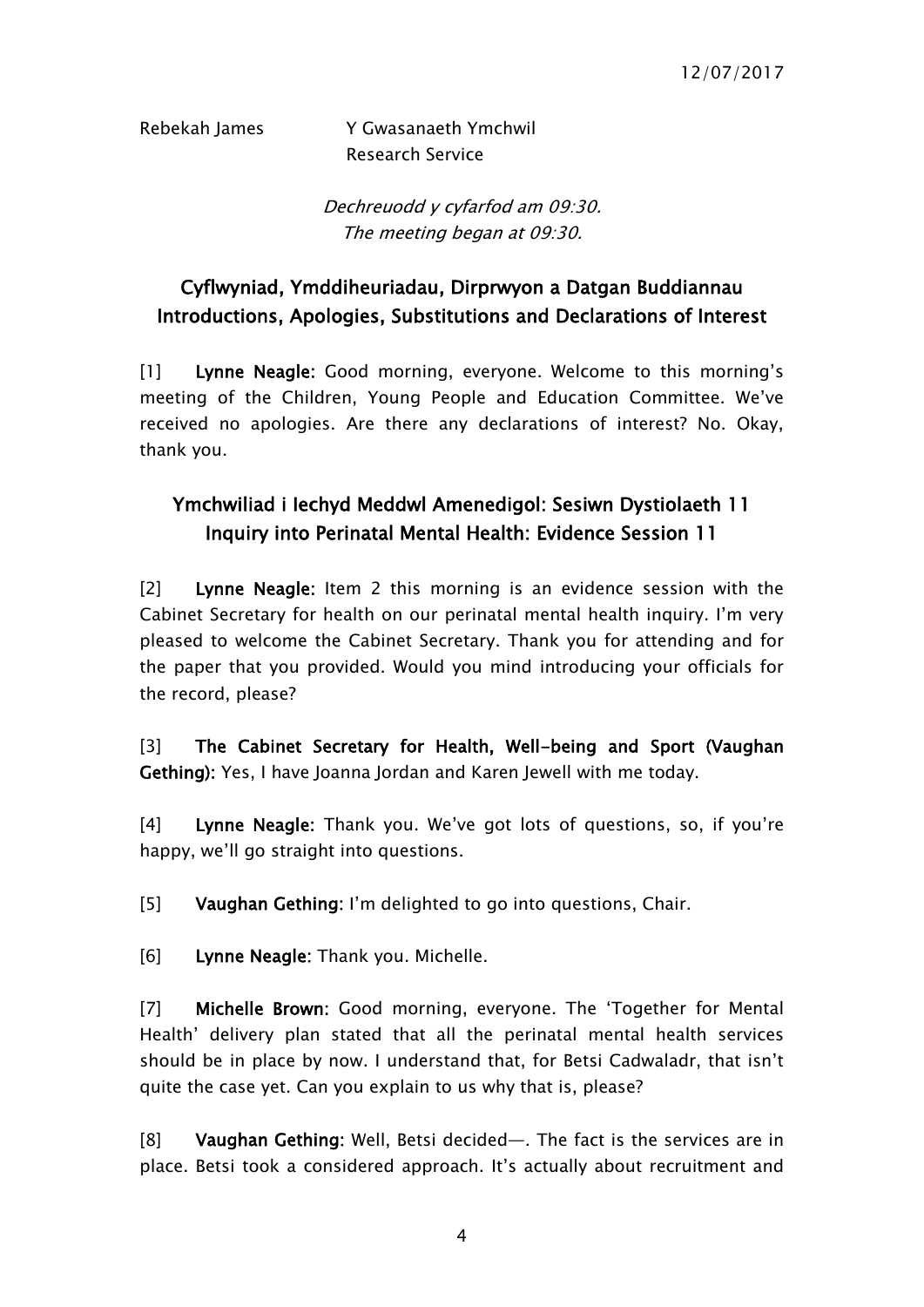making sure they got all of their right people into their team. I should have explained in the introduction that Joanna Jordan is a director, and so can deal with governance issues, and Karen Jewell has joined our midwifery team, having been a consultant midwife at Cardiff and Vale. So, it might be helpful—Karen, do you want to explain the situation?

[9] Ms Jewell: Yes. Betsi, because there were no services in place prior to the introduction of the moneys, actually decided to take a scoping approach to actually look at what services and what need was within the area before they actually decided on what the composition of the perinatal team would look like. So, that perinatal team scoping has now been done and the team is actually ready to start taking referrals, and has started taking them this month. So, it's already on board.

[10] Michelle Brown: Are you happy that that team's going to have access to the relevant consultants that it needs to operate safely and provide a full service?

[11] Vaughan Gething: I think there's a difference here about what service we're talking about, because we're talking about a community-based team to try and deal with and support women and their families as locally and possible. That was the point of the investment that was made and announced in July 2015—to get us to the point where we weren't simply making a choice between a consultant service and sending women potentially a long way away from their homes or our ability to support people effectively in communities. That's why the money that we provided was about starting the service. So, that's what the £1.5 million was for.

[12] So, it is understanding how we better meet people's needs. Because even if people are assessed as potentially benefiting from a service in an acute setting, lots of families will opt not to do that, because, actually, whether it's 50 or 100 miles, actually, for a lot of people at that point in time, travelling even 10 miles away from their home can seem like a long distance away. It's about how far away they are from support, and what's most effective for the mother, the child, and the wider family, to make sure that support is provided.

[13] This is about enabling that to happen, making sure that we have more staff with the right sort of skills as part of the whole service. So, it's about the extra staff, but it's also about the wider generic service and the recognition and the support that should be provided as well.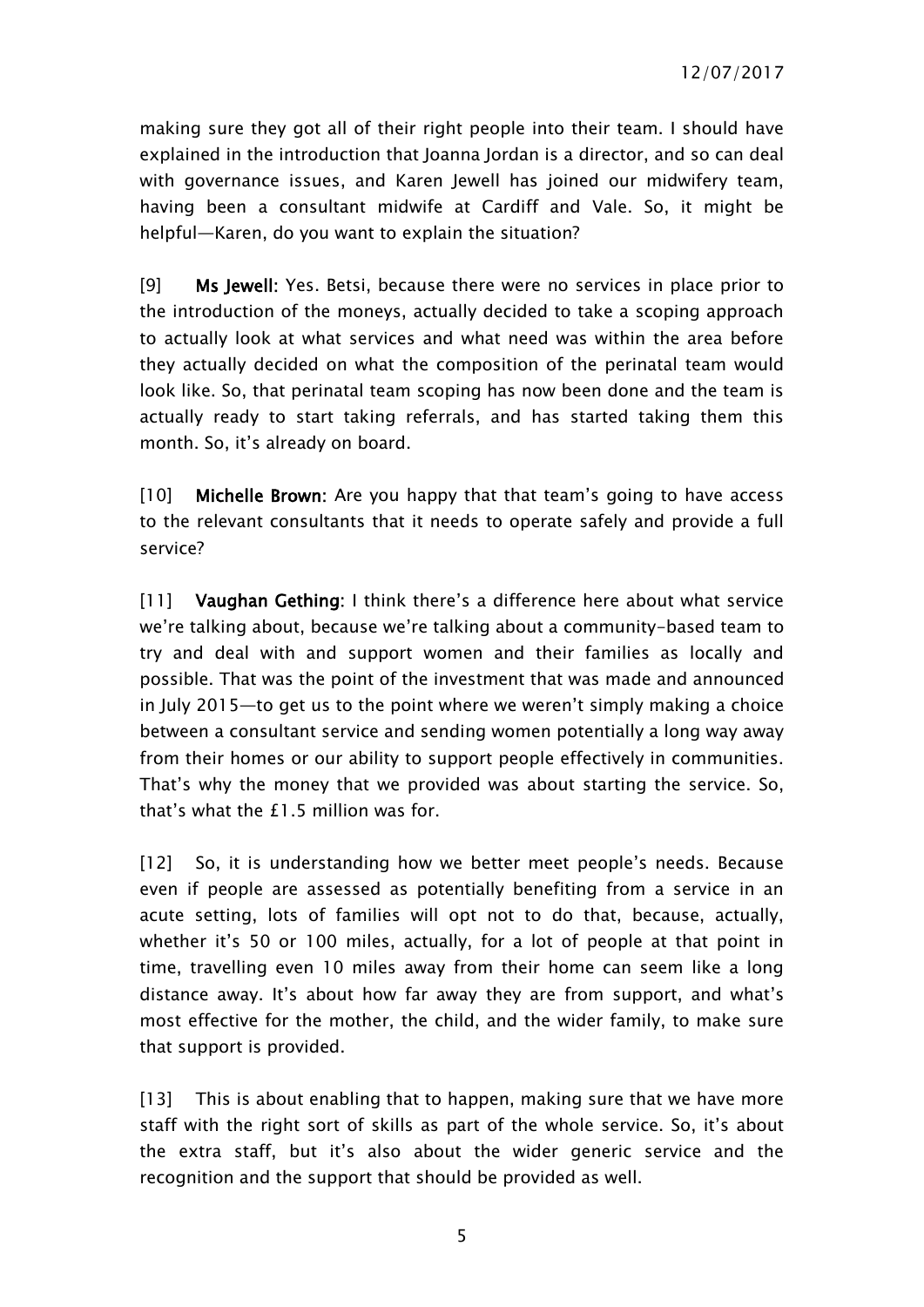[14] Michelle Brown: Thank you. So, what do you consider to be the core components of a community-based perinatal health service?

[15] Vaughan Gething: Do you want to run through what the team looks like in each area?

[16] Ms Jewell: Yes. The teams do vary, and that depends on local need. The core could be made up of perinatal psychiatrists, community psychiatric nurses, nursery nurses that would go and provide support within the house on a weekly or daily basis, perinatal specialist midwives, and psychologists as well. So, there could be lots of different components. Each team has looked locally at what's already available and then looked at what they require within that perinatal team to actually fit the need of the service and the demographics.

[17] Michelle Brown: Are you happy that those components—that needs are going to be met in each health board, given the plans you've seen?

[18] Vaughan Gething: Yes, and there's an understanding that one of my challenges about the service in all aspects is about: where is variation really about meeting local need and local circumstance, and you could and should have a different approach, and where is it simply that you want to do something locally that isn't necessarily really about demonstrating there's an evidence base that that's what's best to do for that local population? But I think, as I say, you're going to see a slightly different service; a slightly different configuration of staff. I know you've heard from Powys, for example. Powys is different in lots of ways. If you live in an area where you know that a district general hospital is actually quite a long way away, it changes the mindset of both the population and also healthcare professionals as well about how they provide a community-based service. I actually think that in many aspects we could learn lots from Powys about how to provide community-based services. That's why I also think the evaluation stream that we'll have will be really important for understanding how that staff mix has been drawn together, how effective that is—in not just the number of referrals but the experience of people who have gone through the service and providing it—and to give a sense and lessons, hopefully, about learning lessons around Wales from each other. Because I certainly think that health boards in south Wales, who may say they have relatively similar populations, will have a lot to learn from each other, as well as from Powys, Hywel Dda and north Wales as well.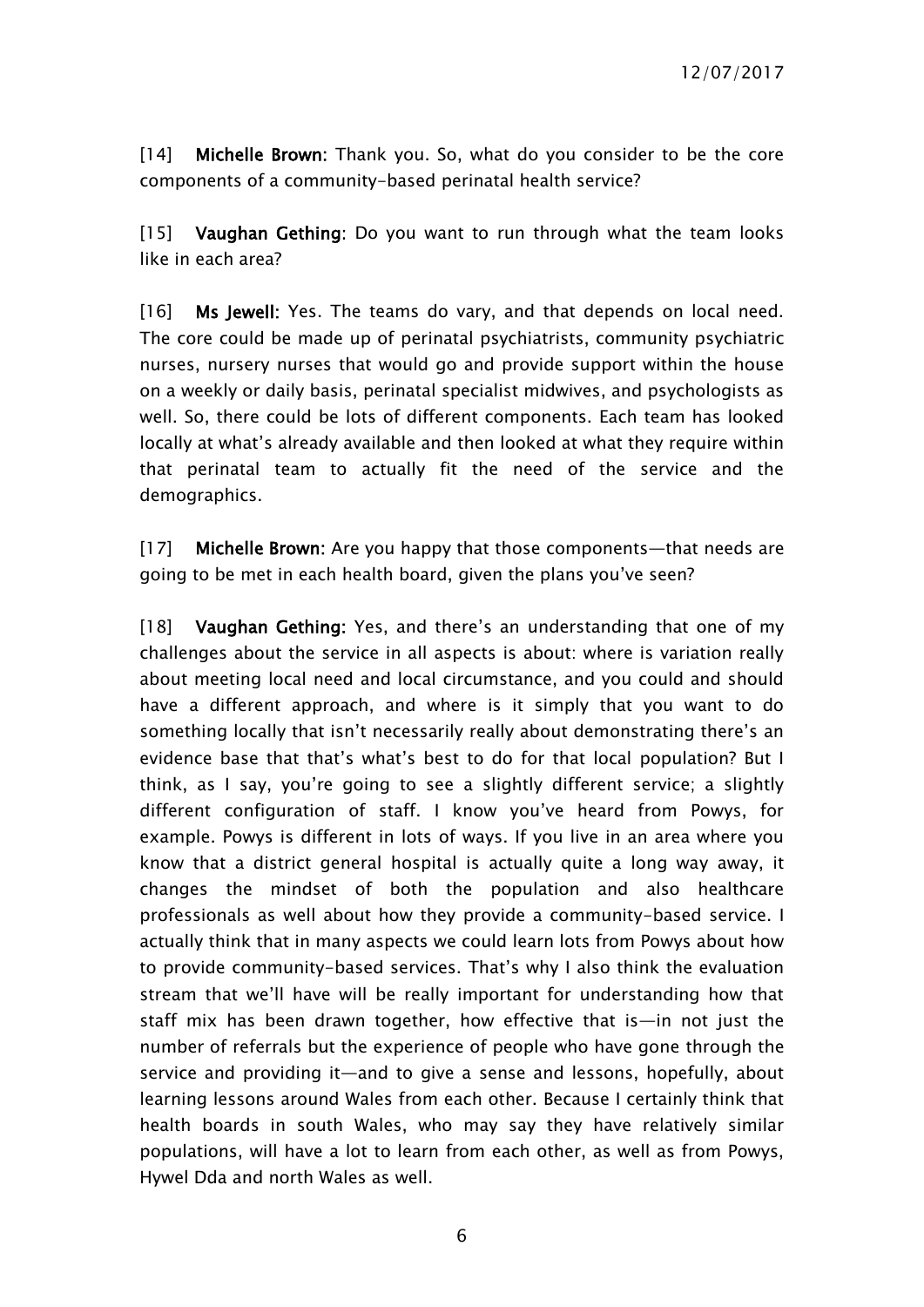[19] Michelle Brown: Coming to Powys health board specifically, they've boosted their generic service offering, as opposed to creating a dedicated perinatal mental health team. What's your assessment of that? Do you think that's going to meet the need? What's your assessment?

[20] Vaughan Gething: Well, I know you've heard directly from Powys on this point as well, but if you just think about the geography of Powys, if you had a team in Powys, it couldn't possibly meet the needs of people all across the county. Actually, they've got to think about a model that actually meets the needs of their population and is the best fit for that group of people and provides a proper service. I think if you just had one flying team going around, you could easily be stretched within different parts of the county. That doesn't make sense, so I think that's the logic and the rationale behind their model of actually improving their generic service. You will understand why that makes sense. The challenge always is about the understanding of how you equip the generic service to be able to do that. And within this field, we're not just talking about having a specialist team to do all of this as well. There is a point about how that wider generic service understands and is able to identify challenges and problems in getting people to the right place for the right support and, again, thinking about women in their context. So, not just assuming that for everyone the right answer is to send them off to a different service many miles away, because, as I said earlier, lots of people just don't want that, and that could exacerbate a problem that exists, rather than actually being helpful.

[21] Lynne Neagle: Linked to that, do you think it's realistic to expect the community perinatal teams to provide care and treatment for women with moderate to severe perinatal mental health problems, while also having this focus on early intervention and prevention?

[22] Vaughan Gething: Well, there's some interesting stuff around the recent conference event and actually about the learning about how better to meet people's needs, and about how, actually, some people who previously, you would have thought, actually, their care needs to be provided in an acute setting, it's been possible to do that more locally. But there is something about understanding where that balance is and, again, that being an individual assessment with that person and with their healthcare professionals about making a choice about what that could and should be. That gets us into not just a barrier between the community service and hospital-based service, but then how we have an appropriate configuration

7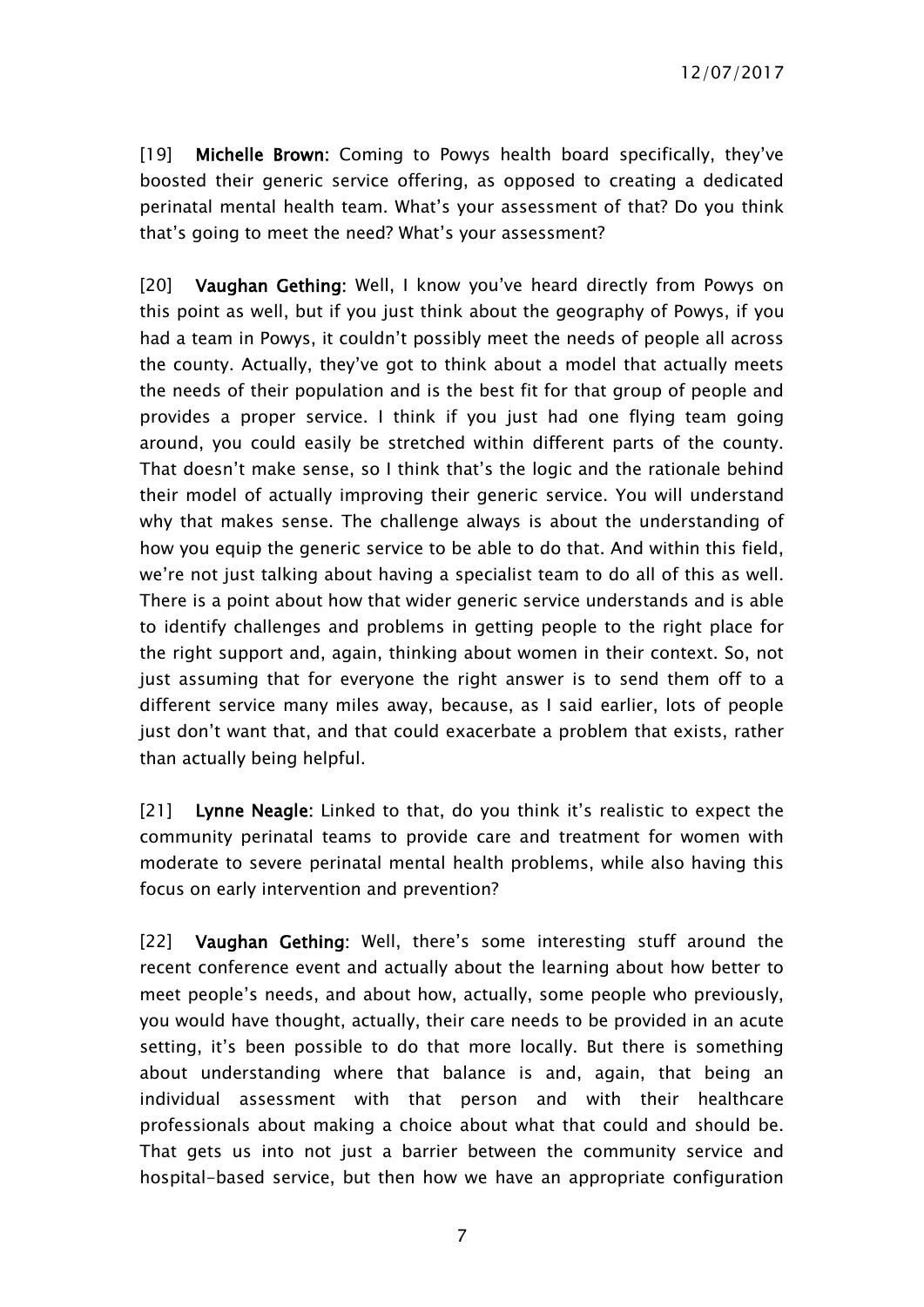of the hospital service as and where it is. Because, at the moment, as you know, we commission that service from outside Wales, and that's the ongoing debate that I'm sure we'll get into, about what that could and should look like, and how it links to the community service, because it wasn't that long ago that we didn't have this specialist community service. So, this is definitely a service improvement and a step forward. The investment we've made has delivered more staff, delivering a service, now, in every health board. We need to understand what that looks like, how that helps and better supports people, and what that then means about what we still will have to do about providing a hospital-based service for those families that need it and where it's appropriate.

[23] Lynne Neagle: Okay, thank you. Mark.

[24] Mark Reckless: On that note, Cabinet Secretary, how confident are you that the health boards have sufficient staff and resources to deliver an effective and appropriate perinatal mental health service?

[25] Vaughan Gething: Well, I'm positive about the fact that I think there are over 27 whole-time equivalents who've been recruited. Obviously, there are part-time staff within that as well. There are a handful of vacancies, but recruitment is ongoing, and I think it's really important not just to see this as, 'Is the £1.5 million delivering the whole service?', because this is about pump priming a service that did not exist in the same way beforehand, but about being part of how you plan your service for your whole community. So, it's part of a wider team. That's why I made the comments that I made earlier—and I appreciate they were partly through questioning—about the service needing to think about how to skill those staff as well to be part of the whole service. It isn't simply to say, 'This is nothing to do with me; go into the specialist team.' You've still got responsibilities for the people you provide healthcare for. It's also about remembering that this isn't a service that just relies on £1.5 million, because the whole budget is nearly £7 billion, and so, actually, we need to think about how the whole service is deployed and not just this one part of it, albeit we recognise that there was a gap and that's what the money and the commitment is helping to deliver on.

[26] Mark Reckless: Given that that £1.5 million was spread proportionally, according to the number of births, across each health board, hasn't that left a situation where you had some health boards that did actually provide at least their bones of the service before, whereas others perhaps didn't have provision in this area and that adding that incrementally to existing provision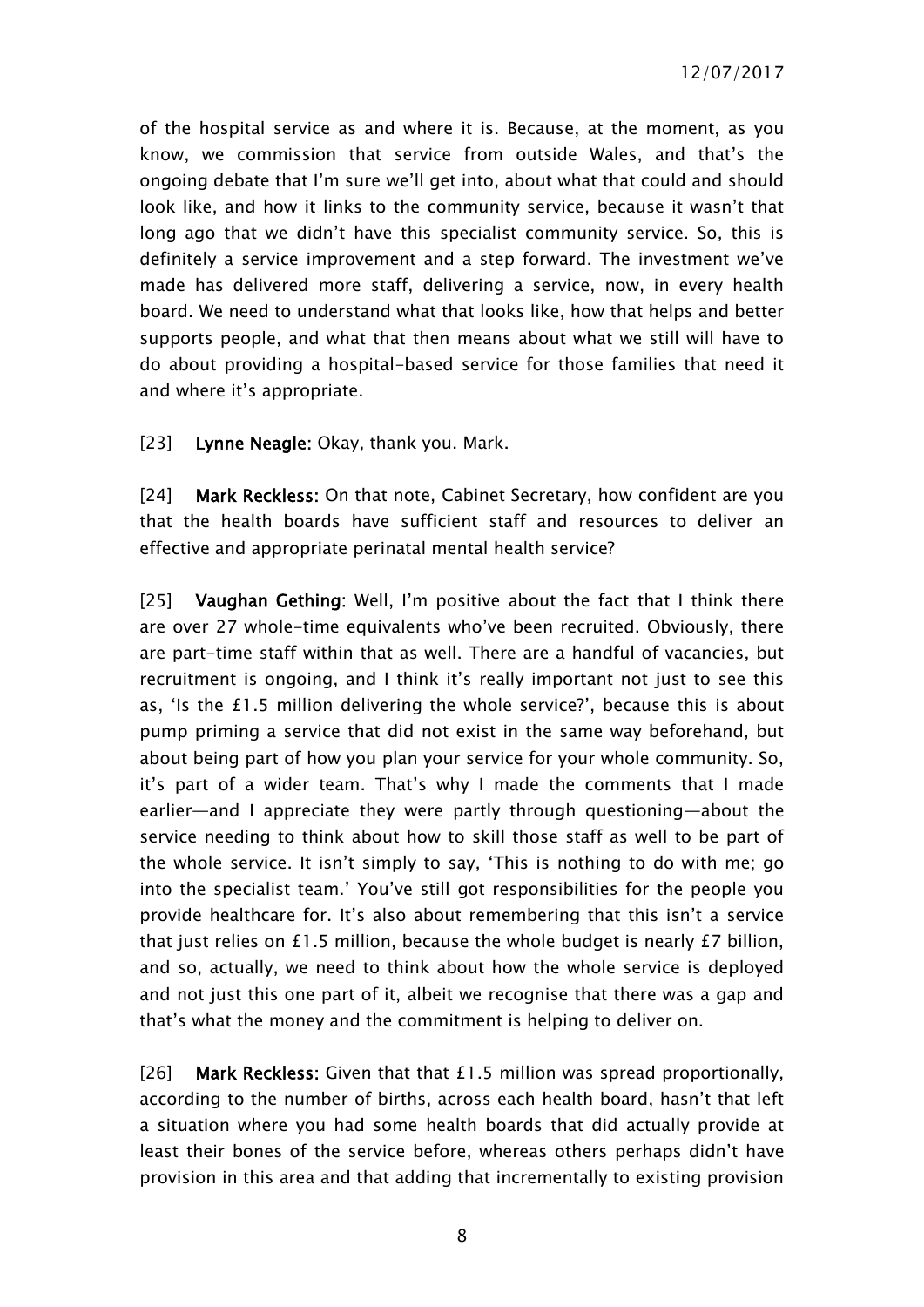has left some health boards with significantly better services than others?

[27] Vaughan Gething: I think you need to remember that £1.5 million, compared to about £7 billion, is a really significant difference and this is about how you start the service and make clear there is a need to start the service. What I'd also say is that there is never a perfect answer, because if we had said, 'We have assessed each of the teams that exist in each health board and because health board A has a better provision than health board B regarding the number of births, we will give health board B more money', you would understandably have those people saying, 'Well, treat me fairly. Why is it that, if this health board has a better base to start from, it's then disadvantaged when money's allocated?' I think it was a fair way to allocate money: to look at the number of births, thinking about the relative need moving forward and how we help that service across the country. But, as I say, there was always going to be an alternative and not unreasonable view about how we could allocate moneys. But I don't want to get the Chair into encouraging me to talk about health board formula allocation.

[28] Mark Reckless: I'm probing that alternative rather than criticising the decision.

#### [29] **Vaughan Gething:** I appreciate that.

[30] Mark Reckless: What I would like to ask, though, is: we had, I think, some quite compelling evidence last week from people in the voluntary sector. In particular, two charities, and at least one with a very clear focus on the postpartum psychosis, suffered by, I understand, perhaps one to two women per 1,000. Essentially, they didn't have funding, yet they appeared to be stepping in to provide what one would have expected to be a statutory service—for instance, referring some ladies to the existence of a specialist professor in Cardiff, where people who should have been doing the referring weren't aware of that: a number of training sessions, but also, I think the committee felt, impressive support to women who might be suffering from this portpartum psychosis from those who had experienced it themselves. I just wondered whether some of the £1.5 million, or indeed some of the £7 billion that you referred to—even a very small amount of that money, through sharing that to support that non-statutory third sector provision, which was particularly skilled and brought something to the table—might actually improve the delivery in that area.

[31] Ms Jordan: Across the range of mental health provision, we do provide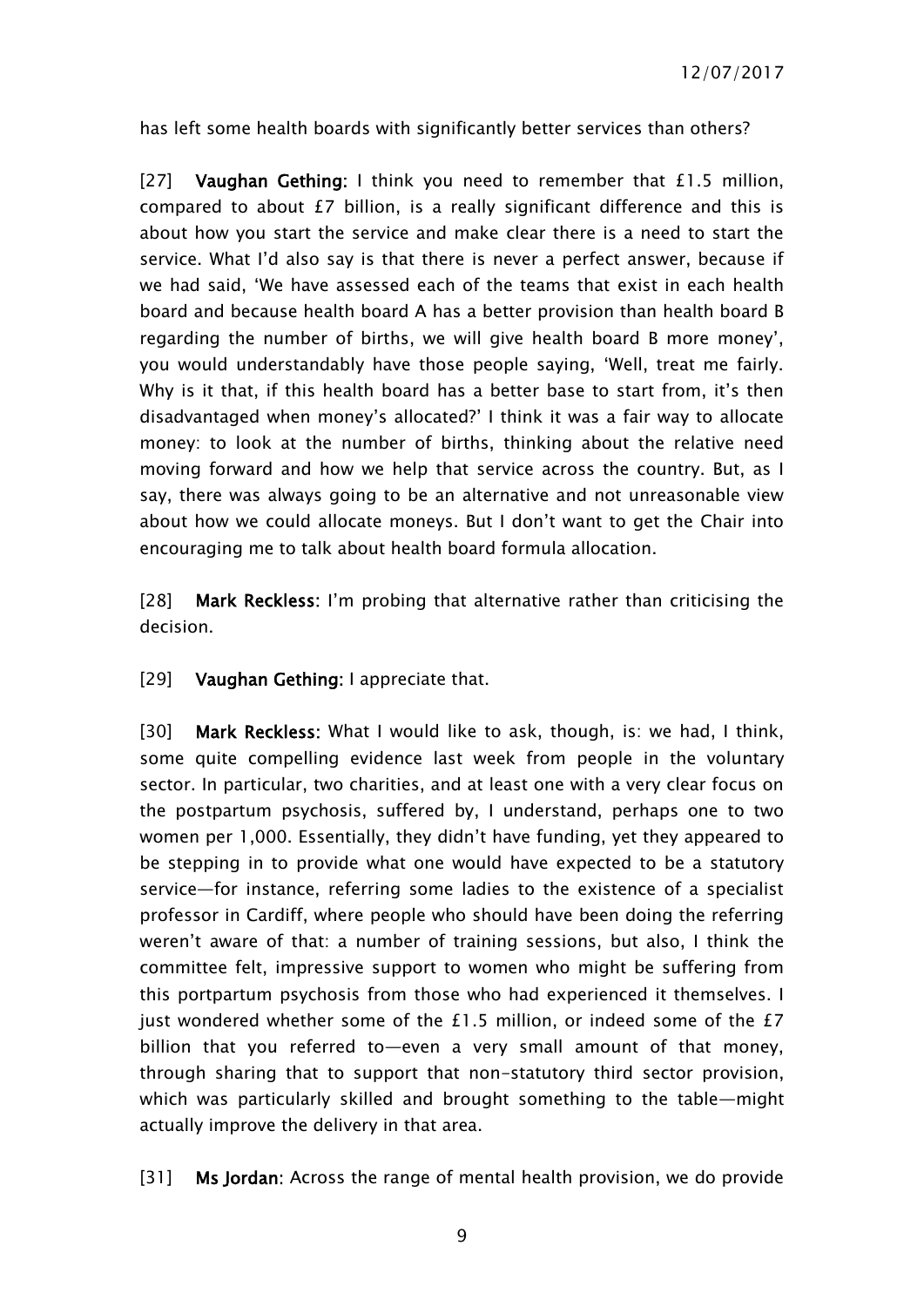grants to the voluntary sector. We run what we call a section 64 grant scheme. Any voluntary sector organisation that offers services on an all-Wales basis are able to bid into that funding pot, as long as the services they deliver are in line with the ambitions of 'Together for Mental Health', which clearly this would be. So, we've just had bids in for the current round. I haven't gone through them myself yet, so I don't know, but there are opportunities for organisations to bid directly to Welsh Government for funding the services, as well as, obviously, discussions with local health boards.

09:45

[32] **Vaughan Gething:** I think it's also worth mentioning, of course, that some of this is about different referral and support routes. It's entirely understandable that in every treatment area, there'll be an active third sector and there'll be a support that's provided that is appropriate. There are often peer groups that people are committed to attending, because of their own experiences. For lots of people, that's more useful and often earns an entry to get somewhere because they don't necessarily want to go and have that conversation in a more medical setting. So, those routes for support are really important. That's a recognition right across the service as well. It looks at every single service area, and, actually, the third sector are part of their conversation about the future. So, they're not kept outside; they're part of an active conversation on what the future service should look like.

[33] Mark Reckless: Just a final question from me: you mentioned a requirement to be offering a service on a national, pan-Wales basis. One charity we had last week I think had just received its charity number and was Cardiff focused, but certainly willing to expand beyond that. But I just wonder if you'll only consider people who are already in a position to provide pan-Wales before they get any support, and whether that would unnecessarily limit the providers you might use.

[34] Ms Jordan: In terms of the funding we provide directly, that is for an all-Wales service. We would then expect that to be built on by local health boards in contact with organisations that provide services on a very local basis. Those discussions should be happening in terms of when the generic NHS service is fully functioning, they will clearly need to look at signposting and providing other support from the voluntary sector, and we would expect that to be happening.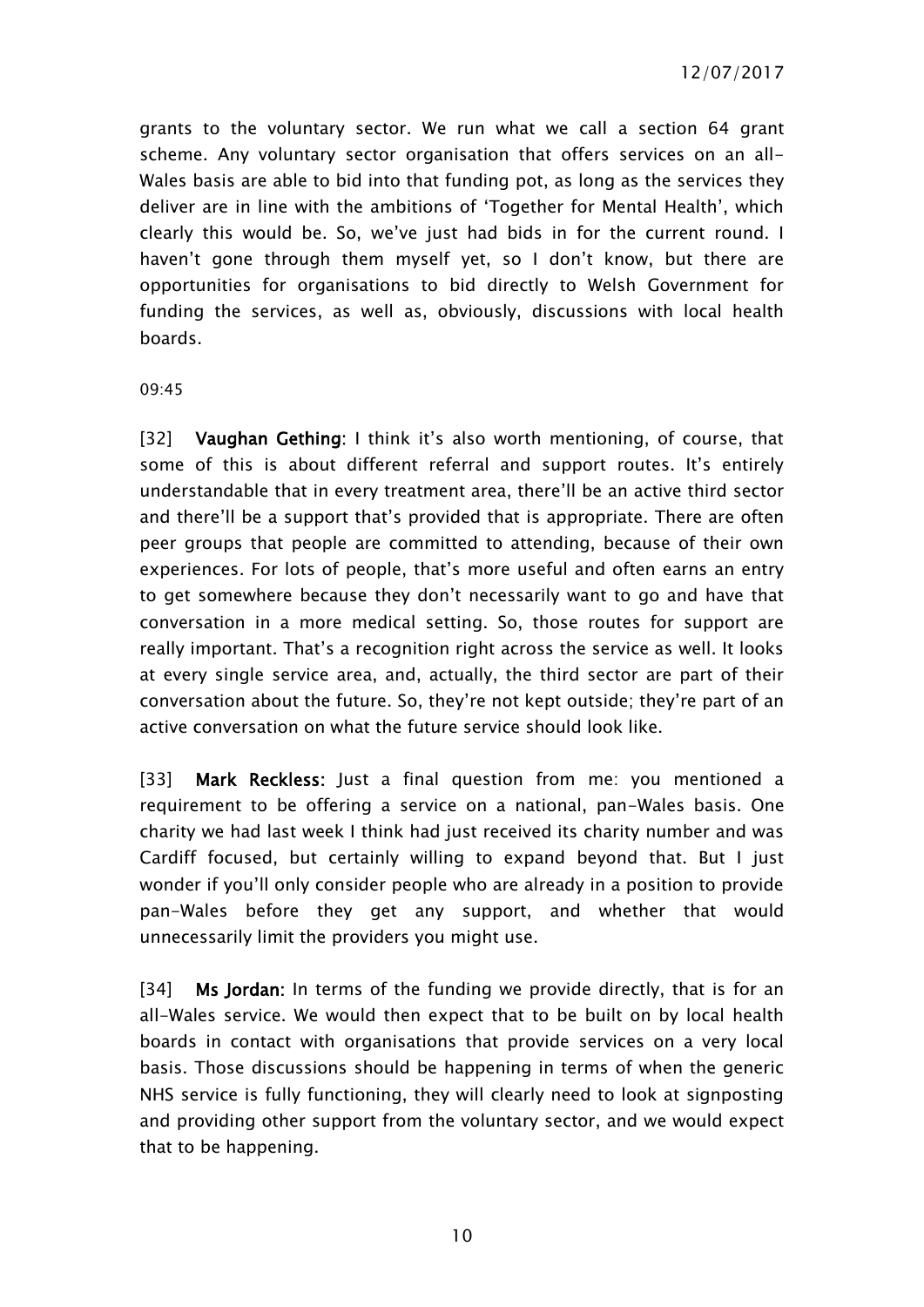[35] Vaughan Gething: That is quite normal. That does happen, again, across a range of service areas where health boards actually have agreements with local organisations, whether it's a hospice to provide a service for a health board area, or individual third sector organisations supplying a very local service within that health board area as well.

[36] Lynne Neagle: Okay. We've gone into third sector, so I'm going to pick up the other Members on this now. I've got Llyr, and then Julie.

[37] Llyr Gruffydd: Just to ask, really, generally how effective you think the relationship is between the statutory and voluntary sector in Wales, because we can all point to good examples, but that may not necessarily be a common situation around the whole of the country.

[38] Vaughan Gething: Well, on a national level, if you think about the work and the review that's being done, the third sector are around the table and they're part of having the conversation about what the future of the service should look like. I think that's a good place to be. It provides a patient voice, it provides real challenge as well as support, because the third sector want us to succeed and they start from that point, and I think that's accepted at every level. As we get through the evaluation, and I'm sure we'll come on to it again, we'll then want to understand how effectively people are drawn in, and you don't often understand—being honest—what those relationships look like locally until you actually have that conversation with those local partners, or until notice is brought to you. But there is a conversation that takes place between Karen's office and the chief nurse's office—between each health board about what's happening and the report, when it comes back in and there's awareness, but I wouldn't try and pretend that the central guiding hand of Government in there on the back of every single local relationship. But on a national level, I think we're in a good place about having a genuine conversation where third sector partners are valued and feel that, and feel that they've got a real input into the choices we're making.

[39] Llyr Gruffydd: A lot of the stuff we've seen points to a number of successful projects involving the third sector—the Enjoy your Baby project, for example. Now, we know that, generally, the third sector gives you a much greater return on investment, and the value for money that you can extract from the voluntary sector very often goes much further than other sectors, shall we say. So, based on that, would you be minded to do more with the voluntary sector? I know 'money trees' and everything, but, clearly, if you're lauding the fact that they're exceeding targets and they're doing more than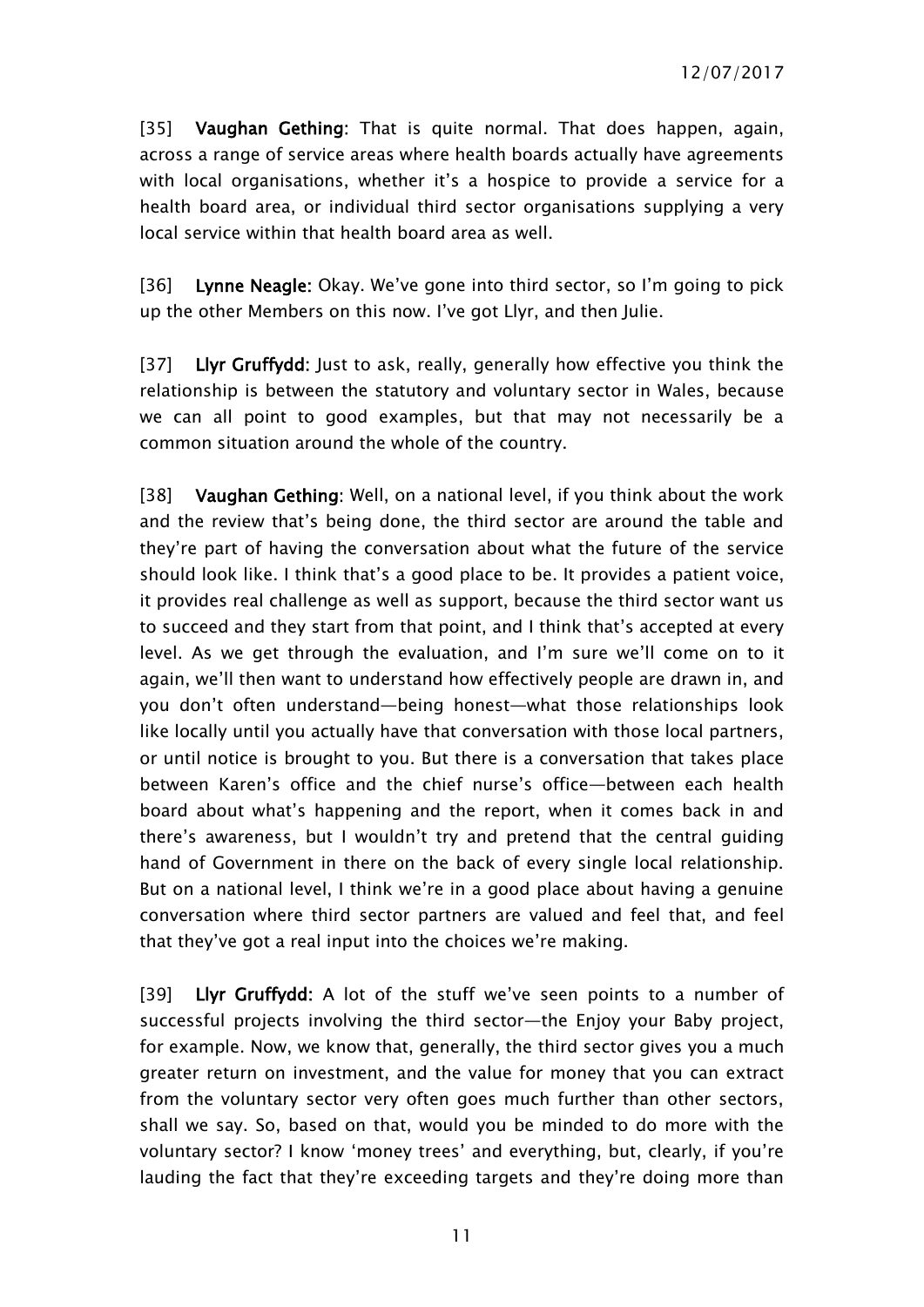you ask of them, well, surely it would make sense to invest a bit more in that sector.

[40] Vaughan Gething: That's why the evaluation matters, doesn't it, and the understanding of how much money we've got, how effectively it's being used, and whether those are things you want to roll forward or not? For example, the Mind Cymru collaboration—there'll be an evaluation of that, because that comes towards an end at the end of this month, and we'll understand then what the evaluation tells, and that goes into the grant agreement and provision process. But I can't pretend that, because I think that there are areas of the service where we've had a good return on investment, we'll definitely invest in all of them, because there is the reality that money is finite. If we were talking about a different subject area, you may be asking me about why we're not investing more money in this area as well, and that's because there's a limited sum. So, in all of these we have to be honest with each other, and with the third sector and the public, about the fact that we make choices within our budget about how we provide the service.

[41] But, as I say, I'm comfortable and happy with the fact that the third sector are a proper part of our national conversation and on a local basis with health boards, and that's part of what we expect to be the case in the future. The challenge will always be making sure we're getting value with and from each other to make sure that, ultimately, it's the citizen at the centre of the service that we need to be focusing on.

#### [42] Lynne Neagle: Julie.

[43] Julie Morgan: That was along the lines I wanted to ask, really. I think some of the most powerful evidence we had was from the third sector, and in particular one project from my constituency, based in Gabalfa in the hub there, which the Cabinet Secretary has visited, I know.

#### [44] Vaughan Gething: I've met them, yes.

[45] **Julie Morgan:** There was very powerful evidence from them, and the other group that came in, with the first-hand experience of women who have experienced these difficulties. I think we were struck by the hand-to-mouth way that they were operating in terms of—I think it was packing carrier bags or something that was actually keeping them going. And I suppose, really, it's following up on the questions that have already been asked in terms of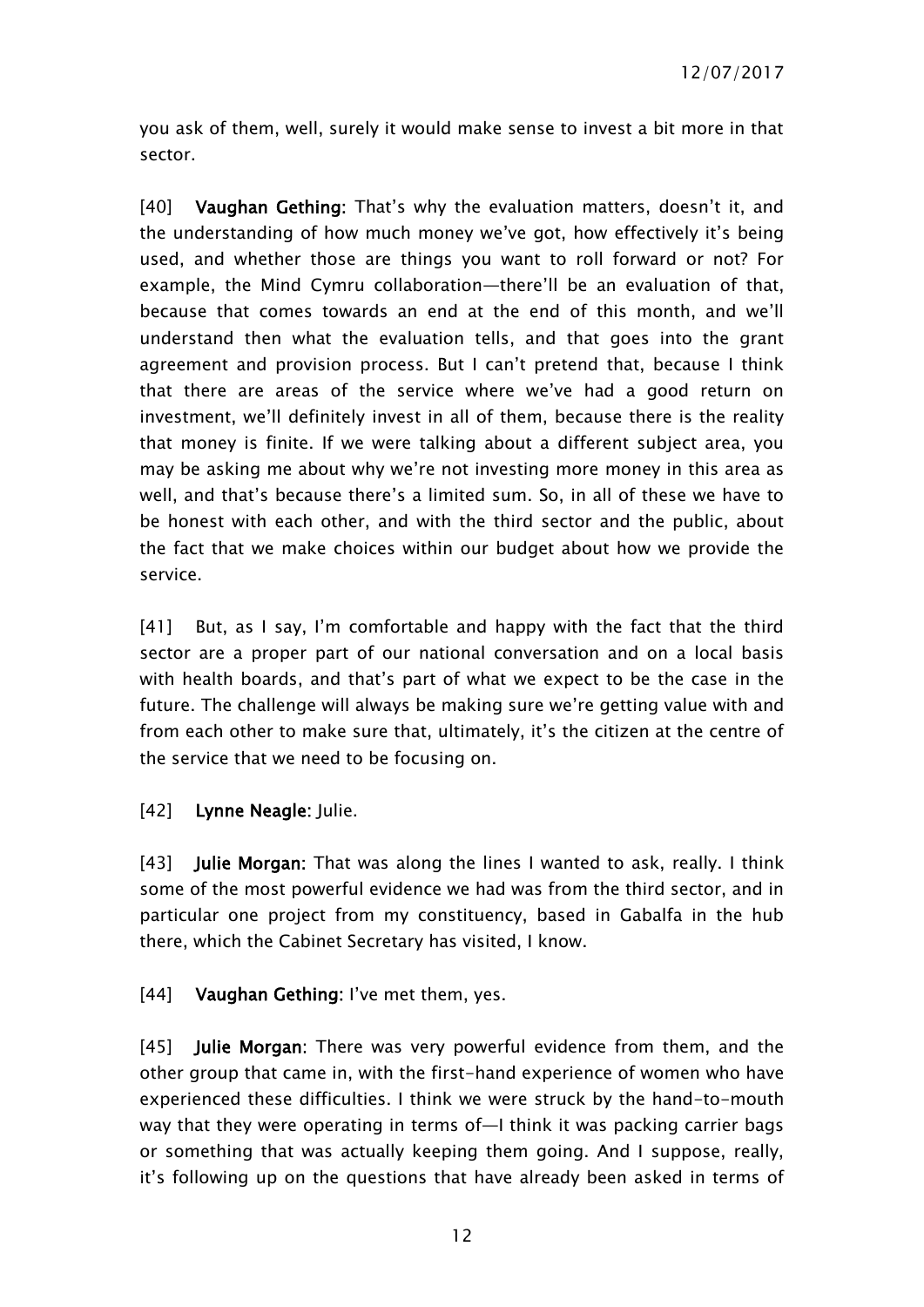how do those sorts of organisations make the step forward in order to receive some funding, because, obviously, I think the Cabinet Secretary is absolutely right that the third sector are respected and are part of the planning, and I know that those women are on groups and are heavily involved, but how do they move forward and take that to a wider group—that experience?

[46] Lynne Neagle: I think, to add to that, it was very striking that the group Julie referred to was having referrals from social services, Families First—statutory organisations—but not a penny of funding.

[47] Vaughan Gething: This goes back to part of the challenge, doesn't it? It's about when you have people with first-hand experience, who are often in a position to provide a level of understanding that people want, and people go into the room with confidence and they can trust them because they've been through a similar experience. There's real value in that. It's getting from when you think there's a good idea, and then it's the start of something, to how do you then sustain it, and that isn't always easy, particularly when organisations are relatively new.

[48] So, there's a challenge there about how health boards go about that partnership and what that looks like and all the other services as well. Because it isn't just a health issue, it does go further afield. In so much of this, you could say that it's big and it's complex—well, it is. But, ultimately, what it comes down to is how you make that local choice. Health boards have some discretion about how they do that. I know there's a challenge about not getting drawn into large-scale procurement issues, because otherwise you tend to exclude those smaller organisations within that.

[49] Ms Jordan: I think, also, for local health boards, as with all of us, it is sometimes quite difficult to fund an organisation that isn't formally established on a charity basis, because of governance issues and monitoring et cetera. So, it seems to me that that organisation is doing the right thing, actually, by formalising their arrangements, which I think will make it easier to engage with the statutory sector for funding. It's very difficult, with public money, to give money out to local organisations that don't necessarily have any formal basis to them, but are very well meaning.

[50] Vaughan Gething: With this particular organisation, did you have contact with them when you were still in Cardiff and Vale?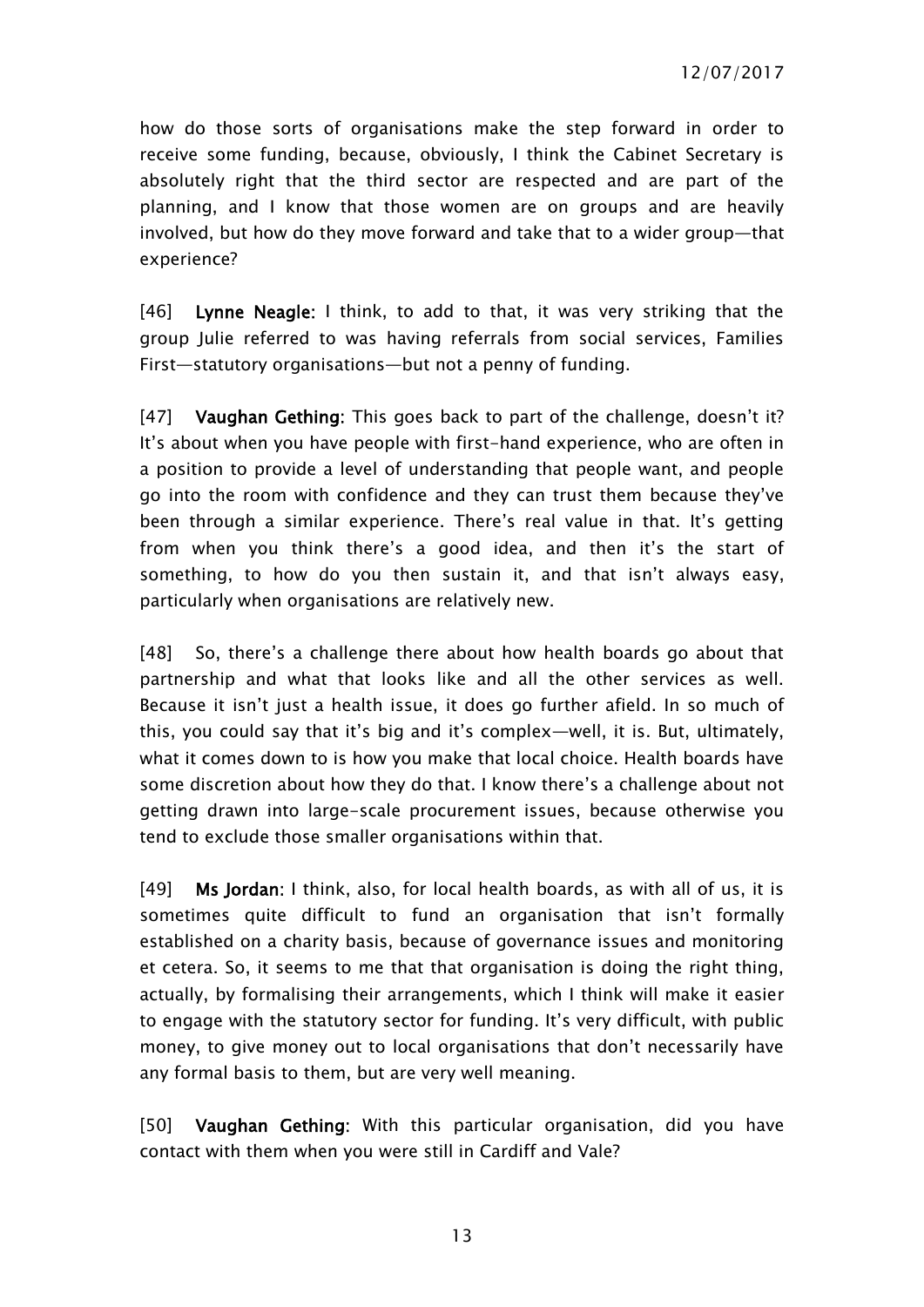[51] Ms Jewell: I did. So, at that point, they were Recovery Mummy, but they've changed their name. And, yes, it's about—. From a health board perspective, it's quite often looking at what's out there and scoping what's out there in the local community. And then, yes, you can have service level agreements, where you actually then bring in their services so that you can work jointly together. But also, you would expect the perinatal mental health teams across the patches to actually scope what's out there so that they can link in with them, because it's that step up/step down. So, sometimes it's that long-term support that's needed, either before or after they actually have intensive therapy support. So, it's making sure that you know exactly what's on the ground, but health boards definitely should be looking at what's out there and whether they can join.

[52] Julie Morgan: And one last quick question—they do get a lot of support, I think they said, from Mind, and I know that project is actually ending, so that means there is more insecurity around. So, I don't know when are the decisions going to be made about Mind continuing?

[53] Vaughan Gething: There is an evaluation coming for the Mind project, and that will allow us to make choices about money moving forward. There's always that challenge about how and when you have the evaluation, at what point it happens, and then making a choice about whether that's good value for money. Because the challenge in all of this, and in particular it's not just about the third sector, actually, but when there is something that looks and sounds like a good idea and it gets funding, it's really difficult, if you have an evaluation, to then step away from it and say, 'Actually, we've made a choice, based on an evaluation, to walk away.' But it's important that we have the space to be able to do that and to say, 'We've evaluated it and it's the right thing to do', to give us confidence about how we spend money or actually about how we make different choices.

[54] The choices that health boards make should be informed by an understanding of local need, working with their partners, and understanding the provision that already exists. Now, they won't have to fund all of those things, and not every third sector organisation will want to have a service level agreement with a health board, but, where they do, they'll need to have enough governance and structure to make sure they can provide the service, and the assurance on the quality of it as well.

[55] Now, it sounds to me like Perinatal Mental Health Cymru want to move down that route, but that's a conversation they could and should have with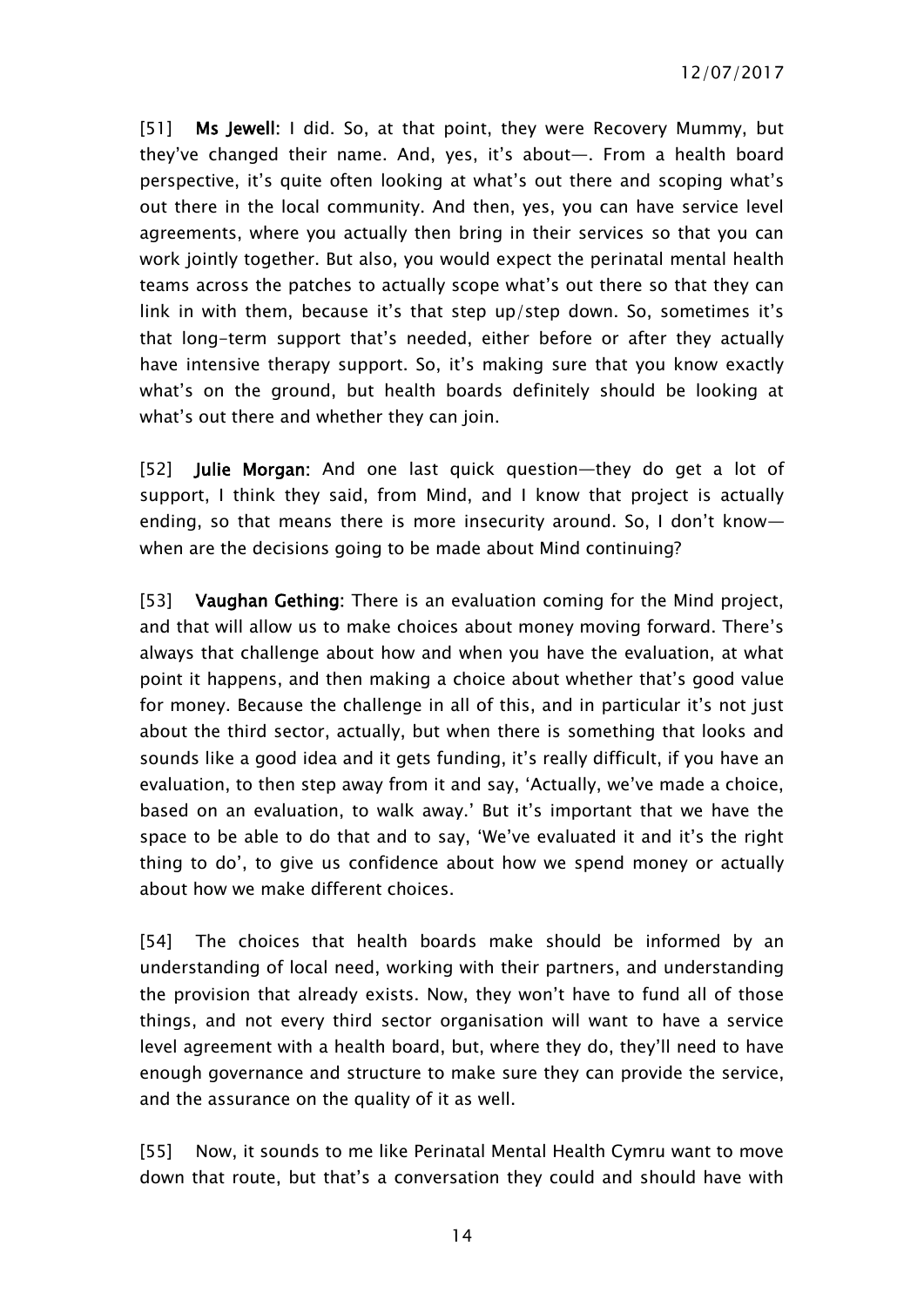the health board, and, obviously—I'm sure, not just because you're on this committee, but as a constituency Member—others have a direct interest because there is this point about what does a whole-service provision look like. If that works there, I'm sure others in other parts of Wales will be interested in, 'Well, if that's the sort of thing that works and is of real value, should we have that within our mix?' It gets back to some of the questions that Michelle was asking about the staff mix, as well. What sort of mix of service that you provide directly from the statutory sector should be there, and how does that make sense of all that exists outside that sector as well?

[56] Lynne Neagle: Okay, thank you. We're going to talk in more detail now about evaluation. John.

[57] **John Griffiths:** Yes, thank you, Chair. Obviously, it's important for you to know what the quality of provision, the level of provision, is at a health board level in terms of community perinatal mental health services, so, obviously, you can assess whether particular health boards need to make particular improvements or not. Could you tell the committee what the system of evaluation is on that level?

[58] Vaughan Gething: Well, there are two points I'd make. The first is that Public Health Wales have a system-wide responsibility to look at what's working and provide evidence on what they think works as well. There's that overall responsibility that would exist in this area, as in any other. But, on the specific evaluation point, again, this goes back to our third sector conversation, because the National Centre for Mental Health is working with the NSPCC and Mind Cymru to evaluate services, and that work's due to conclude in March next year. So, we'll have a formal evaluation of the set-up of services and what it's delivering then, not just delivered by something that we're funding through Health and Care Research Wales, with a £3 million grant for three years of activity, but done alongside people from the third sector who have a direct and obvious interest as well. I think that should give us encouragement about not just the value of the third sector as partners, but then having an evaluation where people should be brought into the basis on which the evaluation was done. That will be very important for us in the decisions that we make, moving forward, in our conversations with health boards about the standards we expect and if there's going to be any advice or guidance on what 'good' and 'better' look like. So, I think that's quite important for us, and I expect the committee will be interested in that evaluation when it's available next spring.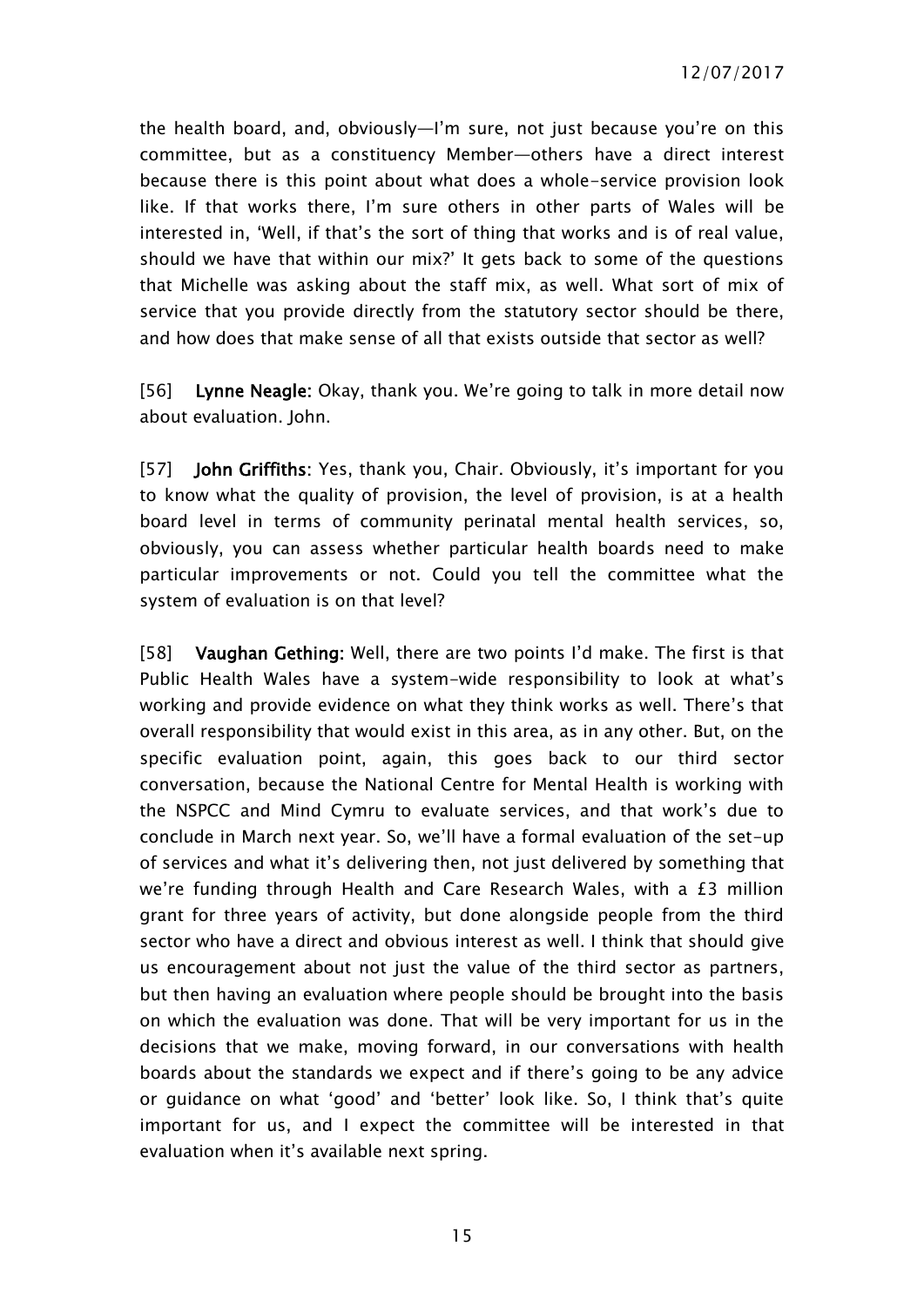[59] **John Griffiths:** So, are you satisfied, then, that that evaluation will give you a full and accurate enough picture in terms of the health boards and their particular responsibilities for community perinatal mental health services?

[60] Vaughan Gething: I think I'm as satisfied as I could be. Some of this is always—you need to see the evaluation and what you then see. If you say in advance, 'This will be brilliant'—. You need to look at the evaluation as well. There's always a caveat, not just because I used to be a lawyer, but to see what actually comes from that, but also to understand—and not just with that evaluation—and look at the data and the evidence that comes from that as well. Because we'll have lots of process measures to come through, and outputs. We'll then want to build on that a framework to deliver outcomes against that, too. But understanding what comes from the evaluation will be important, I think, to inform that work as well. So, it'll be important—not just about looking backwards about how the service has been set up and at what point we are at that point in time, but also about what we then positively want from those services, moving forward. So it'll provide, as you would expect, the looking back as well as a looking-forward function as well.

[61] John Griffiths: Could I ask in terms of perinatal mental health services generally and service developments that are reported to the NHS collaborative? And then, though that process, chief executives of the health boards are informed by steering groups, which seems like quite a convoluted process, but that's the process as I understand it. Could you tell the committee what the governance arrangements are, the mechanisms in place, so that Welsh Government is able to hold the health boards to account on their performance in terms of those perinatal mental health service developments?

#### [62] Vaughan Gething; Jo, do you want to take that?

[63] Ms Jordan: Yes, fine. So, first of all, just in terms of the collaborative, that's an arrangement that exists amongst the chief executives within the NHS. So, they will be taking some assurance themselves through reports to that collaborative, but that's not what Welsh Government is relying on. So, as part of our normal governance and performance management of local health boards, a discussion around development of perinatal services has come up in most of the end-of-year joint executive committee meetings that we've had with the health boards, so that's a part of our normal procedures.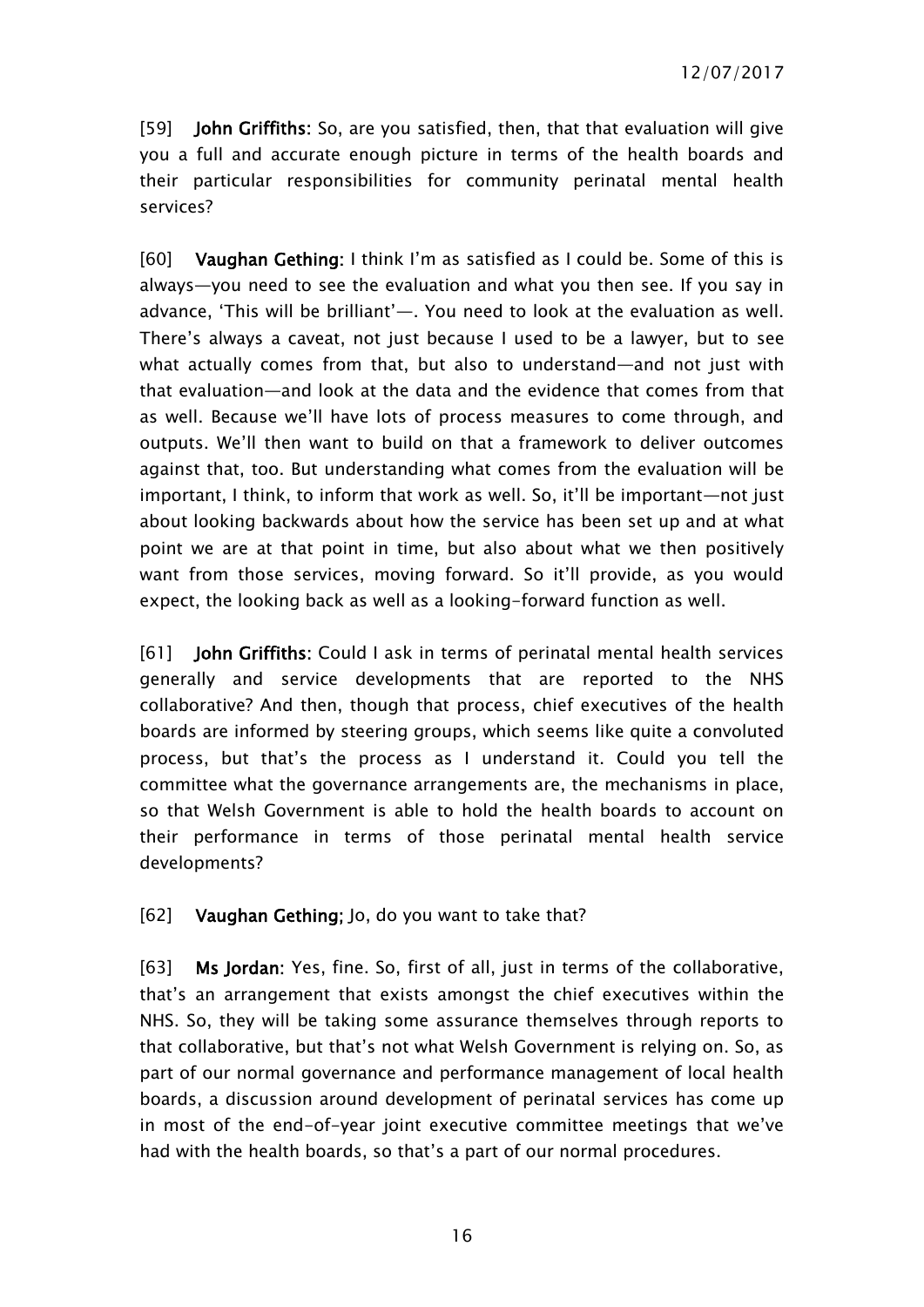10:00

[64] But, separately to that, as we're doing with all of the additional money that's gone into mental health services for specific things over the last few years, we're asking for very regular updates from the health boards about where they are with their plans, where they are with recruitment, are people being seen, how many referrals are they're getting. And we are seeking that from them on a very regular basis, apart from the regular returns that they give to us for their progress overall with 'Together for Mental Health'. And that is reported through to the all-Wales mental health partnership board as well. So, there are a number of formal things that happen regularly, but there's been some quite intensive scrutiny on the development of new services, because we don't release the money until we've got that assurance, so—.

[65] **John Griffiths:** And when lessons might be learnt by other health boards from good performance in one particular health board, are there mechanisms in place to ensure that that happens consistently and systematically?

[66] Ms Jordon: Yes. So, some of that's happening through the community of practice that's been established, which Karen will be able to talk more about, but that was set up to ensure that health boards were learning from each other and they weren't repeating the same sort of learning curve, et cetera. Karen can probably say more about that, but that was in place to support that more informal learning.

[67] Ms Jewell: Yes, the community of practice has been set up to basically share best practice across the whole of Wales. So, it involves the statutory and the voluntary sectors—so, perinatal Cymru were part of that—and what it's enabled is that areas that already had some provision of service are able to share some of their learning with people who are already starting up, but also there's joint training that's able to take place during those, and they have got two sub-groups that have started looking at training and the pathways as well. So, there are lots of things going on within that community of practice that enable that sharing and learning to go on on an all-Wales basis.

[68] Lynne Neagle: Thank you. Julie.

[69] Julie Morgan: Yes, I was going to ask you about standards. Obviously,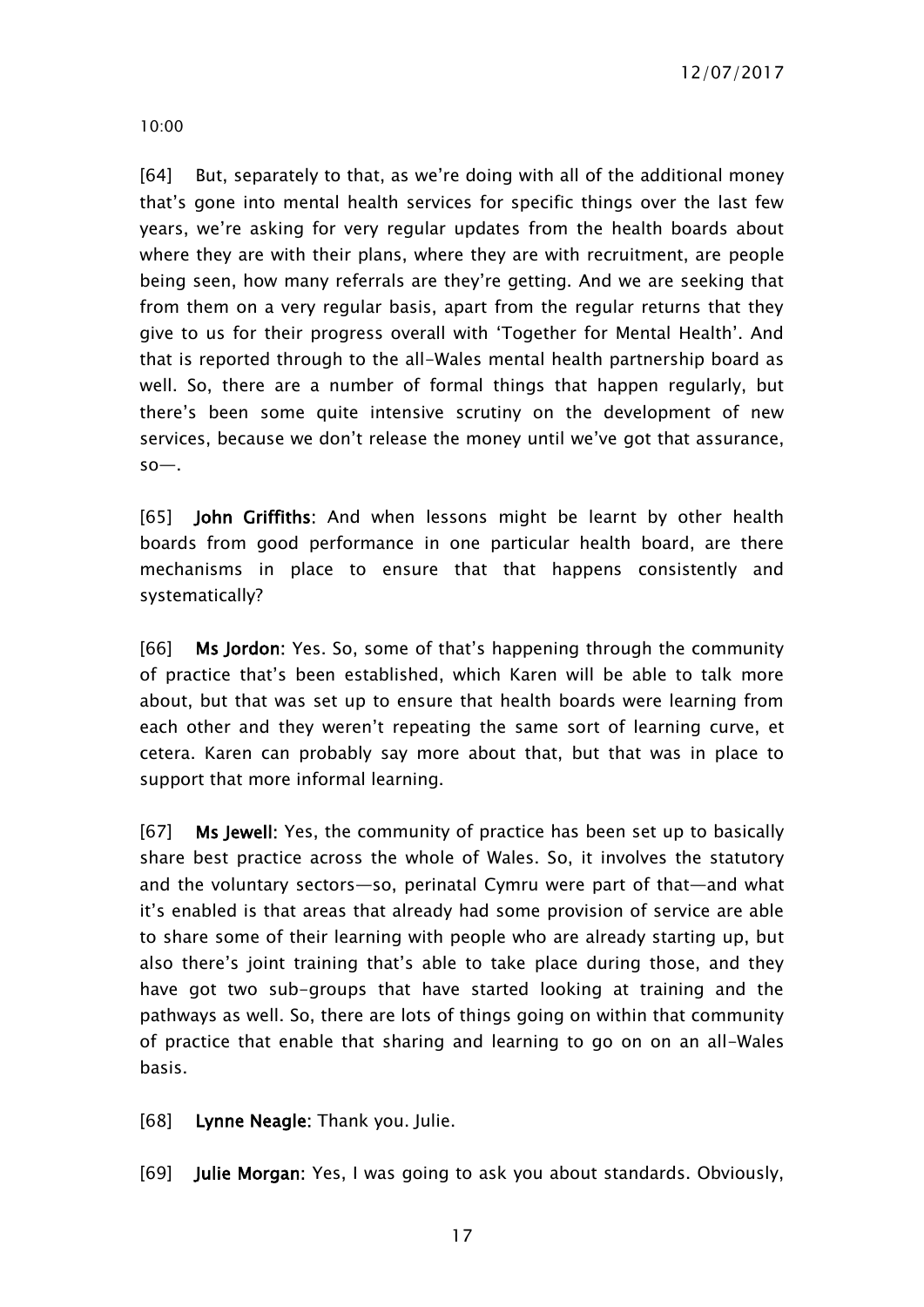there's a range of standards. The National Institute for Health and Care Excellence have got standards and the Royal College of Psychiatrists have quality standards. In evidence that we were given, it was suggested that—. Are these sort of standards, the Royal College of Psychiatrists's standards are they being adopted throughout Wales?

[70] Vaughan Gething: I think all health boards are working to the College Centre for Quality Improvement standards and I know that two of them— Cardiff and Vale and ABMU—have already reached them. It might be helpful if Karen sets out how the standards have been agreed and how that fits into the service that we're planning and delivering.

[71] **Ms Jewell:** The process of standards is actually peer review. So, it would be any perinatal service that's set up across England or Wales that would actually come in and look at the service that you've got locally and review that against the standards, and then you would then go and do similar. So, there's actually some cross-learning that takes place between units. All of the health boards have agreed that they do want to work towards the standards. There are obviously different levels of standards, and what we would expect is that health boards would work up through those standards so that, initially, when they're newly set up, they look at the minimum standards, but then they gradually build on that so that they build their service up.

[72] **Julie Morgan:** So, is there an overall knowledge from the Welsh Government in terms of how each area is doing?

[73] Ms Jewell: We would see it very much as best practice for the standards within the community of practice. So, it's very much a clinical learning, but, obviously, we want to know that they're actually working through the standards and they're doing that, but we would look at outcomes that were measurable that we could look at that would identify things that may fit into some of the standards and may not. But those are things that Public Health Wales are looking at at the moment. So, the standards, yes—it's more of a clinical basis, on learning and building your service.

[74] **Julie Morgan:** So, what would those outcomes be?

[75] Ms Jewell: Again, Public Health Wales are looking with the community of practice at the moment at what the pathways look like and then what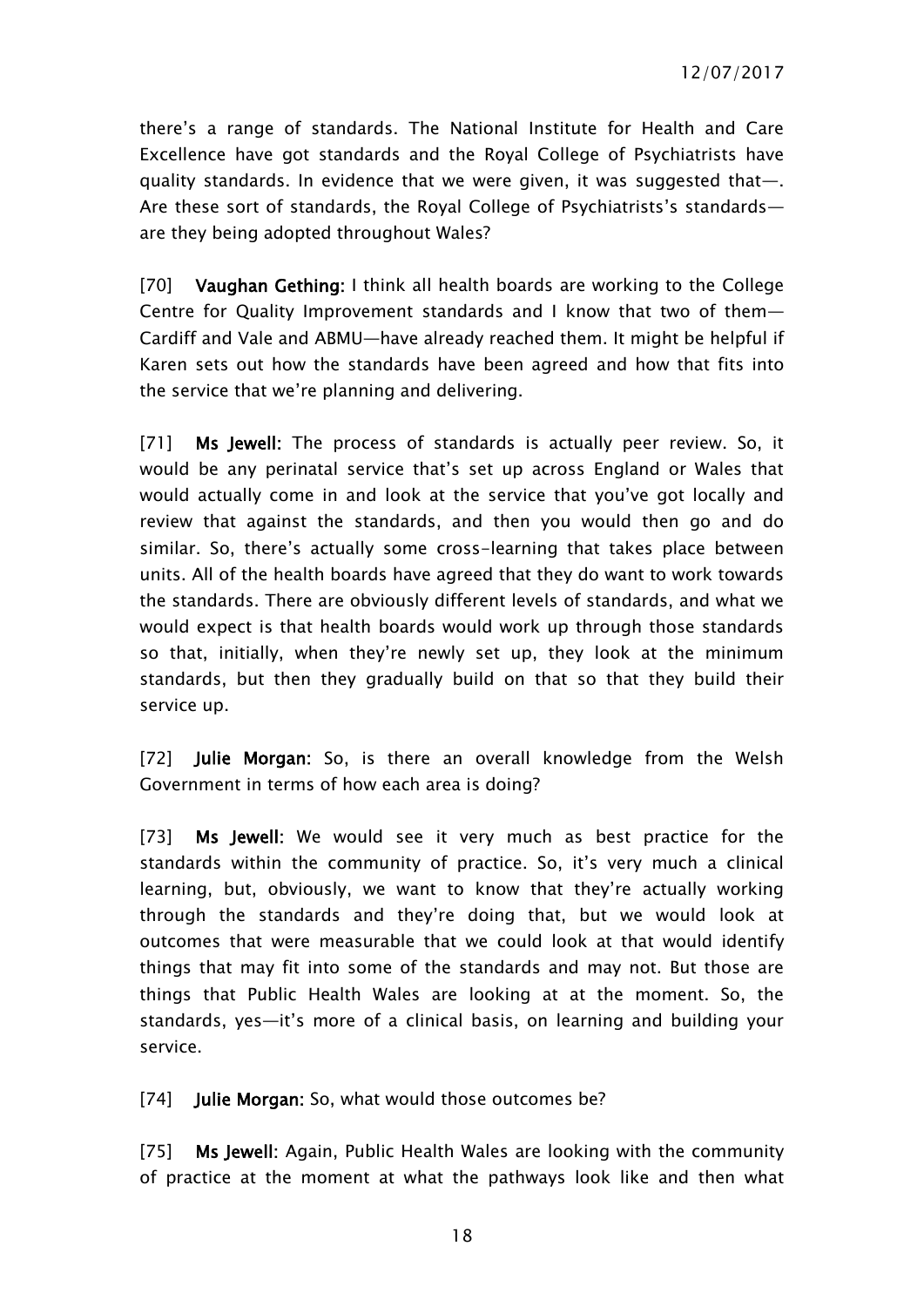some of the measurable outcomes could be at the end. So, those are being looked at at the moment.

- [76] **Julie Morgan:** At the moment. Right, so this is work in progress.
- [77] Ms Jewell: Yes.
- [78] Lynne Neagle: Thank you. Darren.

[79] **Darren Millar:** I just wanted to ask, if I can, about those pathways. You've just introduced the subject there, Karen. You might know that there was a very sad case in my own constituency just yesterday of a newborn being left in a bus shelter. I've no idea what the frame of mind of the mum of that newborn must have been, but she was clearly a very poorly woman who may well have benefited from some support, may well have been looking for some support during her pregnancy, and, for whatever reason, hasn't been able to achieve that. So, it brings home, really, to me the importance of us getting these services right in the future.

[80] We received evidence last week from Action on Postpartum Psychosis and another third sector organisation, but one of the things that shocked me was some evidence from Sally Wilson. She was a young mum from Flintshire who had been under the care of the Betsi Cadwaladr health board. All of the options in terms of her care appeared to have been exhausted. She ended up in an adult mental health unit, but was still getting no better, and it wasn't the health professionals who signposted her to an alternative option, this secondary sort of psychiatrist referral team in Cardiff, it was actually the charity that was working with her to try and improve her mental health. That, to me, suggested that, clearly, the pathways for those healthcare professionals aren't appropriate, they're not complete pathways. And I know that this is something that is being looked at. But, clearly, in those sorts of situations, it would seem to me that it would be helpful, although there will be some local differences with pathways, if there was an overarching pathway, if you like, that those pathways could fit within. I just wondered what the Welsh Government's position is on whether there ought to be a national pathway, and why you think it is that health professionals don't always appear to be familiar with the last-chance-saloon referrals that could be made to these sorts of secondary psychiatry teams.

[81] Vaughan Gething: Well, there is work ongoing about developing that all-Wales pathway. That's work that is being carried forward now, actively.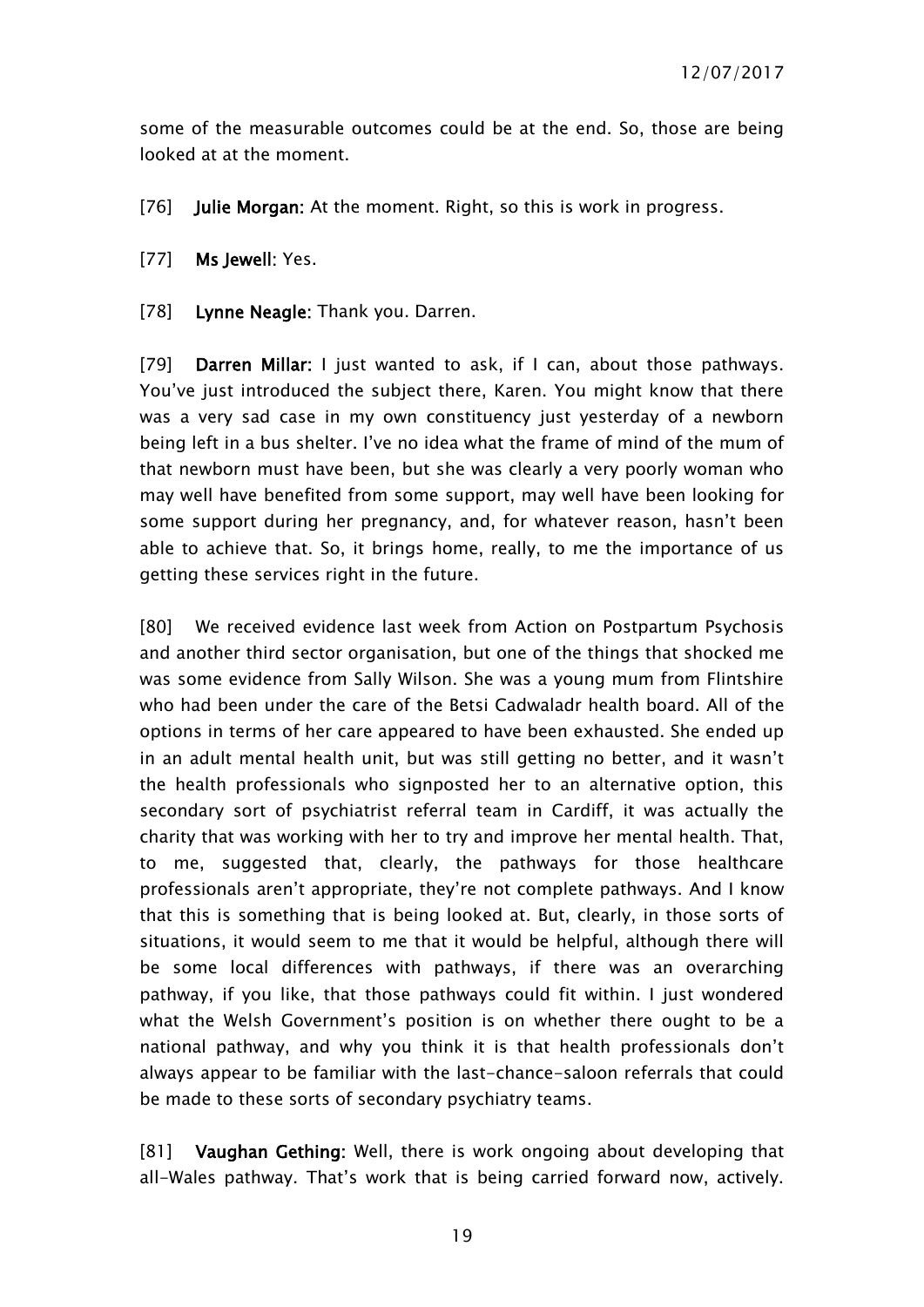That's not just looking at work within Wales; it's quite properly looking at work across the rest of the UK as well. We don't want to try and shut ourselves off and pretend that nothing is happening across our border. I think that's one of the things that are actually quite motivating about this area. I think that midwives and health visitors—people involved in early years—are actually really quite reflective and supportive of each other, and I think there's a real willingness to learn and to improve. So, I think that's a really positive place to start from.

[82] I don't try to pretend, though, Darren, that every single healthcare professional knows every single thing about every part of the service. What we try to do is to construct a range of outcomes that make sense for people to work to, that support clinical decision making, and actually support the need to provide care for that person in their context. That does sometimes mean that sometimes people will get things wrong, and it's important that we start off in being reflective and wanting to learn from those in the first place, as well as understanding that there will be times when, even with the right standards and the right approach, we can't always prevent people from being unwell and making poor choices. This really is about giving ourselves the best possible prospects to understand who is at risk, how we help that person, how we help them to make their own choices, and how we then have the right support available. I do think the all-Wales pathway will be helpful in us doing that, as well as then understanding what exists on a local level, which will differ. We talked earlier about the variation in third sector support, which will differ in different parts of the country. We talked earlier, before you came in, about the fact that some service models will be different, and entirely appropriately different as well—Powys being the most obvious example—but to understand how all of those things make sense with a national pathway and then have local healthcare professionals make choices with women and their families.

[83] Darren Millar: So, just to confirm, you are expecting a national sort of—

[84] Vaughan Gething: Yes.

[85] Darren Millar: —overarching pathway, to redevelop that. That's very useful. Can I just ask as well about the non-urgent referral processes? Again, we heard from the health boards that waiting times for psychotherapy services mean that, very often, if a mum presents with having a mental health need, it would be pointless referring them on to a psychotherapy team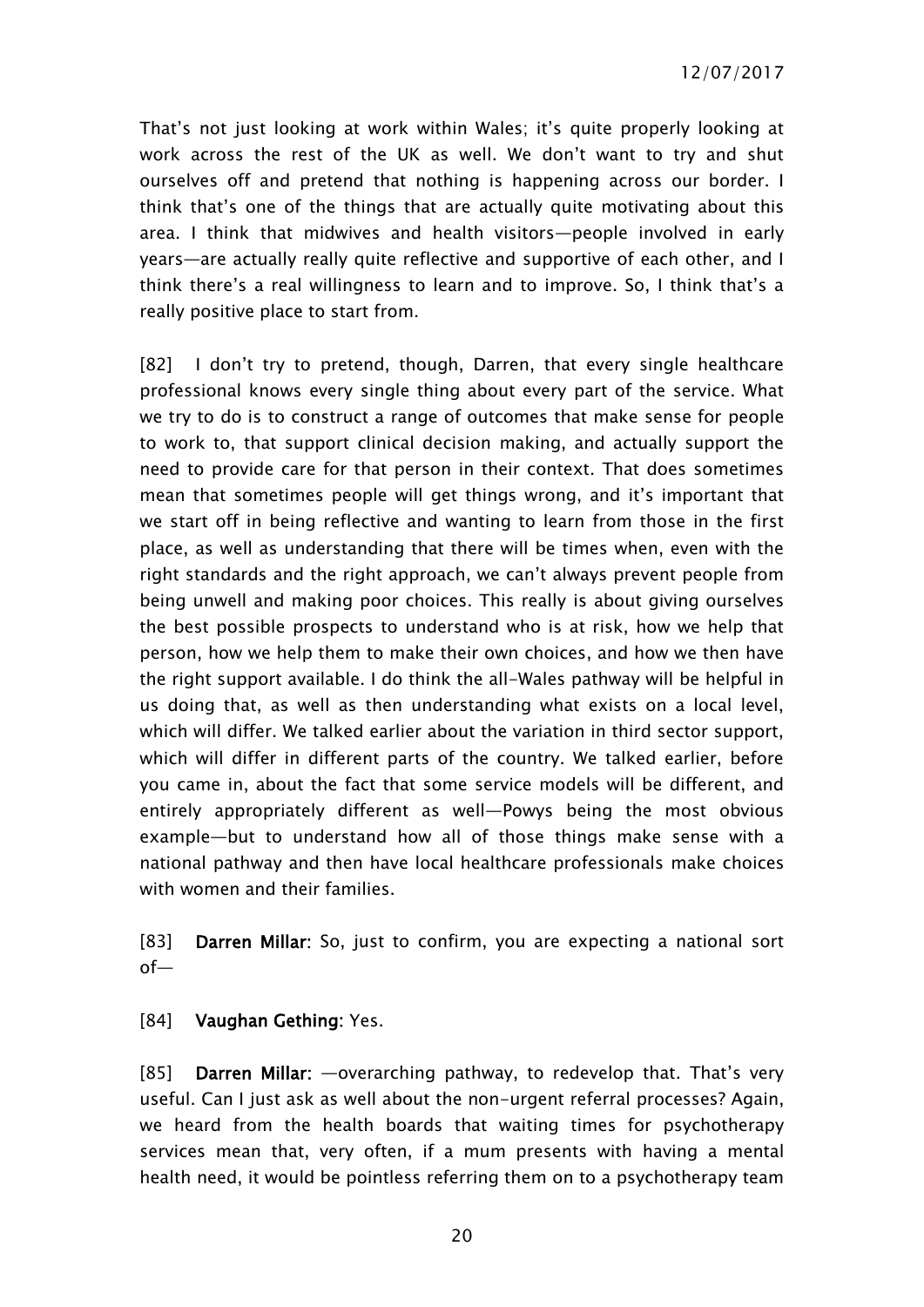through a routine appointment, because they're just not going to get it, even before their baby is born, in most parts of Wales. So, obviously, lots of people are being supported, particularly for lower level needs, through the community teams, and sometimes through secondary care teams as well.

[86] I noticed in your paper that some of the health boards aren't even giving you information in terms of the number of referrals into community teams. Is there any reason for that?

[87] Vaughan Gething: We're working—I'm sure Jo will give you more information on the stuff on being on top of performance, but we're working with people to make sure we're getting the same data in the same way. And, as we start off, there is a need then to regularise that, and it's why we expect to be able to publish more information in the future, as we have, so that it's properly comparable between health boards working to the same definitions. The problem is, if you don't get all that process stuff right, if you end up telling a story that isn't accurate, you can end up creating an impression, not just with the public but with the service, that doesn't reflect what's happening on the ground. So, it is important we get that right because that should then help us to improve our services, not just from an accountability point of view, but to then understand where we think we have challenges and then what we think we need to do about them as well. So, the reporting and the accuracy of the data isn't just about accountability; I do think it really is an important part of service improvement.

[88] Ms Jordan: We have the data on people being referred through primary mental health services. That was put in place as part of the work we did to implement the Mental Health (Wales) Measure 2010, so we have reasonable data for that. The bit that we are missing is in terms of referral for more specialist psychological therapies, the secondary care bit, and that's the bit we've set a new waiting-time standard, and we are now trying to put in place arrangements that will enable us to collect that, on the back of quite a significant investment Welsh Government have made over the last few years to improve access to psychological therapies. We still have some way to go on that, but new data collection methods will help us monitor the improvement in that over time. And, in terms of this service, it will be interesting to see how much is able to be delivered in house from the perinatal team, and how much actually has to be outsourced to the other services within a health board area. And that—as the teams develop and really get into the stride, we'll have a better feel for that, I think.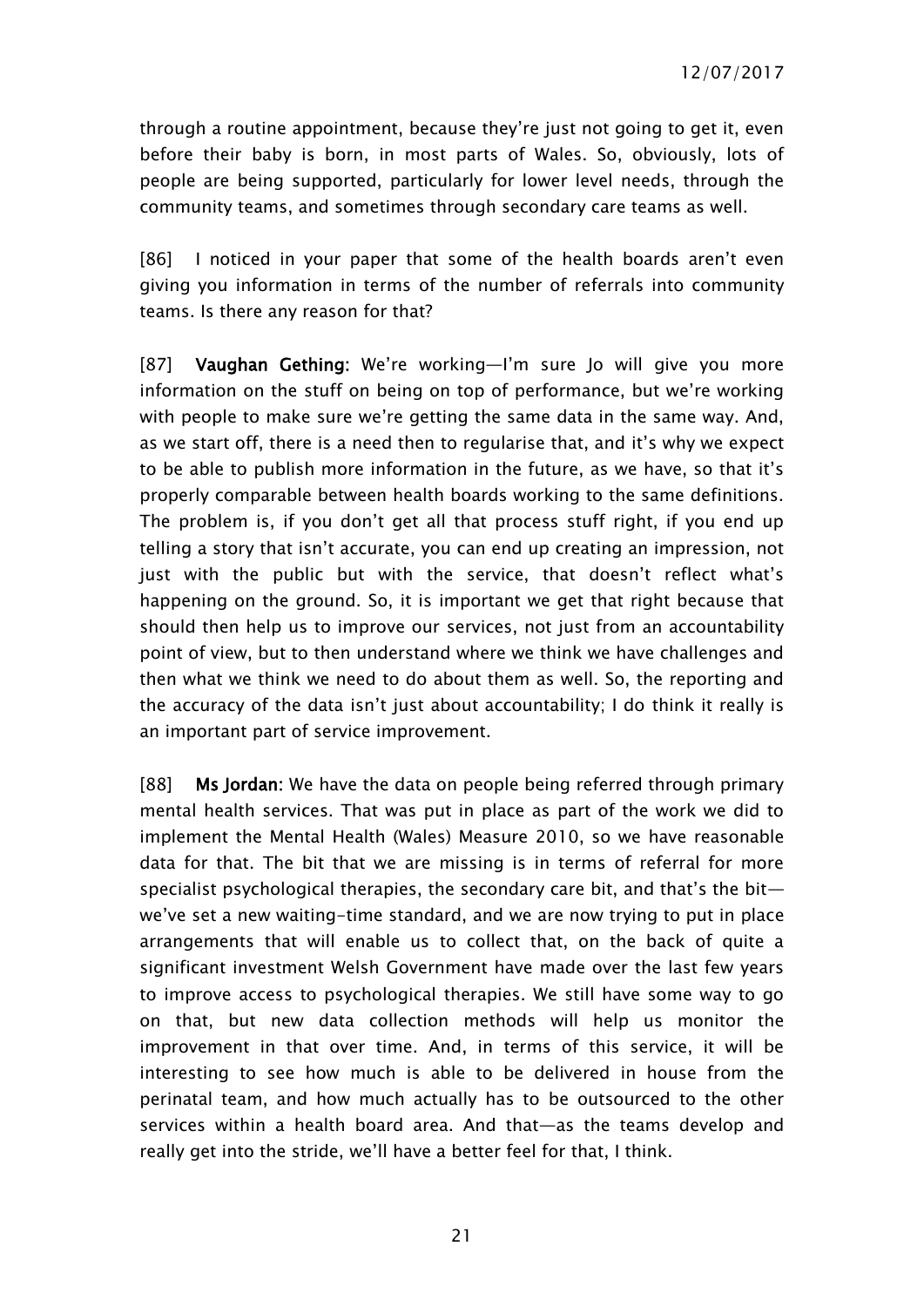[89] Darren Millar: So, is there any reason why Betsi Cadwaladr university health board isn't telling you how many referrals are being made to community mental health services for women with perinatal mental health problems? They appear to be the only health board that's not.

[90] Vaughan Gething: I appreciate you came in a little late; we did deal with the fact that Betsi have started their service this month, so they couldn't provide data on a service that formally came into being at the start of this month. So, we'll expect to see that now being reported, now that that service is active.

[91] Darren Millar: No, I'm not sure you're appreciating the question—

[92] Vaughan Gething: You asked about community perinatal mental health services.

[93] Darren Millar: I'm just asking about the number of referrals to community mental health teams more generally.

[94] Vaughan Gething: Oh, if you're talking about referrals to community mental health teams more generally, that's part of our issue about getting the data in, yes.

[95] Darren Millar: So, they don't record those data, then, or—.

[96] Ms Jordan: They haven't been specifically asked to separately record referrals for perinatal previously, which has been one of the issues in trying to build the service, actually trying to understand what the need is and things. So, that is part of the development of it.

[97] Darren Millar: Yes. I was just trying to understand why there were no figures for them or Powys.

[98] Ms Jordan: Yes. So, they've been asked.

[99] Darren Millar: So, we're heading towards a sort of overarching pathway. There will be some differences, obviously, locally within that, but, in terms of this final end point of the pathway, because presumably there will be all sorts of interventions on the way to the end point, this issue of the secondary psychiatrist referral team in Cardiff with this sort of ultraspecialism in this area will be an avenue that people can be signposted to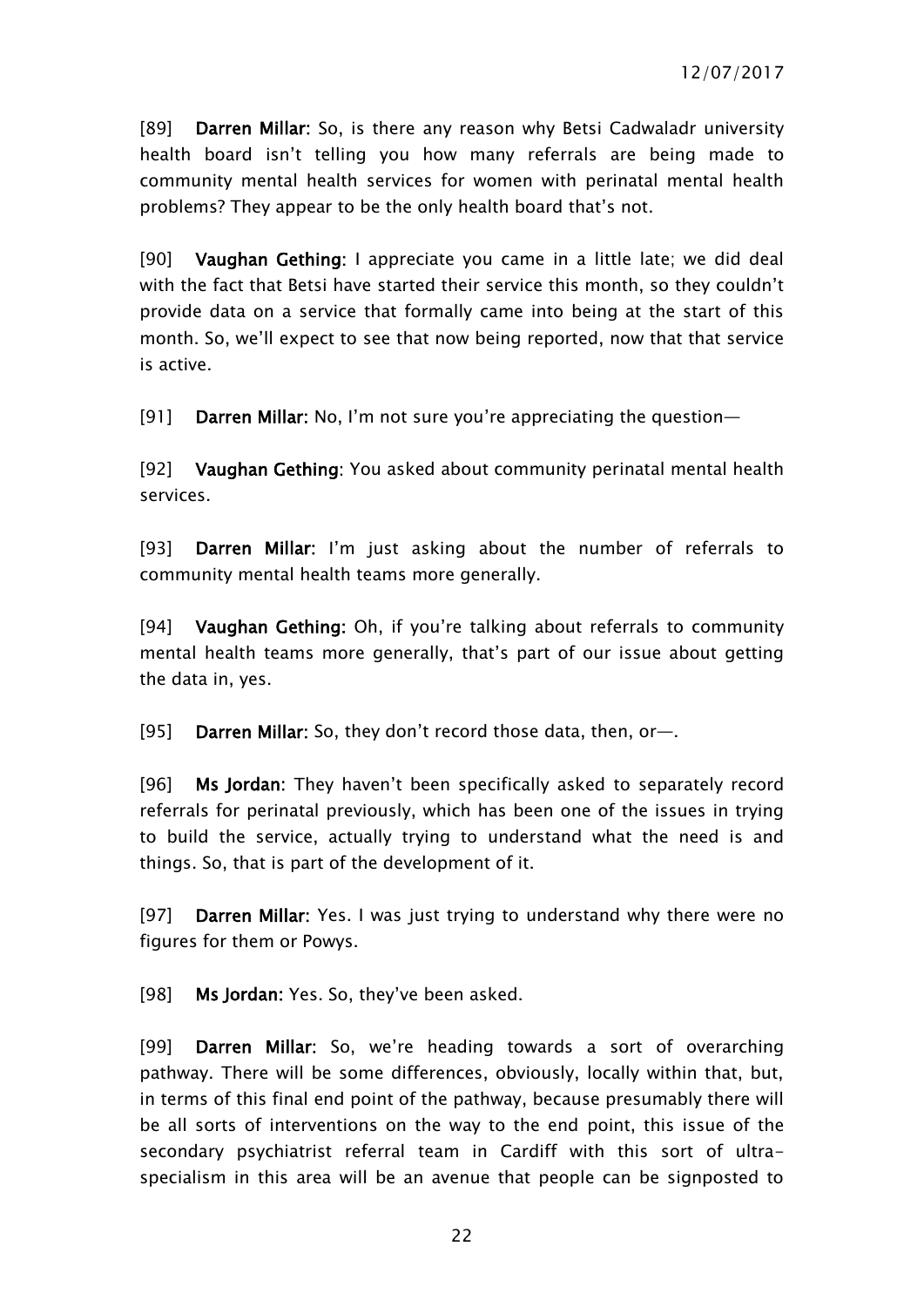from across Wales, will it? Because this is the one that made a massive difference to Sally and helped her to recover.

[100] Vaughan Gething: Yes, we'd expect the pathway to cover those potential services, and, again, it's about the appropriateness of each referral, because that will be a small number who would need that and where it would appropriate for them to travel such a distance away from their family setting for that. But we do recognise that that specialist end is something that we're currently reviewing and need to review, as well. So, the risk work is really important in reviewing it, and then understanding how that fits into our overall pathway and the standards and the outcomes framework. All these things do need to be joined up to be effective, otherwise I could come back here in a year's time and you would quite properly ask me why I haven't thought about how all these different things actually add up and make sense with each other.

[101] Ms Jordan: And we would hope that the new local teams would be able to provide that level of specialism locally, and that clearly didn't exist at the time that you heard from a young lady of her experience. But that's what we're seeking to resolve, that that expertise would be available or shared amongst the services that are available.

[102] Lynne Neagle: Okay, and, just on the data issue, can you tell us, then, when you would expect to be in a position to have that full data picture for all health boards, including the women who have been either referred to a psychologist and seen one, or referred and can't access one?

10:15

[103] Ms Jordan: I don't think I can give you that precise answer today. That will depend, I think, on the work that's being done through the community of practice, and what's possible. I can set a deadline, but it may not be possible for services to achieve that. So, I think, if it's okay, I'd rather refer that back and write to the committee with a timetable that is agreed by the services, rather than me—

[104] Lynne Neagle: I've just got a couple of questions about psychology as well, because I think the committee was concerned about the evidence that we took last week from the British Psychological Society. We were provided with a grid that showed the recommended number of perinatal psychology sessions, and none of the health boards were complying with that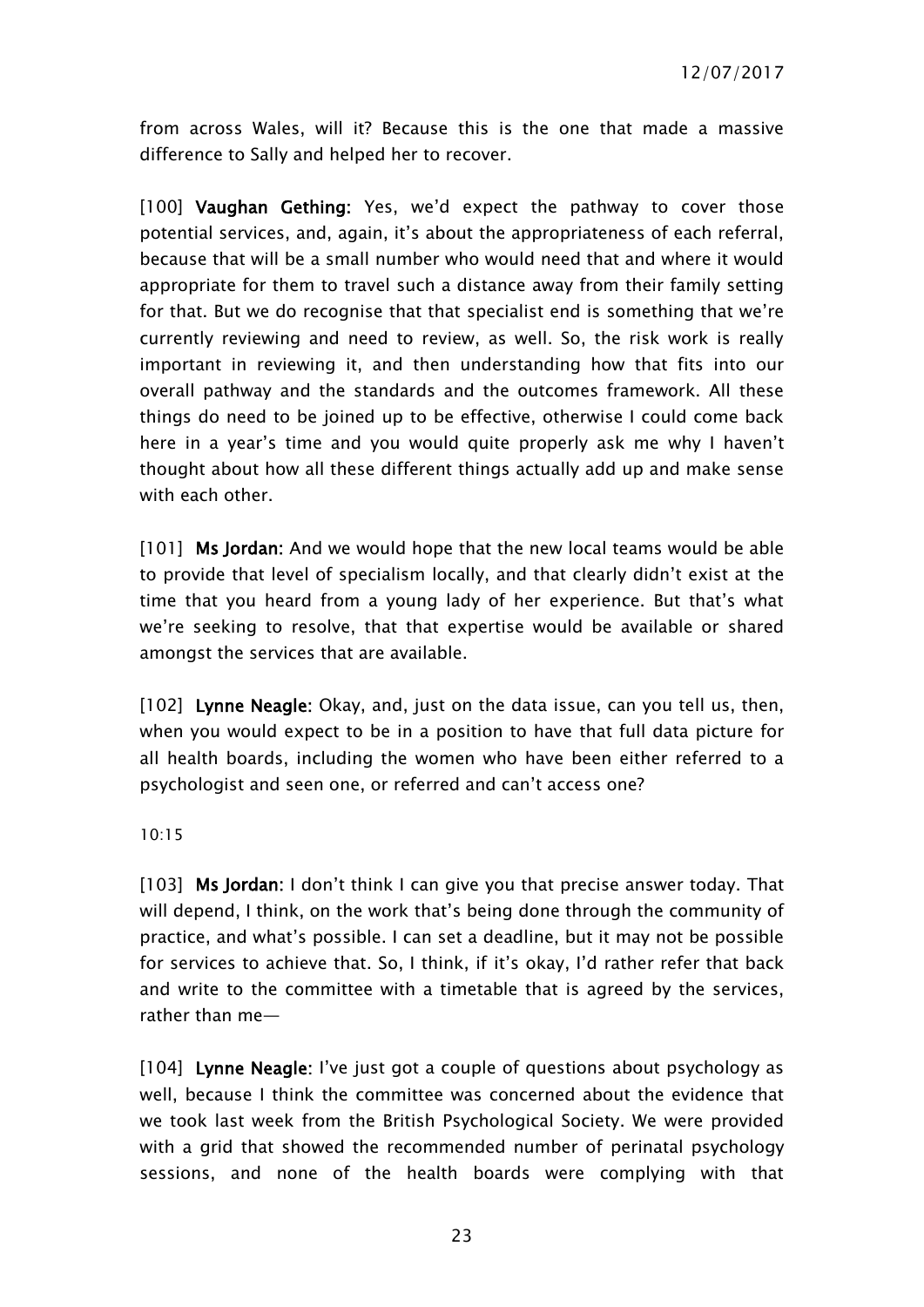recommended number. And, then, when we took individual evidence from the psychologist from Betsi Cadwaladr, she was expressing some concerns that suggested that a lot of her work, really, would be disseminating training, and what have you, which is all very valuable, but I think it did leave us with a doubt that women would be able to actually access that face-to-face talking treatment. So, I wanted to ask about that, and also the comment that she made that, because there are no specialist perinatal psychology sessions, she was having to get supervision from outside Wales.

[105] Vaughan Gething: Well, in terms of coming back about the structure of the service—I don't think I can come back to you about the supervision point, but I think it would be helpful for us to come back and to explain how that should work, and, equally, the points about workforce as well, and about both where we are and where we expect to get, because, broadly, in psychological services, we know there are challenges in workforce. And it's a UK issue. We're not immune to it, but our challenge is what we are not just prepared to do about it and with it, but what we think we can do as well. And that's why the interventions at different levels all matter as well. So, it isn't simply a case of saying there is no provision for you; it is about, 'Well, what can we do and how do we provide it? I think that would be a sensible thing for us to provide to the committee, in something rounded about the issue, because I know it's a real concern.

#### [106] Lynne Neagle: Okay. Thank you. And just—

[107] Ms Jordan: Sorry, I was just going to add, I think as the services, particularly in north Wales, now begin to see people, the health board will get a better feeling of the actual level of demand and need, which will enable them then to—. We would then expect them to respond to that. I think part of the problem is they haven't known the level of need in order to plan and put services in place to develop that, so that's one of the things we would be expecting health boards to be picking up on fairly quickly, actually.

[108] Lynne Neagle: Okay. Darren on this.

[109] Darren Millar: Can I just come in? I know you said that you'd want them to determine what the level of demand and need is, but every bit of evidence that we've received so far says that this is entirely predictable in terms of the levels of demand, the numbers of women, the proportion of women, that will have perinatal mental health problems, particularly those that might need access to very specialist treatment who might benefit from a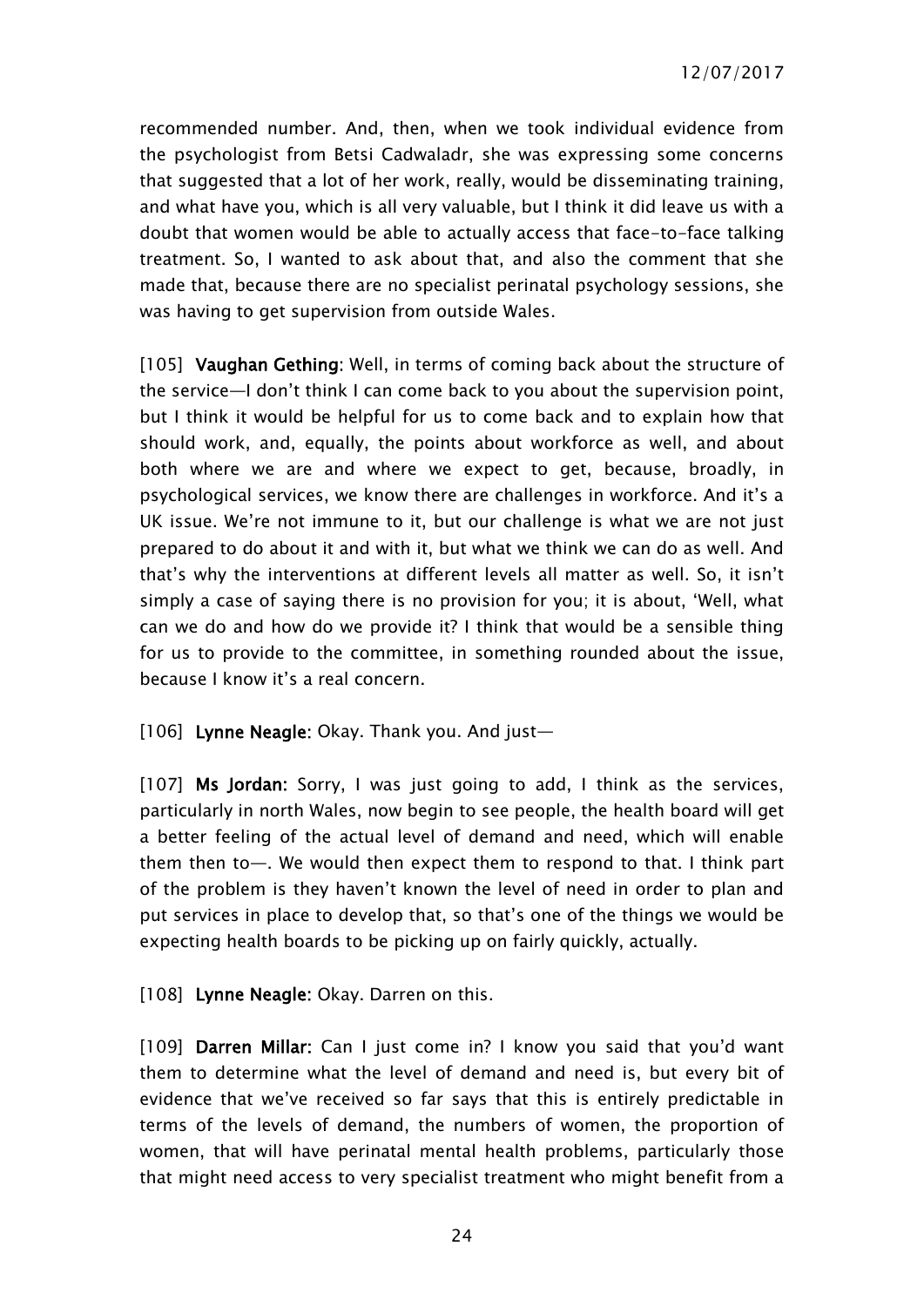mother and baby unit. So, why is it necessary to keep waiting on this rather than just getting our act together and plugging these gaps in services?

[110] Vaughan Gething: I don't think it's that simple at all, and, actually, part of the point about having the community service in place is, actually, there's then a better understanding of how that need could be managed appropriately. Because, even where people have been assessed as potentially needing or benefitting from an acute service, lots of people will then opt to still stay locally because they don't want to go somewhere away from their family. That could be just 10 miles down the road, but people still say, 'No, I don't want to do that'. So, it's about understanding how we provide the right sort of care and how much we provide on a community basis, and then how we still understand what we really do need in terms of the specialist hospital-based service as well, and how we provide that appropriately, whether that is within Wales or outside. And, again, that will depend on some of our geography, as to what is appropriate.

[111] Lynne Neagle: We're going to come on to the mother and baby unit, but, just before we leave the data question, there is an issue with local health boards not collecting data on women who are admitted to adult psychiatric wards for perinatal mental health problems. Is it your intention that this new data collection will deal with that?

[112] Vaughan Gething: I think we'd want it to.

[113] Ms Jordan: Yes. I think that's already being discussed in the context of assessing the demand, the work that the Welsh Health Specialised Services Committee are doing, actually, in terms of assessing the level of need and what's appropriate. So, that should be possible.

[114] Vaughan Gething: We want data that makes sense. And it goes into some of the questions around how we provide a service, but, actually, we'd want to see that we're accurately reflecting the numbers of people coming into the service and receiving it, even if it isn't on a named ward, but that, actually, that provision is being made available, and that's one of things we'll need to reflect on how we do it accurately as well.

[115] Lynne Neagle: Okay, thank you. Llyr, on the mother and baby units.

[116] Llyr Gruffydd: Yes. Well, clearly, a situation where mothers are having to travel long distances to access a mother and baby unit isn't acceptable.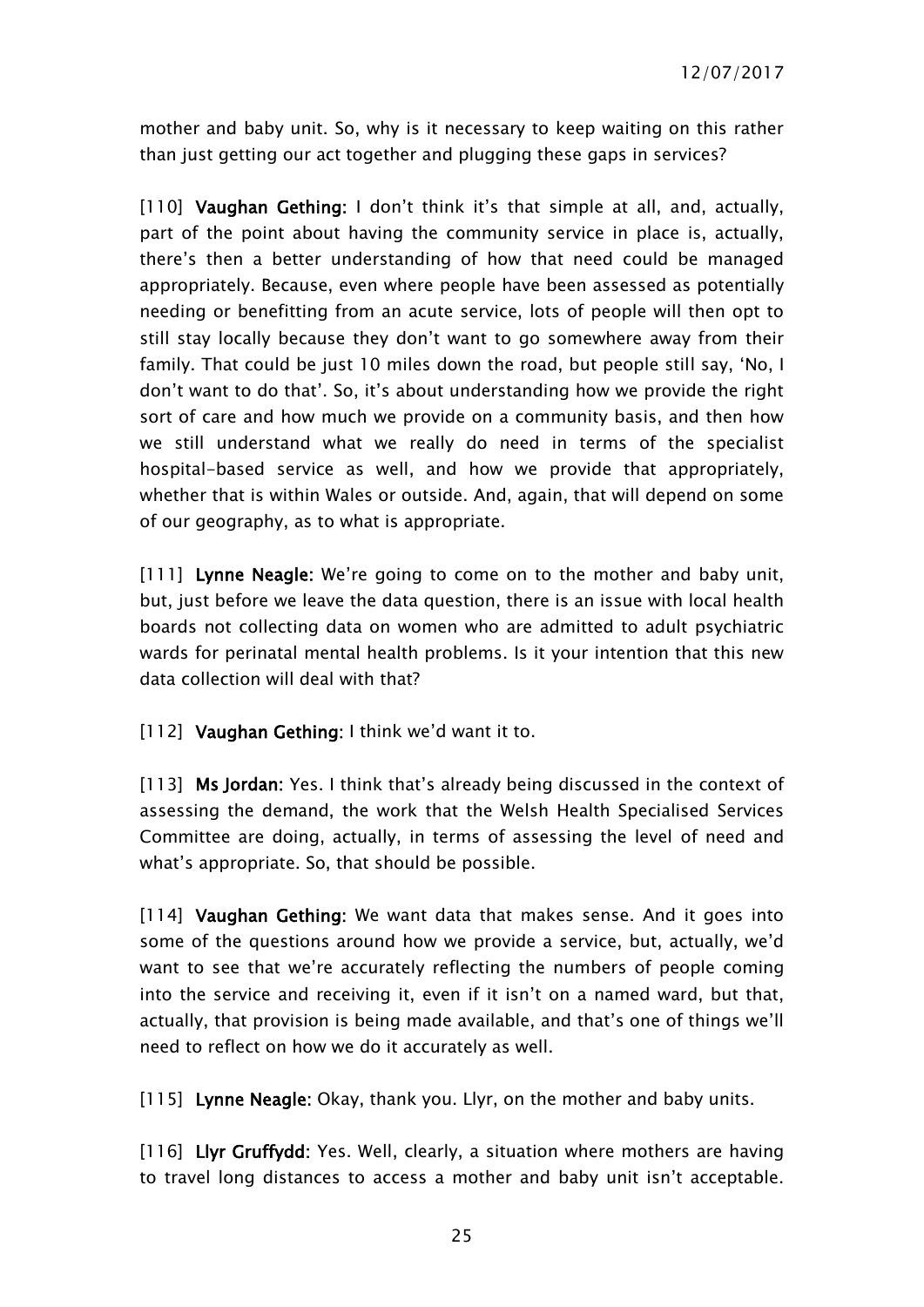I'm sure you'd agree with that.

[117] Vaughan Gething: Well, I think, actually, the reality is that women right across the UK will likely need to travel a distance to get to a mother and baby unit, and, as we discussed earlier, most people want to have their care as close to home as possible, and when you get to that genuinely specialist area where that just isn't appropriate and isn't possible—. You know, even if we had five mother and baby units across Wales, for the sake of argument, well, actually, there'd be lots of women who'd still have to travel quite a long distance. So, it's really about how we understand the real level of need that exists, bearing in mind the investment we've made in community services and what that's been able to do, and then how that is then appropriately managed. And there are open questions that the WHSSC review is looking at as to what is the level of need, how do we appropriately manage that, is it about continuing to refer people to a service outside of Wales, will it be part of what the service looks like in the future, will it be about having a number of centres within Wales, or will it be about having a staff who can provide a service in different hospital settings. So, I think all of those are live questions to consider, and I don't have any preconceived ideas about the numbers of units or about what that model should be like. You know, I have to remind myself regularly I'm not the chief executive of NHS Wales, I'm not the chief medical officer or the chief nurse, and I need to understand what does that advice look like and then what's the ability to deliver on a service model that is suggested.

[118] And it depends on whether the WHSSC say, 'Here is the answer', or they say, 'Here is a range of options to work within'. And I'm sure that, when WHSSC have their meeting, which I think was originally going to take place before this meeting but is now going to take place towards the end of this month, I'll definitely be interested and I'll make sure, Chair, that the committee are informed as to what that meeting produces, whether it's an answer or a range of answers, because I'm sure that'll be of interest to you as you complete your report.

[119] Llyr Gruffydd: So, I'm not even going to be able to tempt you into giving me some sort of meaningful timescale post that meeting, in terms of potential implementation, or—it depends what they say, I suppose.

[120] Vaughan Gething: Well, I need to see what they say in the first place. I need to understand what the response of the service is going to be and about how we then get to an agreed point as well. The thing about where we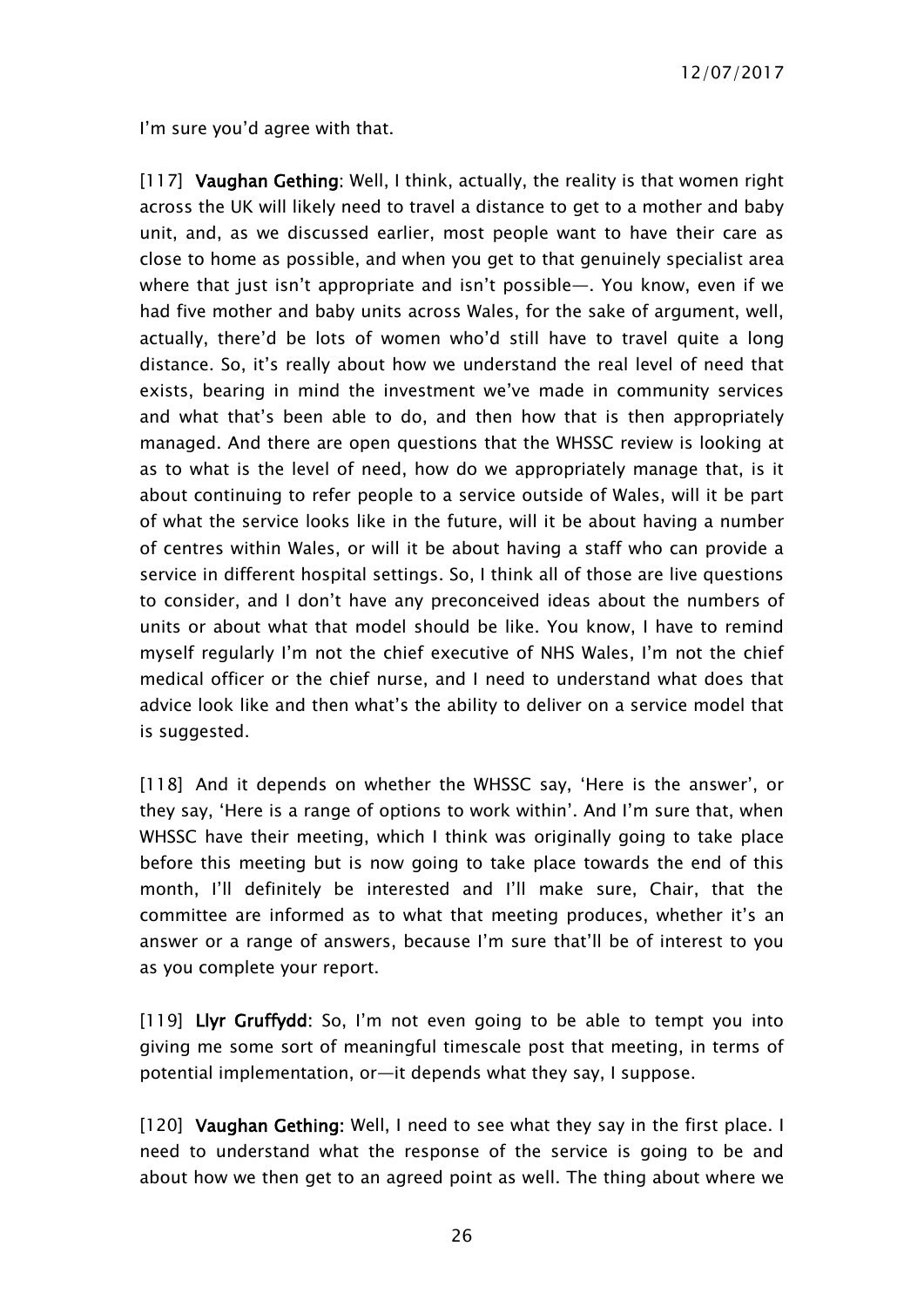come to with an evaluation in March, it'll be really useful to have an agreed service model before we get to March next year, from an evaluation point of view, about how the community services fit in with a wider model, but I do need to understand what that looks like. And, whilst it would be tempting to be able to give you an answer that makes me look like a shining champion today, I just think that ad-libbing something now is the wrong thing to do.

[121] Llyr Gruffydd: No, I understand. I understand and appreciate that, but, if they make a clear recommendation, are you committed to, if possible, delivering what they recommend?

[122] Vaughan Gething: Well, if there's a clear recommendation it makes it easier to try and deal with—you know, the obvious caveats about resource, and the biggest resource caveat is staff and the staff to deliver against a service model. I think, if you have the numbers, it's about making sure that the requisite training is in place so we have the right skills, because part of the reason why the previous mother and baby unit didn't work and was eventually decommissioned was about the numbers going into that unit and about the ability of staff to maintain their skills to an appropriate level of practice. So, there is something about understanding how you maintain that proper level of practice by getting the right service, and equally that we're getting women who do need the service to the right place. Because, actually, one unit in Cardiff: I'd be surprised if that was the answer, because that didn't work previously, and, as I've said in the Chamber, Cardiff is a long way from St Davids and, actually, it can be a long way from Merthyr, frankly, let alone anywhere else, to think about where people are going to go for a service.

[123] Llyr Gruffydd: The data point you made about one of the reasons for closing—of course, we've already been discussing that we don't have robust enough data potentially to be able to make that call in a meaningful sense, and you even admit in your paper that the figures in the table don't actually take account of mothers who may have elected to be admitted to local adult mental health units so that they could be closer to their families. So, there's a long way to go in recognising, you know, those data as well, and I appreciate that we've addressed a lot of that already. But we do know that the NHS in England, of course, have been undertaking a transformation programme. Has there been any dialogue with them around whether changes on one side of the border could complement provision on this side, or vice versa? Because we've also heard reference to the possibility of a north Wales unit actually supporting parts of north-west England.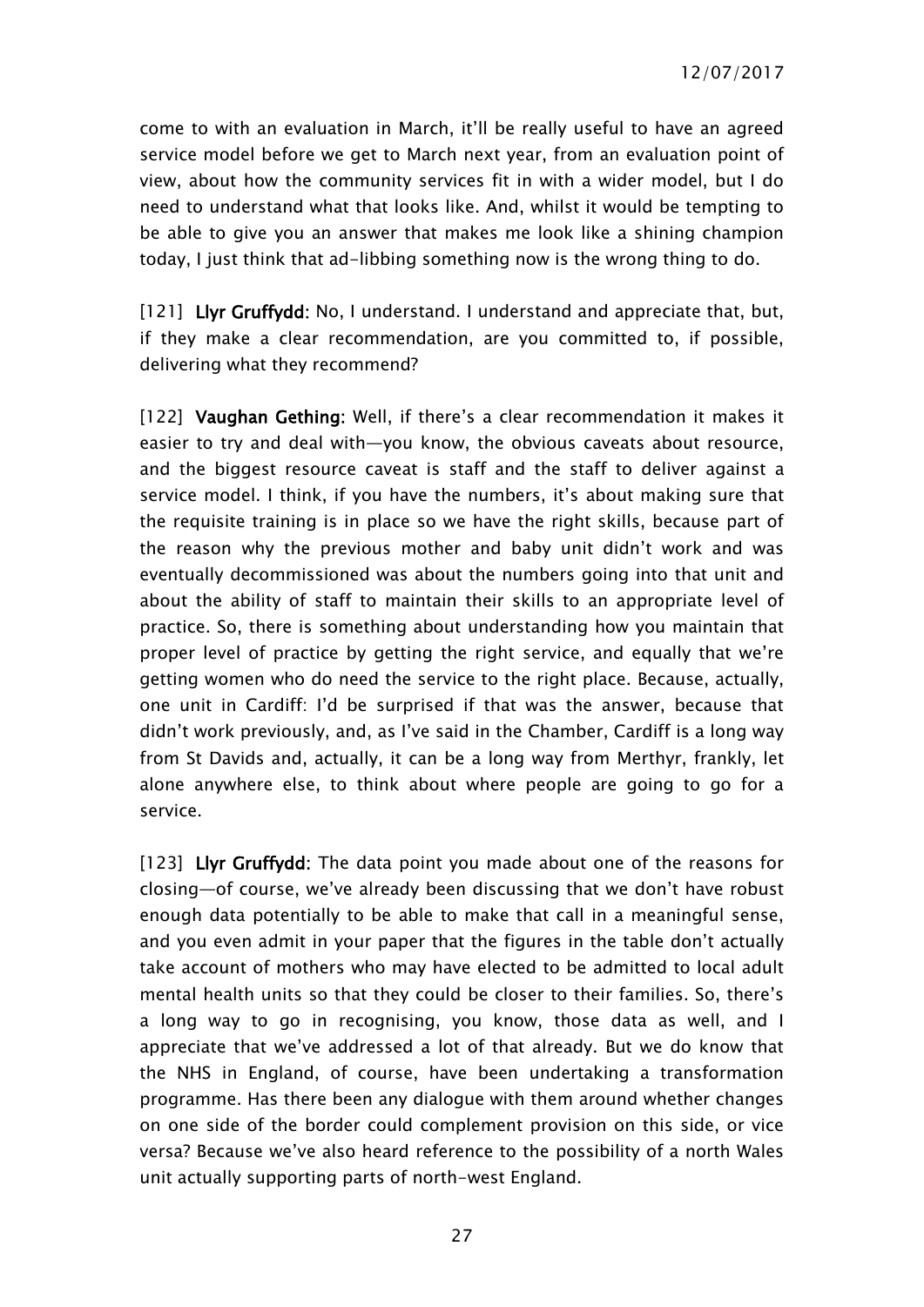[124] Vaughan Gething: Well, it does require both sides to want to talk.

[125] Llyr Gruffydd: Indeed, and my question is: is that happening?

[126] Vaughan Gething: Well, I think that NHS Wales is really open to having that conversation properly. The problem is that the English system is really quite compartmentalised. You see this, just in a different subject, but related to this area, in the future fit conversation, where the Shropshire and Wrekin clinical commissioning groups are deadlocked and just cannot agree on what to do with some of their services, and that's a big problem. It's part of the challenge—take away the party policy and think about challenge that the transformation plans have in England. Actually it can be very difficult to get commissioning groups to agree with each other about what to do about a regional service, because often those people are retreating to being local first. That makes it really, really difficult for them then to have a conversation that say, for the sake of argument, is about Bristol and Gloucestershire talking to each other, but then talking to us about what does that mean for south Powys, what does it mean for Gwent and what does it mean, potentially, for the Cardiff and Vale population. We don't have a very open door for us to be able to walk through to have that conversation. I think it would help all of us if there were a change in approach and a more openminded approach, because, potentially, you could have services outside of Wales that support people in Wales as part of the proper service planning of that—we do some of that on some services already—but actually, to think properly, also, about services in Wales that support people in England, too. There are some flows where that happens already. The most obvious ones are burns going to Morriston and other issues where people come to Cardiff for a service. But actually, in this area, too, I think there is room for a sensible conversation, but it requires a slightly different approach from our colleagues across the border.

[127] Llyr Gruffydd: Yes, and you've pointed to difficulties between commissioners and on the ground level, but have there been governmentto-government discussions about this, then?

[128] Vaughan Gething: Well, to be fair, officials in the two Governments do talk to each other. The challenge is about how far that goes and actually, of course, the conversation is really with NHS England on the operational side of stuff, as opposed to DH, because the Department of Health have put a firewall between themselves and the service in creating NHS England. So,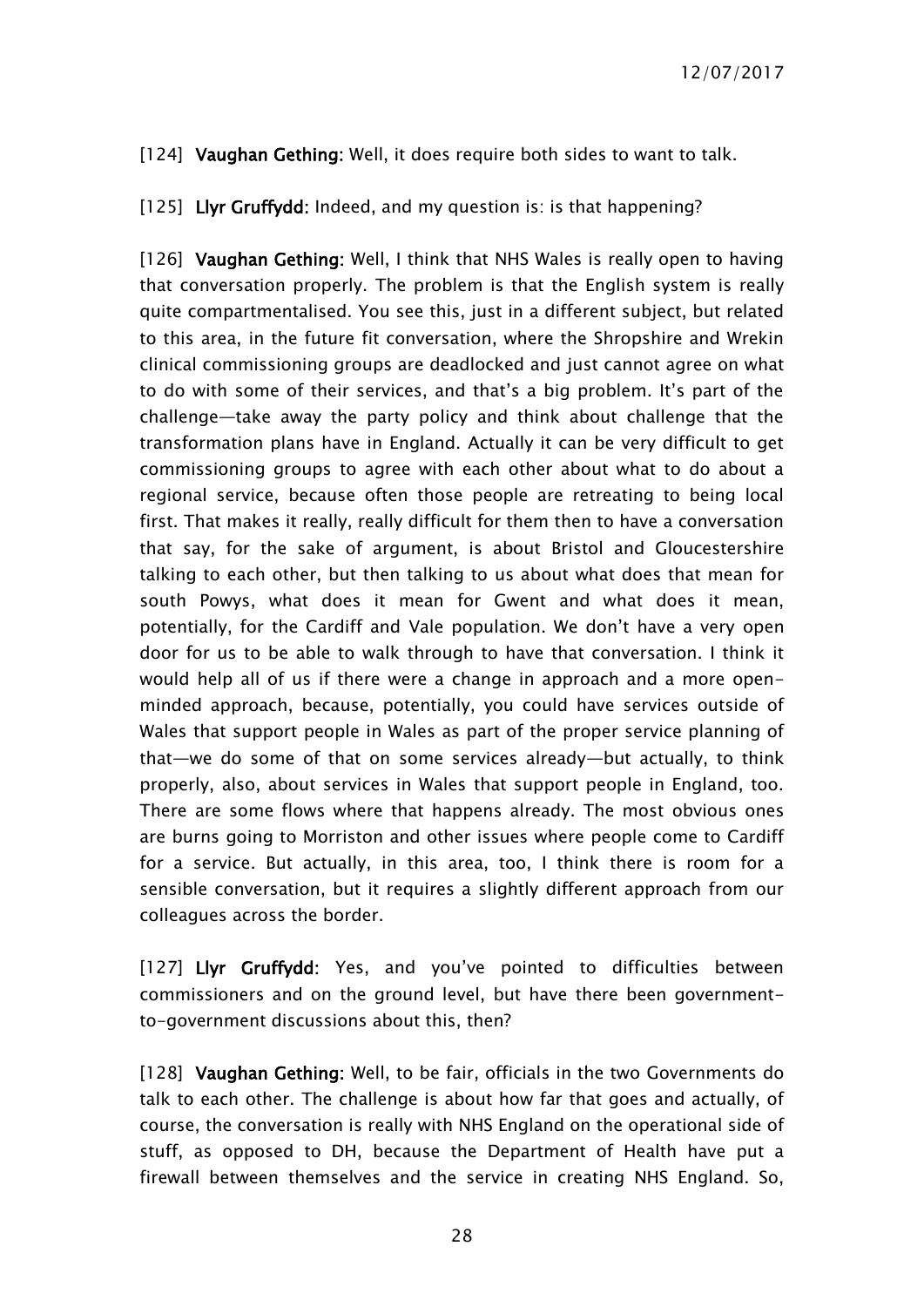actually, it's about what NHS England do, and then, actually, what those wider partnerships are trying to do together. As the picture is changing in England—and it is, because they're thinking about reorganising different parts of their service, having integrated organisations that don't sound a million miles away from integrated health boards in Wales—that, again, could change the picture and the nature of the conversation, which might make it easier for us to have a conversation with a similar body on our border in England. I'm not trying to say I blame England for the fact that we haven't had this conversation, but actually I think it's in their interest, as well as ours, to be able to have that conversation on a more meaningful level.

[129] Livr Gruffydd: So, the frustration is there in terms of that dialogue not happening, but the real impact is, of course, that, for example, Bristol won't be accepting people from south-east Wales or other service—. There's nothing to stop the service in England from saying, 'Well, we're not going to accept people any longer.' Does that not present a risk, then?

[130] Vaughan Gething: Of course it does, but that's about commissioning the service, and so it's the commissioning agreement that's in place and how far that agreement works. In a whole range of different areas of the health service, with the commissioning agreements we have, both within Wales and also commissioning a service for Welsh patients from England, well, a lot of that is natural and readily takes place. You'd know yourself, being a North Wales Member, that people are used to care pathways that lead to a specialist service in England, whether it's roughly in the Liverpool area or even into Manchester. That's quite normal as well as, if you like, standard parts of elective care, where people are used to going into England as well. The challenge is, as we plan this service, what could we and should we do within Wales, and, as we undertake the review, what is it realistic to say we could and should commission from England? What is it that we should say, 'Actually, we could and should provide something uniquely within Wales'? And, again, what does that model look like? All of these things are in the round. Sorry it's all a bit hypothetical, but at the moment they are hypothetical questions because we'll have a review to give us a more concrete basis to have that conversation moving forward.

[131] Llyr Gruffydd: But there are also services in Wales that England could commission from us, which you omitted in your list of options, but, yes—

[132] Vaughan Gething: No, absolutely. That's very much part of what could happen.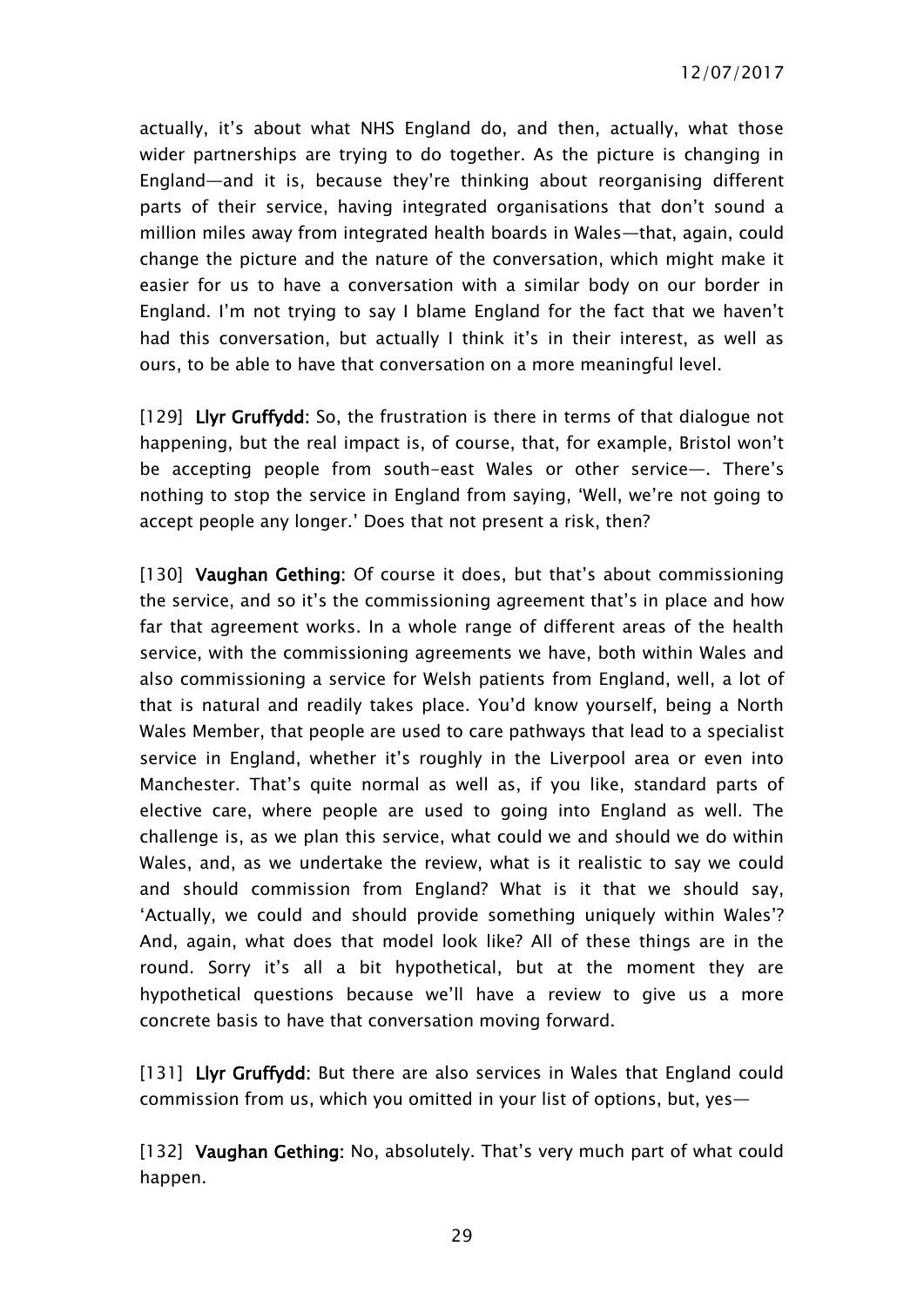[133] Lynne Neagle: I've got Mark then Darren on this. I'm going to appeal, because we've still got a lot of questions to cover, for brief questions and brief answers, please. Mark.

[134] Mark Reckless: Cabinet Secretary, I'm concerned about your answer just now in terms of the mother and baby unit at Cardiff, in light of the evidence we had from the Royal College of Psychiatrists, who say:

[135] 'It has wrongly been accepted that the previous mother and baby unit in Cardiff closed because of lack of need. This was not the case and there is an urgent need for such a service to be provided'.

[136] I just wonder, particularly in light of the £1.5 million not being there, there not having been this agreed pathway, and the evidence we've had about referrals not having been made, isn't it at least possible that there was at least sufficient demand for this service, but it wasn't properly used and integrated into the health system across Wales?

#### 10:30

[137] Vaughan Gething: I don't think there was any lack of understanding that the unit existed, but actually the referral behaviour isn't just about healthcare professionals making choices; it is about the individual women and their families making choices as well. That's part of what we want to understand about the future, and our understanding of what we want to do and what it's appropriate for us to do. What do we think our level of need is? And then, how do we appropriately meet that level of need? I actually think trying to run around the track of understanding and arguing the decision in the past isn't terribly helpful. I actually think the most helpful thing for us to do is to say: given the level of need we have, with the services that we now have in place, with the demand that we think we're managing in a different way, what level of need do we still have for a specialist hospital-based service, and how do we meet that need, and what model does that look like?

[138] Mark Reckless: And the evidence we had last week was that, at least compared to the NICE guidance, there are, certainly in south Wales, or even in the core area between Swansea, Newport and Merthyr down to Cardiff, at least enough women and births such that you would expect to have a mother and baby unit. For someone suffering from postpartum psychosis, I'm really concerned about your suggestion that even there, someone from Merthyr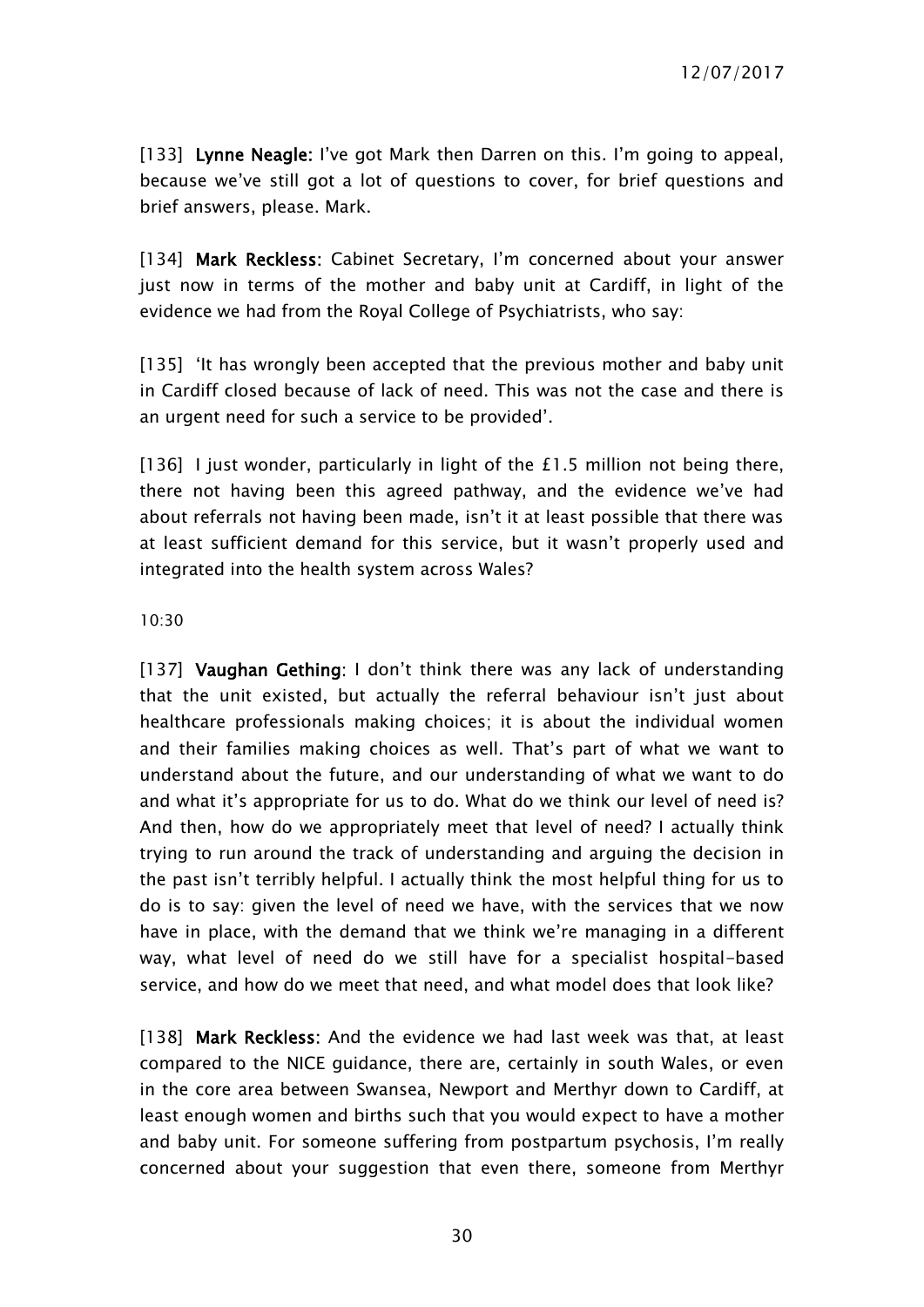shouldn't be coming to Cardiff to have that residential mother and baby specialist unit, compared to inadequate community service or going into a general psychiatric ward, surely.

[139] Vaughan Gething: Well, with respect, that isn't what I said, and I think you put several words into my mouth that are just not appropriate at all. It's really important we have a properly mature and searching conversation about this. If there is a level of need, and no-one from the Government is saying, 'There is no level of need; it doesn't exist', it's about how we appropriately manage and meet that level of need, and recognise how people feel at the time, as people make their own choices about treatment. With respect, if you live in Merthyr, Cardiff can seem a long, long way away, and you need to respect and understand that's how people feel, and how they will make their own choices. If they're in a position to make their own choices, people are already electing to make choices to stay local and not to move somewhere else for treatment. We need to understand that as we plan and manage a service.

[140] The challenge is: how do we provide a service where we understand there's a level of need that is appropriate and meets the needs that we recognise in our population? Will that be a model where there is a unit, two units, three units, or will it be that we have a different model that looks at how you provide appropriately skilled people within settings to provide that care on a different basis? I don't know the answer to that, and I'm not pretending that I do. I'm not setting any parameters to say that I will not endorse a decision that proposes a model of care that has a different range of those possible options within it. I'm saying that I need to wait for that, and I think all of us do, to then understand what's being proposed, what it is possible for us to do, and then actually making a decision and committing to do something to deal with that level of need, and provision that is as appropriate as possible. But I just think that trying to run on the basis that one answer for one form of provision is going to resolve this, I just don't think that's a sensible way to approach it.

[141] Mark Reckless: You said-very quickly, Chair-that women in Merthyr choose to stay local, but they don't have the option of accessing a mother and baby unit in Cardiff because—

[142] Vaughan Gething: With respect, I didn't say women in Merthyr choose that. I'm saying Merthyr can seem a long way away from Cardiff, and for some people, they may then decide, 'I don't want to.' That doesn't mean to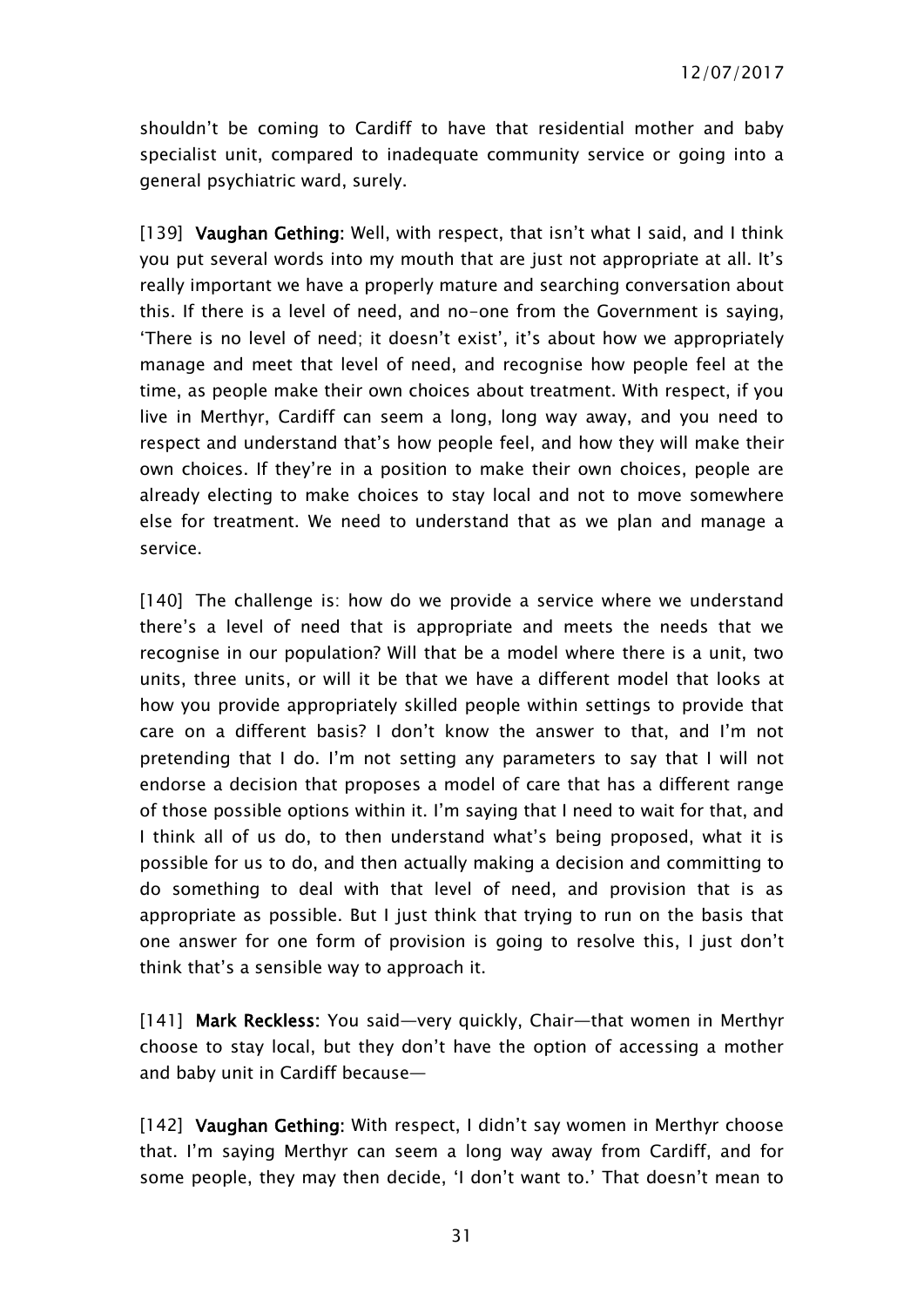say that someone else won't do, and it's exactly the same for someone in St Davids. They may say, 'Cardiff is a long way away. If that's the option, I don't want to go', but actually some people may say, 'Look, I can't cope as things are. I need to go somewhere else. If that's the appropriate option and that's available, I want to do it.' That's the same in this area as in many others. So, that's why I'm not getting stuck into saying there is one form of service provision that I will or will not endorse. I'm just recognising the reality of treatment flows, and how people feel, and actually how people are supported.

[143] Mark Reckless: I'm much happier with the third answer than the first.

[144] Lynne Neagle: Darren, briefly.

[145] Darren Millar: Just a very brief question. We know what the level of need and demand ought to be for a mother and baby unit—between 60 and 80 births a year in Wales. Women will make the decisions about whether they're treated in a mother and baby unit if an offer of a referral is being made, and it's not always being made, based on the information that is given to them. We heard from a mum last week—two mums last week—who said to us that, had the benefits of mother and baby units been properly explained to them, they would absolutely have opted to go into a mother and baby unit as opposed to the adult units that they were eventually admitted to, which has caused all sorts of longer term bonding issues for them and their children. So, do you accept that you're not going to get an accurate picture of the levels of need if you simply look at the actual referrals that have been taking place, which have been going to WHSSC, and based on this—? You keep emphasising women's choice. Absolutely, I agree with you, we need to have women making these decisions, but it's got to be from a fully informed position. They're not getting the information at the moment, are they?

[146] Vaughan Gething: Well, with respect, you're asking me to get into the minds of a lot of professionals and to say that professionals aren't making those choices—

[147] Darren Millar: I'm just asking you to reflect on the evidence we've received.

[148] Vaughan Gething: Well, no. Don't interrupt, Darren. Let me answer the question. If you just say, 'Women aren't getting to make those choices', actually, that's a broad statement that I don't think is a fair one to make. The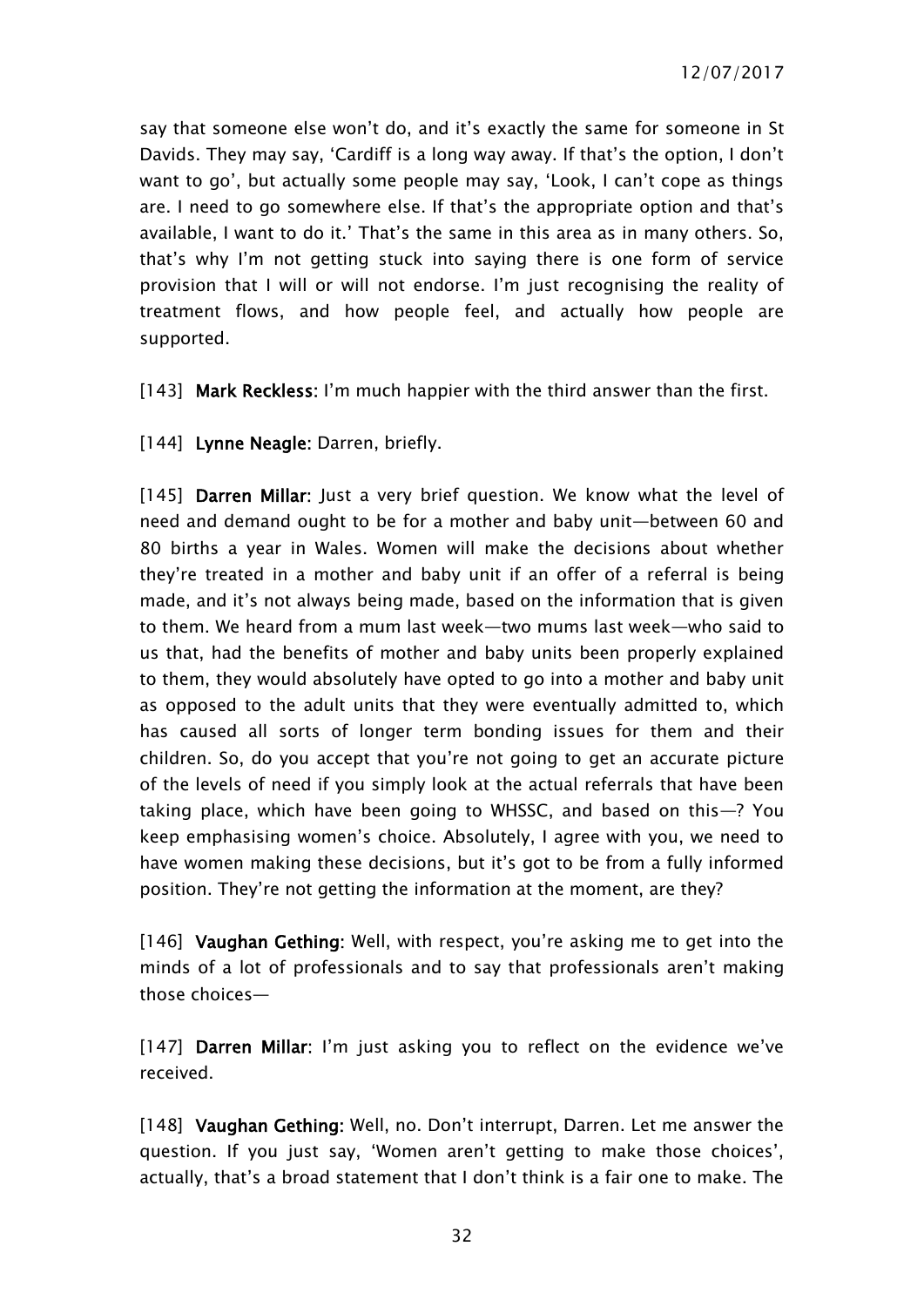challenge is: how do we equip our professionals to have that conversation with people so they get to make choices with their healthcare professionals? There's that level of improvement we need to make in virtually every area of the service, and I would not try to pretend that this is an area where that uniquely does not exist.

[149] Our challenge is—. And, again, picking up on what I said earlier, I think that the midwifery professionals are really reflecting, and the willingness to learn, I think, is palpable. So, there's the understanding of how do you have that conversation with women that you're supporting, how do you provide the options, and what that looks like and what it means, and then help that person to make that choice. Then, it's how do we make sure the information that we have available to us across the whole system about need is properly borne into how we have a model of care that could and should work, with the staff to provide it, and to meet the need that we understand within our population.

[150] There needs to be an understanding of all the different information we have about what the level of need is, rather than just drawing a simple mathematical formula that says, 'This is the level of need, now how do meet that?' Actually, the introduction of the community services has been an important part of understanding the level of need and how it can be met appropriately. So, I think we're actually doing the review at the right point. I would always want the review to be done earlier, frankly. As a politician, I'd always like to make an earlier decision and not have it delayed. But, we'll get the review, we'll get the evidence, and that will be shared with the committee in an appropriate form. Then, we'll get to be able to make open choices about service development for the future.

[151] Darren Millar: In the evidence session with WHSSC, it was very clear that they're giving every single application that comes through the nod at the moment, but obviously that's causing some delay in those decisions being made in terms of the referrals actually being able to happen, because obviously WHSCC have to make a decision. It seems to me that it's pointless having WHSSC's involvement in commissioning those tier 4 services to mother and baby units at the moment. You ought to be able to just say to health boards, 'Send the women that might need access to these services', and WHSSC will pick up the tab afterwards, retrospectively. Why are WHSSC involved at all if clinical judgment—

[152] Vaughan Gething: Look, I just think that's a really cavalier approach to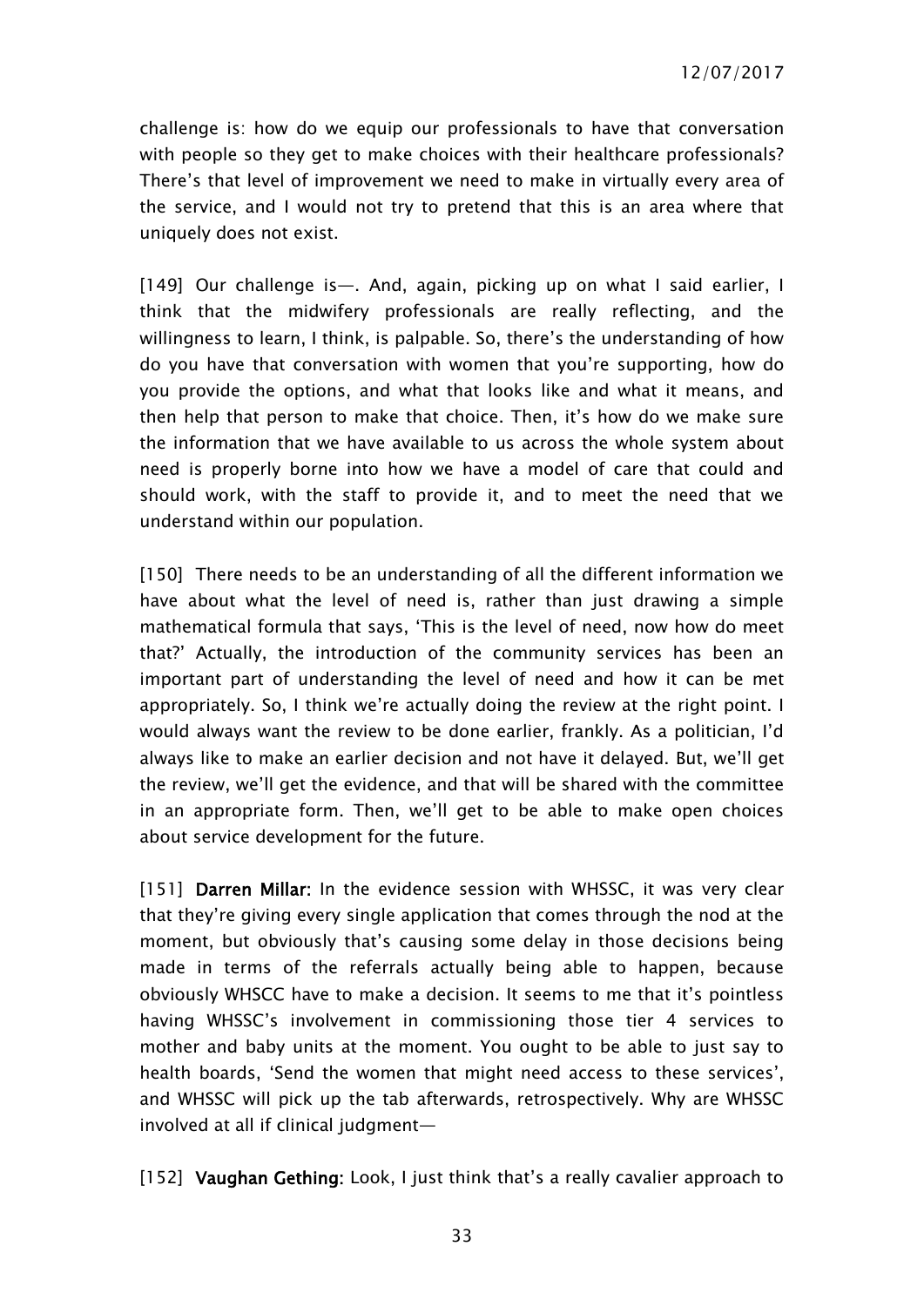service planning that is just not-

[153] Darren Millar: It's not cavalier at all.

[154] Vaughan Gething: It just isn't helpful-

[155] Lynne Neagle: You can't have an argument across the table.

[156] Vaughan Gething: It just isn't helpful to say, 'It's going on the nod, why bother having WHSSC involved at all?' Actually, it's a specialist service where WHSSC has a proper role. There's a different view about how you get decision making streamlined and how you understand need, but that also is about commissioning the right form of service. So, this is an argument and a question about how we equip our service now, before we have our future service model—

[157] Darren Millar: It's the future now, why are they involved at the moment?

[158] Vaughan Gething: And, with respect, if you take something out of WHSSC and put it back into local health boards, you'll then take away the ability to actually have a proper strategic choice about commissioning the specialist service. With respect, I don't think your suggestion is one that we'll be following through.

[159] Lynne Neagle: Okay, right. Before we move on now to other areas, I just wanted to check on process. The meeting that WHSSC were having to consider the options paper didn't happen as it was meant to just before they came to committee last week. It's rescheduled for 25 July. What assurances can you offer that that meeting will go ahead and that they will consider that paper? I also wanted to ask you, Cabinet Secretary, whether you would be prepared, once you get the options paper, to share it with the committee, because it will help the consideration of our report.

[160] Vaughan Gething: I met the chair of WHSSC this week. I am confident that the meeting on 25 July will go ahead to consider this issue and I will share as much information as possible after that meeting has taken place, and after I've received an understanding of the options available. I do want the committee to be properly informed as to what they're saying, because lots of conversations we're having now are hypothetical because that meeting hasn't taken place, and that may well affect recommendations that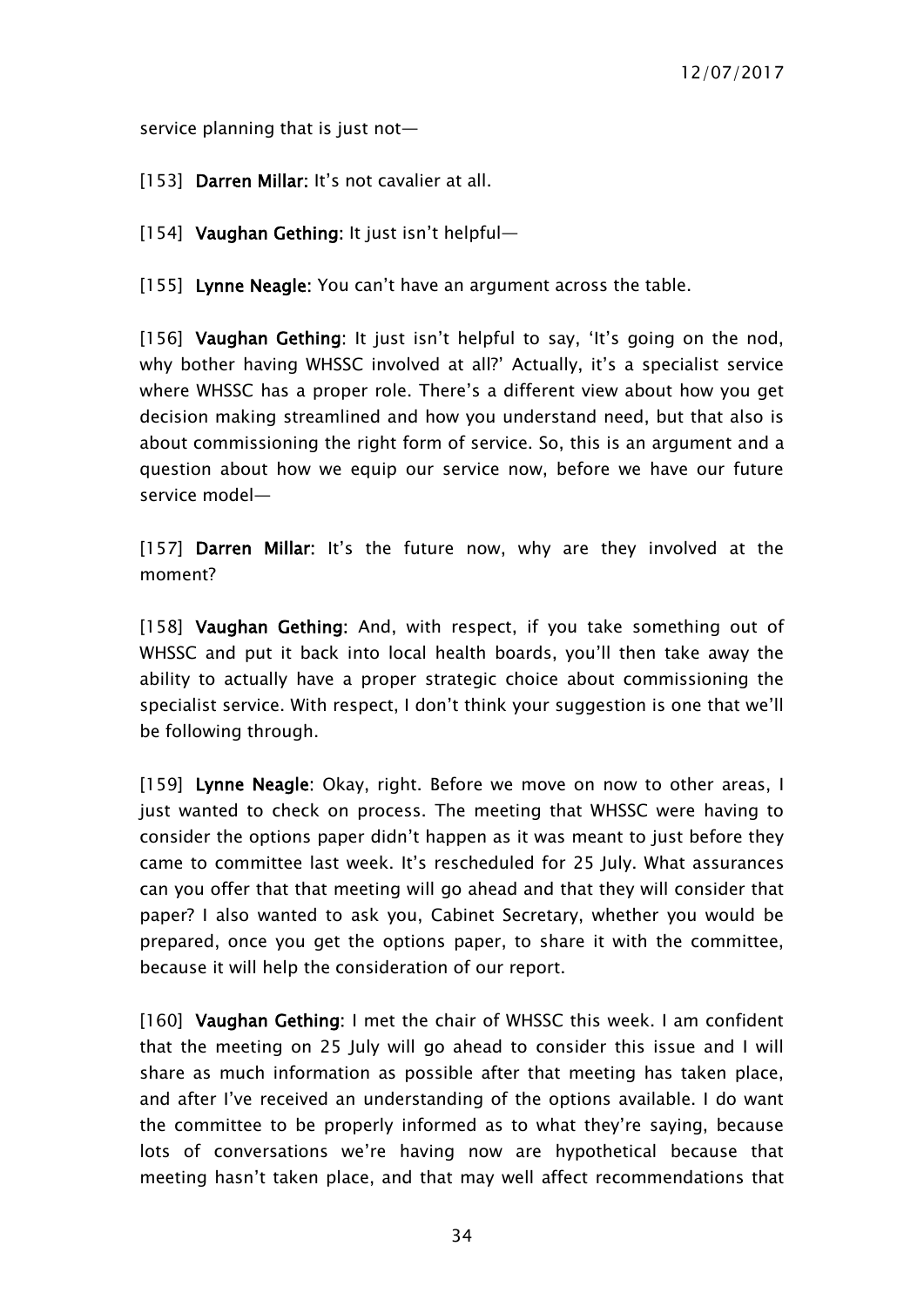you do or don't wish to make.

[161] Lynne Neagle: And are you able to give us any indication of timescale for you to make that decision once you've had that paper?

[162] Vaughan Gething: I can't really do that because I haven't seen the paper.

[163] Lynne Neagle: Okay.

[164] Vaughan Gething: But, what I can do is, I can say that I want to make sure the committee have information as soon as possible after that meeting, because I do appreciate you're going to want to write a report with recommendations and that will be an important consideration for you.

[165] Lynne Neagle: Okay, thank you. Hefin.

[166] Hefin David: Thank you. You've mentioned the communities of practice as an effective vehicle for learning. To what extent are you satisfied that it will make the strategic connections across Wales that it should?

[167] Vaughan Gething: I think we've had buy-in from every part of the country thus far, and a willingness and a desire to want to be part of the communities of practice. So, it's a developing movement, and we're investing in a service. We made a decision two years ago and you've seen that one health board came on-stream this month, so, I am as content as I can be that people want to be part of the community of practice and that they are taking part and that learning is being shared. We'll have some reassurance in the evaluation we're going to have, as I said earlier, at the end of March as to how far that is taking place and the development that could then take place with the community of practice thereafter.

[168] Hefin David: So, what distinction would you make between the community of practice and a managed clinical network, as they have in England? What's the distinction?

[169] Vaughan Gething: I think that might be helpful for Karen to answer, actually.

[170] Ms Jewell: So, the community of practice is very much about sharing best practice and I think that, with the landscape as it is at the moment, with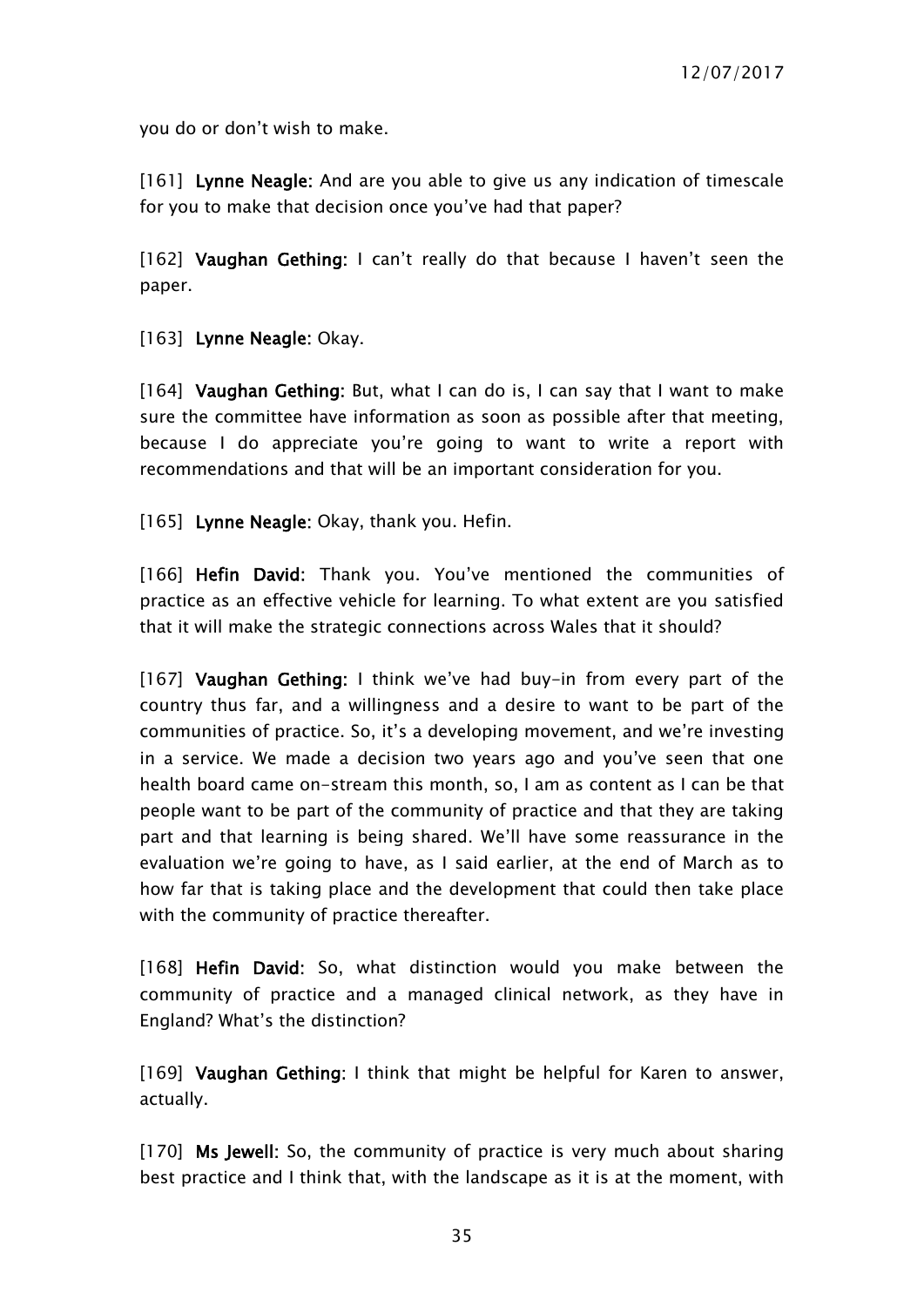a lot of services setting up and starting out, the community of practice is probably the best thing to be in place at the moment so that they can share that practice across Wales. A managed clinical network is more about having specialist clinicians who meet and share practice a bit later on. So, definitely, it would be something that we would be open to later on, and it may well develop into a managed clinical network, but, probably, at this moment in time, so that it's open and inclusive, a community of practice is probably the best way to go.

[171] Hefin David: So, could a community of practice be an embryonic step towards a managed clinical network?

[172] Ms Jewell: Absolutely.

[173] Hefin David: Okay. That's a possibility, Cabinet Secretary-you would endorse that, yes?

[174] Vaughan Gething: Yes.

[175] Hefin David: Okay. With regard to training, in your paper, you said that the Welsh Government has provided funding for specialist perinatal training in 2016-17 at the total cost of £9,750. To what extent is it fair to say that that is severely limited?

[176] Vaughan Gething: In terms of health board sums of money, it's not huge, but the challenge is what you do and how you can provide that training. It also depends on the support that people provide to each other. There's peer-to-peer stuff but, actually, you know, sometimes when we look at training, it's as if that is the only area of activity. I don't think that's quite fair, but it's about how we then equip the service to be able to deal with the need that we recognise exists with the new way of working and having the community service.

[177] Hefin David: So, I take it from your answer that you're making a distinction between training and learning.

[178] Vaughan Gething: Yes. I think it's important to make that distinction as well.

[179] Ms Jordan: I don't think our intention was to fund all the training that needs to be going on in this. We funded some specific parts of the training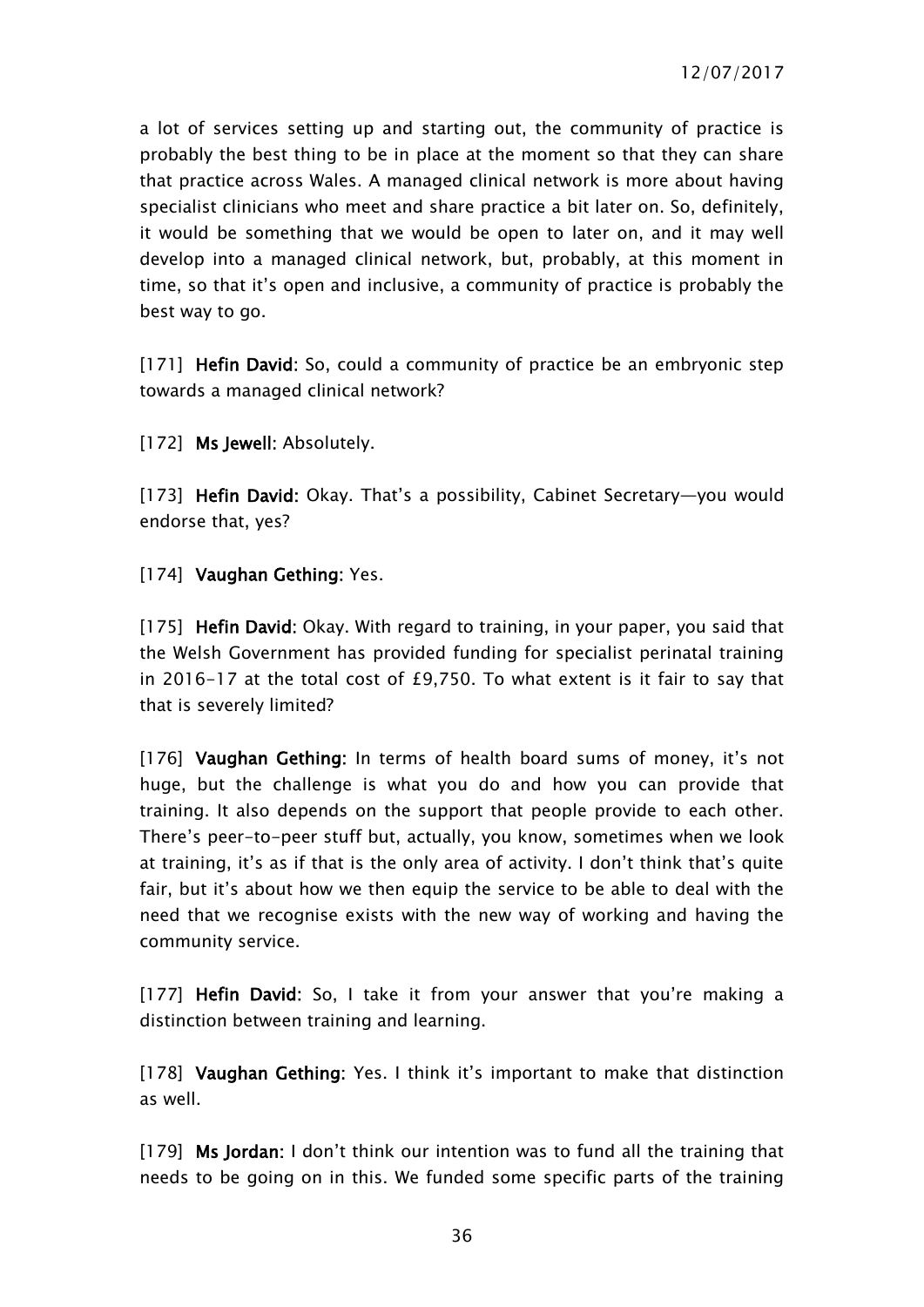for some psychiatrists to go on a specialist course, that sort of thing. There were particular bits of it that we were directly funding, but we would be expecting, within health boards, other training to be going on.

[180] Vaughan Gething: And, you know, the community of practice is learning, and that's part of developing and improving the service as well.

[181] Hefin David: Are you satisfied, therefore, that that learning is taking place, in addition to the training and these complementary—?

#### [182] Vaughan Gething: Yes.

[183] Hefin David: Okay. One of the things that surprised me in questioning clinicians was the appearance of a limited amount of professional development and reflective practice that seem to be happening between training events. There was a lot of talk about the kind of training events going on, but I didn't see enough, in my view, evidence of reflective practice, particularly amongst midwives and health visitors. Would you say that's a fair thing to say, or would you challenge that? If you challenge it, what evidence would you suggest to the contrary?

[184] Vaughan Gething: Well, there's always a challenge in a busy service to find the time to be genuinely reflective and to be able to take a step back, but that's part of what we're trying to do in protecting the time to be able to do that within the service, but also the way in which we're developing our whole service. For example, the frailty tool that health visitors are having there's an evidence base about the time and the level of need and how we see that moving forward, and that should put us in a better position in other health visiting services across the country. Around that, you need to have the time and the space to be properly reflective. I don't think I'm picking up any particular weakness in either health visiting or midwifery about being appropriately reflective in their practice.

#### [185] Ms Jewell: Shall I take—?

#### [186] Vaughan Gething: Yes.

[187] Ms Jewell: You may be aware that the Nursing and Midwifery Council have actually changed part of the practice around revalidation. So, revalidation came online last year, and, actually, it's now something that is part of everybody's practice to ensure that they reflect on events or training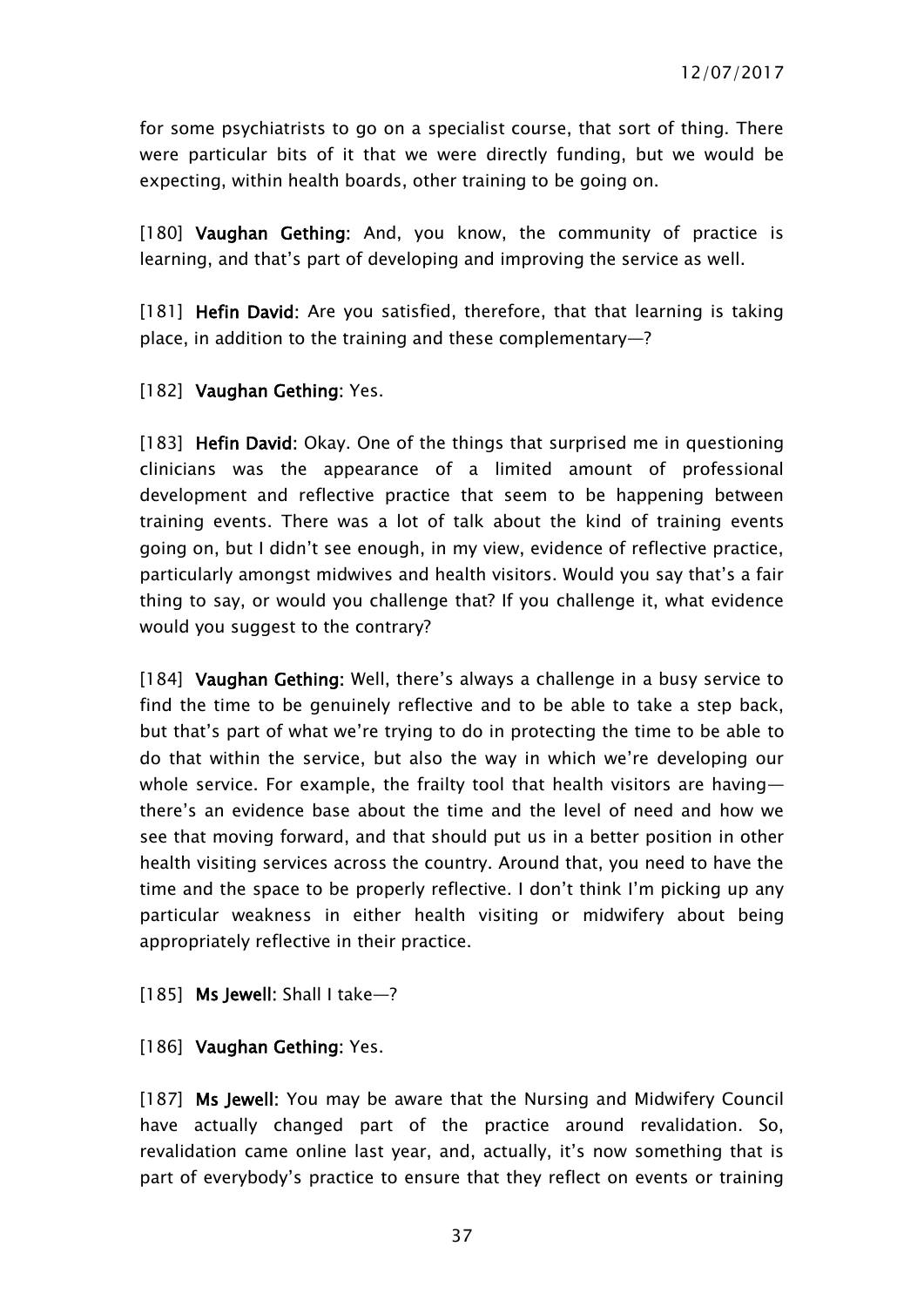that have taken place so that they can actually use that towards their revalidation. So, it's something that, definitely, is being built upon, and we would want people who have attended training events to think about that and do formal reflections that they can discuss later.

[188] Hefin David: That sounds really interesting and something I'd like to find out more about. Putting myself in the position of a midwife, imagine I've just been through a birth and I've recognised the potential for postnatal depression as a result of perhaps a difficult birth or the experiences that I've had. How would I, as a midwife, share that with other clinicians? Is there a mechanism by which these experiences—these on-the-job experiences—can be shared?

10:45

[189] Ms Jewell: You may be aware that we've set up clinical supervision for midwives in relation to the change in statue for supervision of midwives, and one of the things that the health boards now have got set up in every single health board is clinical supervision, which enables midwives to reflect on what's happened recently in their practice. They have group supervision events where they can actually share those events with other clinicians around the table—midwife to midwife—so that they can have joint learning from it.

[190] Hefin David: And would health visitors then be able to pick up on this learning?

[191] Ms Jewell: Health visitors again also have group supervision events, and they've had that for a long period of time. That may be in relation to safeguarding initiatives, or it may be in relation to things like perinatal mental health. So, they do have that group supervision activity that they are able to take something from.

[192] Hefin David: Okay. One last question. How are we connecting learning between midwives, health visitors and GPs? How is the community of practice, reflective practice or professional development allowing that learning to be shared?

[193] Ms Jewell: The community of practice in relation to perinatal mental health would bring about that learning and then we could translate that into training so that that was then taken out into the respective areas.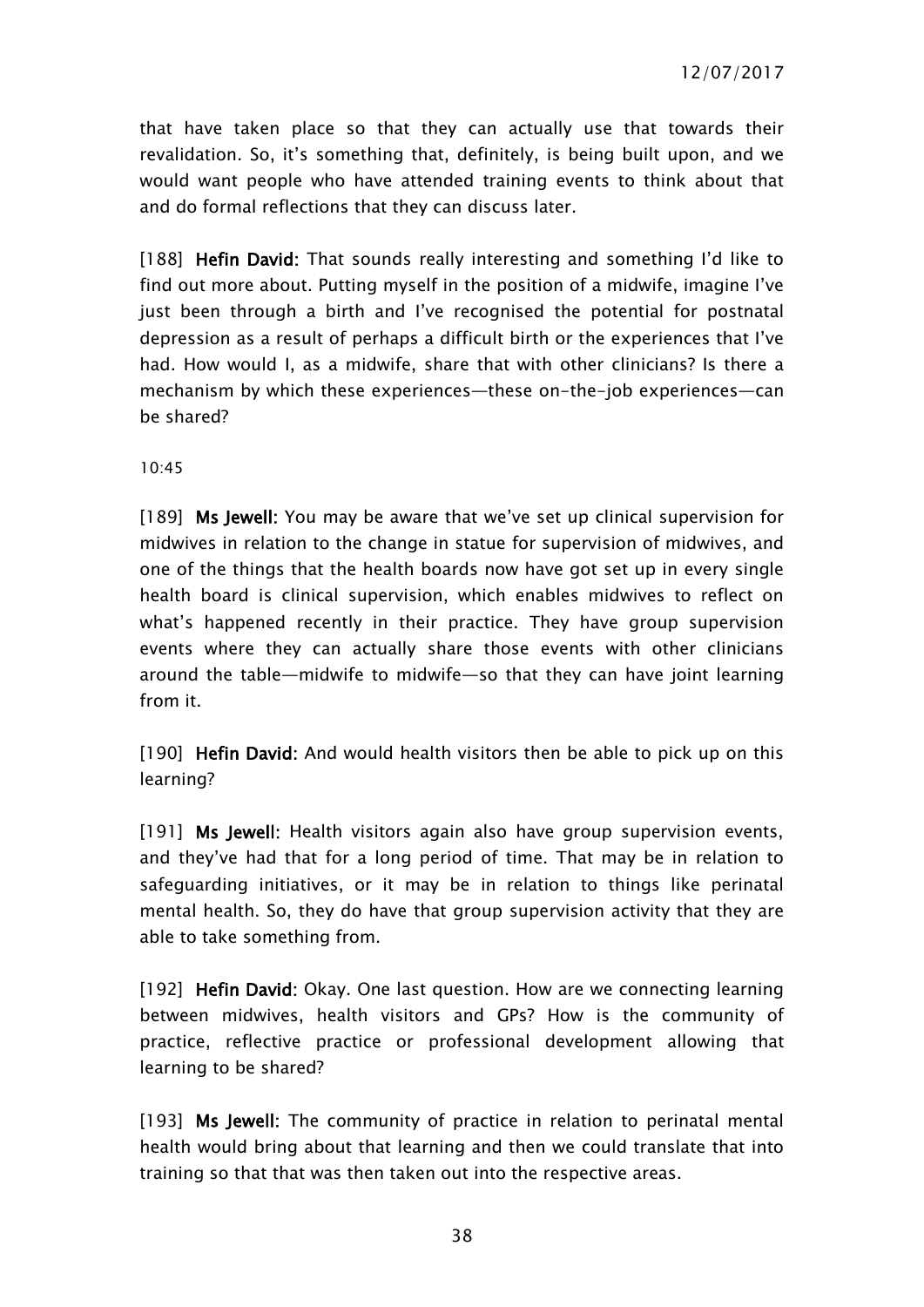[194] Hefin David: Okay, but the training is limited.

[195] Ms Jewell: Training, at the moment, is in development, so the community of practice have got a training group that's looking at the training that's needed across all spheres of health. So, that could be from GPs, to midwives and to health visitors. They're also looking at scoping what's actually already in pre-registration training so that we can build upon that as well.

[196] Hefin David: Okay. Cabinet Secretary, this is a tough nut to crack.

[197] Vaughan Gething: Well, as are many in the portfolio. But that's the joy of doing the job, of course.

[198] Hefin David: Okay. Fair enough.

[199] Vaughan Gething: It's also an opportunity, because, if you were having this review three years ago, we wouldn't have announced the investment in community perinatal mental health, we wouldn't have these new staff on board, we wouldn't be talking about how we develop them and how we share the learning between them and other healthcare practitioners and how we have a different level and a better level of information about need, services and what we do for the future. So, it's difficult, but part of the job.

[200] Lynne Neagle: So, is it the Welsh Government's intention that all frontline staff—all midwives and all health visitors and possibly some GPs—would have an element of training of awareness in perinatal mental health? Is that where you want to be?

[201] Vaughan Gething: Yes. The NMC are currently reviewing their educational standards, and perinatal mental health is part of what's been raised about the core training requirements for nurses and midwives.

[202] Lynne Neagle: Okay. Thank you. John.

[203] **John Griffiths:** I wanted to ask questions on the extent to which these services are meeting socioeconomic needs and socioeconomic disadvantage. So, in terms of the £1.5 million, one of the factors, I think, was that the services should be delivered equitably across the health board area, and in Flying Start areas appropriate linkages should be made. Could you describe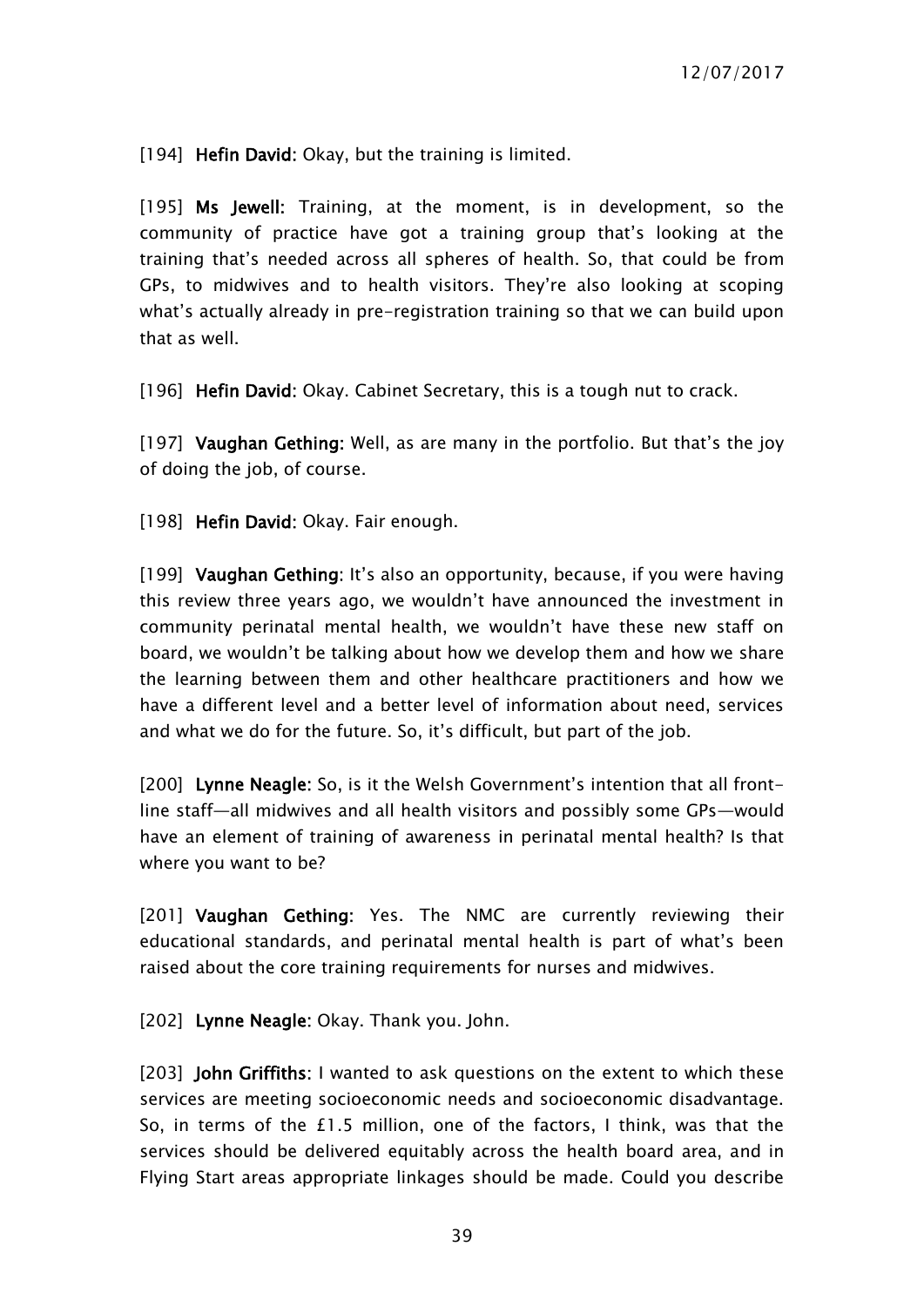to the committee what an appropriate linkage is with Flying Start in those areas?

[204] Vaughan Gething: Well, in every Flying Start centre, we expect there to be links not just between the enhanced health visitor service, but also the midwife service that exists as well. So, you're talking about the key early years professionals within that. I would be surprised if there were not any deliberate linkages between this community service and Flying Start. There'll be a deliberate and an obvious interest in Flying Start areas. Our challenge then in terms of things like the Healthy Child Wales programme is to make sure that we're actually spreading and using that learning across the piece. Because whilst we get to a high number of particularly deprived communities with Flying Start, we recognise that isn't the only place where there are deprived community groups within the country as well.

[205] John Griffiths: So, appropriate linkages then—it's quite general and there's nothing particularly specific that's required.

[206] Vaughan Gething: Well, I haven't set out any sort of formal reporting requirements in that sense, but within every part of our service we would expect people to understand what's going on within Flying Start—they are deliberately set up, and there are healthcare professionals working as part of teams, and with others. So, we expect there to be a link, as with every other part of the service. I don't think we should say that Flying Start is somewhere else and offered in an entirely different box and the health service needs to have a different way of working within it, because we have healthcare professionals working there who are part of the service and they'll need to reflect on their ability to meet the need that will exist within Flying Start communities as well as others.

[207] John Griffiths: I'm just wondering, given that it was put in place as a factor in terms of accessing this £1.5 million that appropriate linkages were made with Flying Start in Flying Start areas in terms of that equity of delivery of service—having set that as a requirement or made it as a factor—then what do you expect and to what extent are you in a position to say whether those appropriate linkages have been made in all the health board areas in Wales or not?

[208] Vaughan Gething: The information that we get back does show that health boards do think about Flying Start in the way they deliver the community mental health service. I could give a list of different things about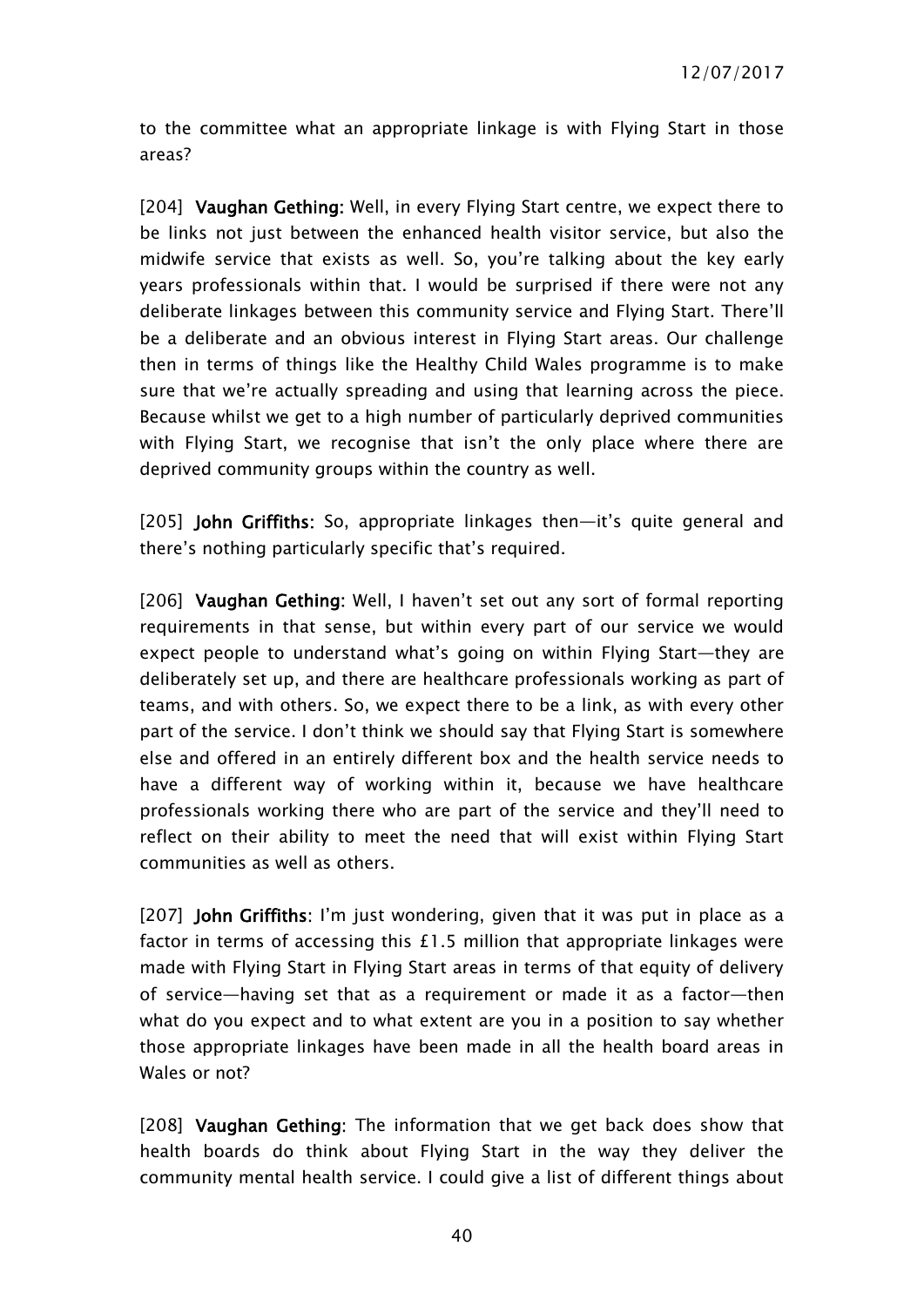how they do that. But if you're asking about the assurance—'Does this take place?'—then I think the straight answer is 'yes', but it will obviously vary from one health board to another as to who's in the Flying Start setting, how that link is made, and actually whether there is a proper link between the community perinatal mental health services that have been set up and Flying Start, to make sure that it isn't just coincidental or accidental, but that there is deliberate thought given to how that service is planned to take account of the fact there are Flying Start areas and Flying Start services and people working within those settings.

[209] John Griffiths: Okay, Chair.

[210] Lynne Neagle: Julie.

[211] Julie Morgan: I think, actually, we've covered this, because it's about the psychological services.

[212] Lynne Neagle: Right. But is there a specific question about neonatal and the standards?

[213] Julie Morgan: Yes. Bliss have said that psychological support on neonatal units is woefully insufficient, and of course it is included in the standards, and I know we have discussed this a bit already. So, can you tell us whether any of the health boards are meeting the neonatal standards in terms of psychological support, given the high incidence of perinatal mental health illness amongst the mothers of neonates and their families?

[214] Vaughan Gething: Well, we recognise that there is often going to be a need given the stress and anxiety that exists. Our challenge is how we improve what we have, because we recognise that it isn't where it could or should be. So, it's still about getting the right staff in place, and we're investing in our neonatal services and reconfiguring the way they're provided to make sure that services are configured around them as well. We think, actually, the investment that we're making in those services should make it easier for us to do that, but I won't pretend to you that we'll sit back and say 'Actually, everything is fine as it is', because we recognise the comments that Bliss are making about needing to improve on the service. I'm not sure we'd use exactly the same language, but we recognise there is a need to improve the service. That's what I think is important. It's then how we work successfully with health boards to ensure that we deliver a level of service that is properly meeting the needs of parents who are understandably going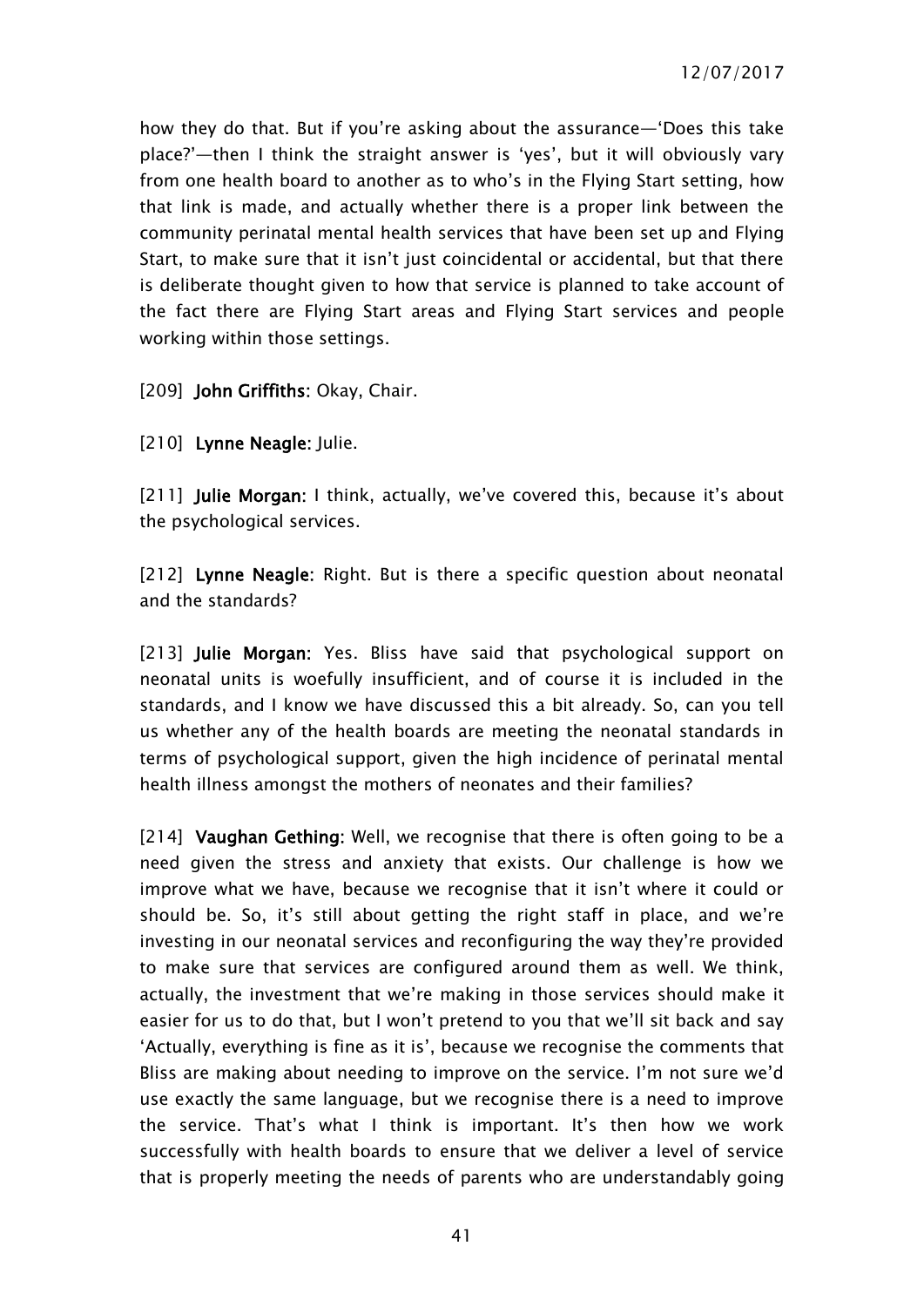through a very stressful time.

[215] **Julie Morgan:** And does the Welsh Government intend to endorse the revised neonatal standards when they're published later this year?

[216] Vaughan Gething: We work to the standards that exist, so you won't find a position where the Welsh Government says, 'We don't like the new updated version of standards'. We will work to them. So, that will be part of what we expect health boards to meet and what we work to and plan for our service to deliver.

[217] **Julie Morgan:** Thank you.

[218] Lynne Neagle: Thank you. Attachment and bonding-Mark.

[219] Mark Reckless: Like Hefin's, my wife recently gave birth in Cardiff, and I just wondered if I could put to you two questions that might be relating to this inquiry, from what we saw. The degree of intervention and the number, length and quality of home visits we received from midwives was very impressive, and we felt it linked well into the hospital-based service. I just wonder, though, when you move on to health visitors, whether that degree of linkage and intensity becomes less to the extent that there will be challenges in picking up postnatal mental health issues—depression, for instance—that may only onset a few weeks or a few months later.

[220] Vaughan Gething: Well, I think there are two things. One is, of course, that we have an enhanced health visitor service in Flying Start. There is more intensive connectivity with families in those areas. The generic service that exists everywhere else—this is part of the reason why we've invested in the family resilience assessment tool. We're calling it FRAT—another one of those acronyms that we use not to have a mouthful all the time. But that is about trying to understand points about caseload and workload, but also how you have an individualised assessment to enable you to understand the level of potential need that exists within that family. So, there's an evidence base going into that. We're working with the University of South Wales, we've part-funded the development of that tool, and it should allow us to be in a position where other health services in the UK aren't, in having a proper evidence-based tool to understand the level of resilience, but also the level of potential need within families. Then, of course, the challenge is making sure we do something about it.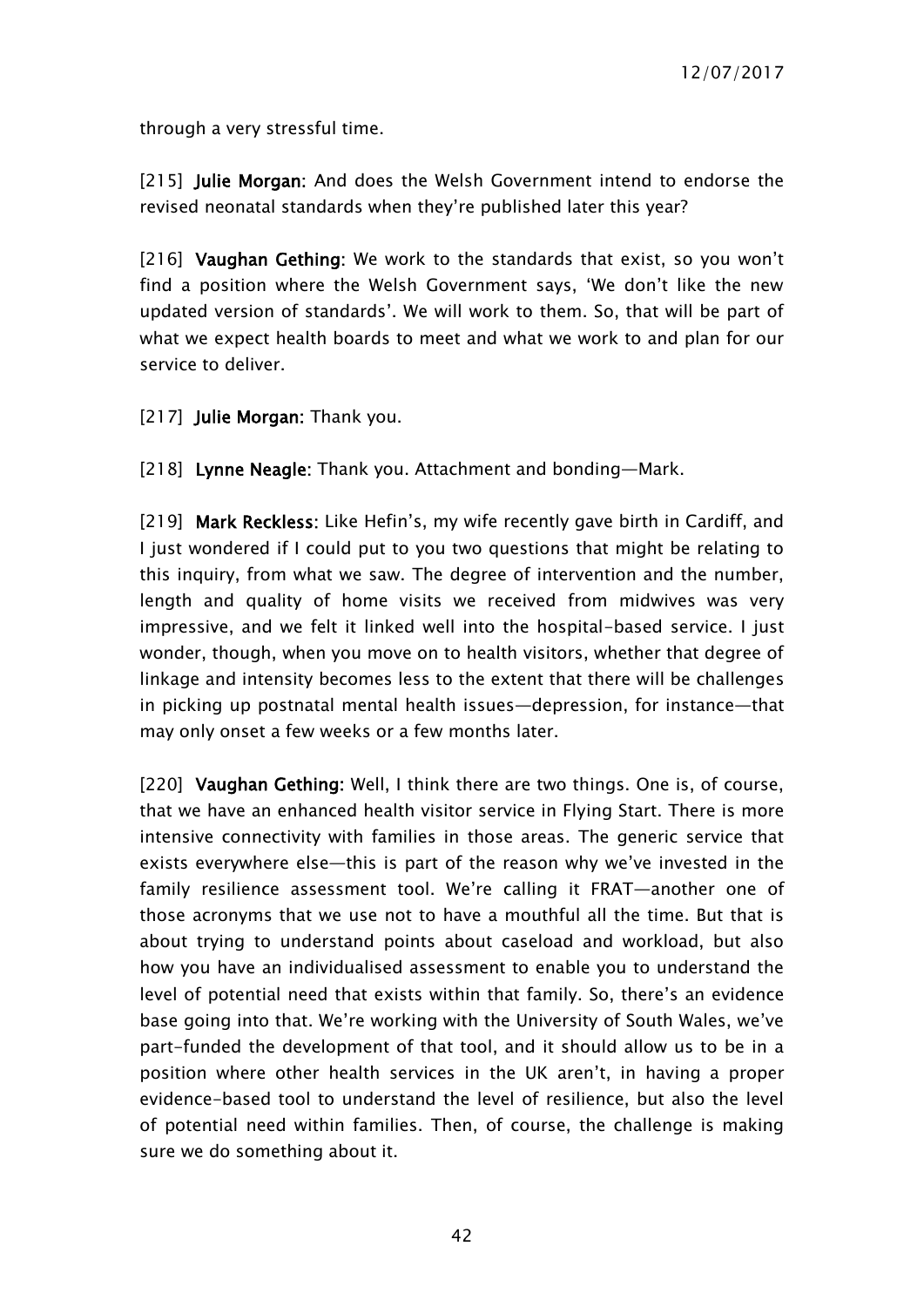[221] So, this is—. I don't pretend that where we are now is absolutely perfect and we have everything right, but, actually, we're already developing and trying to get ahead of where we are now for the future. That should allow us to pick up more easily challenges and support needs within families, whether it's perinatal mental health or other.

[222] Mark Reckless: Thank you. I had a response last week, I think from a witness from the Powys health board. I asked about the emphasis on breastfeeding, and was told that the emphasis really on was getting attachment through feeding, whether that was breastfeeding or by bottle. And just having—or at least my wife having had a baby both in Wales, recently, and prior to that in England, our impression at least, tentatively, was that the degree of expectation, encouragement, of breastfeeding perhaps pressure, in some instances to breastfeed—we detected was somewhat less through our interactions with providers in Wales than we'd had in England previously. I just wonder: is that something you would accept in terms of the breastfeeding rates and the degree to which health providers emphasise and press women towards that option?

[223] Lynne Neagle: Before you come in, Hefin has a similar question, so, if you can ask it, then perhaps you can answer the two then.

[224] Hefin David: Yes, I've got that experience. I've, probably much like Mark, found this inquiry to be quite difficult from my own experience. My wife, I believe, had undiagnosed postnatal depression from the birth of our first child, so I'm speaking a lot from personal experience, which I'm trying to objectify as much as I can. That directly arose from what she perceived to be a failure to breastfeed. Mair Parry from the Royal College of Paediatrics and Child Health gave evidence to this committee in February, separate to this inquiry, and I said that mothers feel they fail when they can't breastfeed, and she said:

[225] 'if we as a society use the word "fail", it's only going to add to'

[226] the pressure.

[227] 'There are some babies, who, for some reason, cannot take to breastfeeding…and it needs to be absolutely accepted that that happens. But there needs to be support for the mother to be sure that she has reached the point where she decides that she's going to give up breastfeeding—that she's not failed, she's decided to give up breastfeeding.'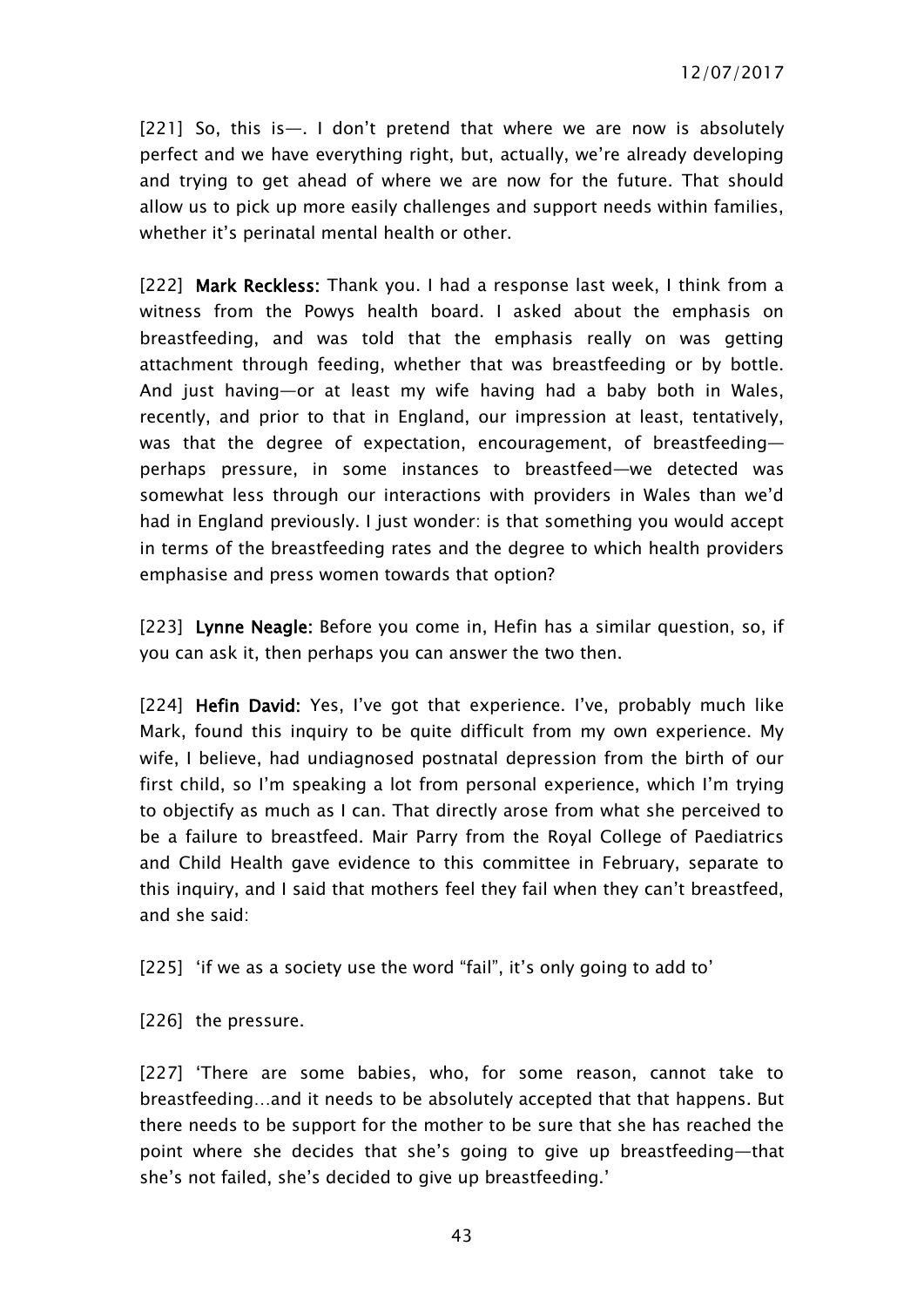[228] That's very, very different to the experience I had, and, in fact, breastfeeding may be the trigger to postnatal depression. What I'd like to understand is: to what extent are clinicians using peer-reviewed research to identify the extent to which breastfeeding can lead to postnatal depression? I, from my own subjective experience, reject the view that was presented to the committee in February.

[229] Lynne Neagle: Okay. Some complex issues there.

[230] Vaughan Gething: I think Karen will want to come in on some of the points, but I'm not aware of any evidence that breastfeeding is a trigger for postnatal depression. I don't think it's as simple as that, but they will understand evidence. Look, we've had a conversation previously in this committee and in the health committee about breastfeeding, and I think it's an important subject that we talk about, and about how—. One of the things that I was struck about was the comments about 'breast is best' or 'breast is normal', because I guess there's a challenge about making sure that people don't feel that they have failed if breastfeeding doesn't work. We should still positively talk up the fact that it is entirely normal to breastfeed, and there's something about societal attitudes and the support of partners, as well—it isn't just a job for the health service to make sure that mothers breastfeed. Actually, it's about how you encourage and empower people to breastfeed, and public attitudes to that are really important as well. The attitude of a partner is really important to being supportive as well. We also need to reflect on the fact that breastfeeding rates in Wales are not as we'd want them to be. There's a lot of evidence about not just the health of the child, but the health of the mother as well, about successful breastfeeding. But actually not then saying it is all about the mother, and it's down to the mother to make sure that it works, and it's their failure. I think it's right to say that using the word 'failure' is a really unhelpful and pejorative word and—

11:00

[231] Hefin David: My point is that's how the mother feels.

[232] Vaughan Gething: I know, but there's the point about how it's then described in our public conversation, and also, in the person-to-person conversation about how people are supported to breastfeed. And, if it isn't working, how that's then described as well. I understand that, if somebody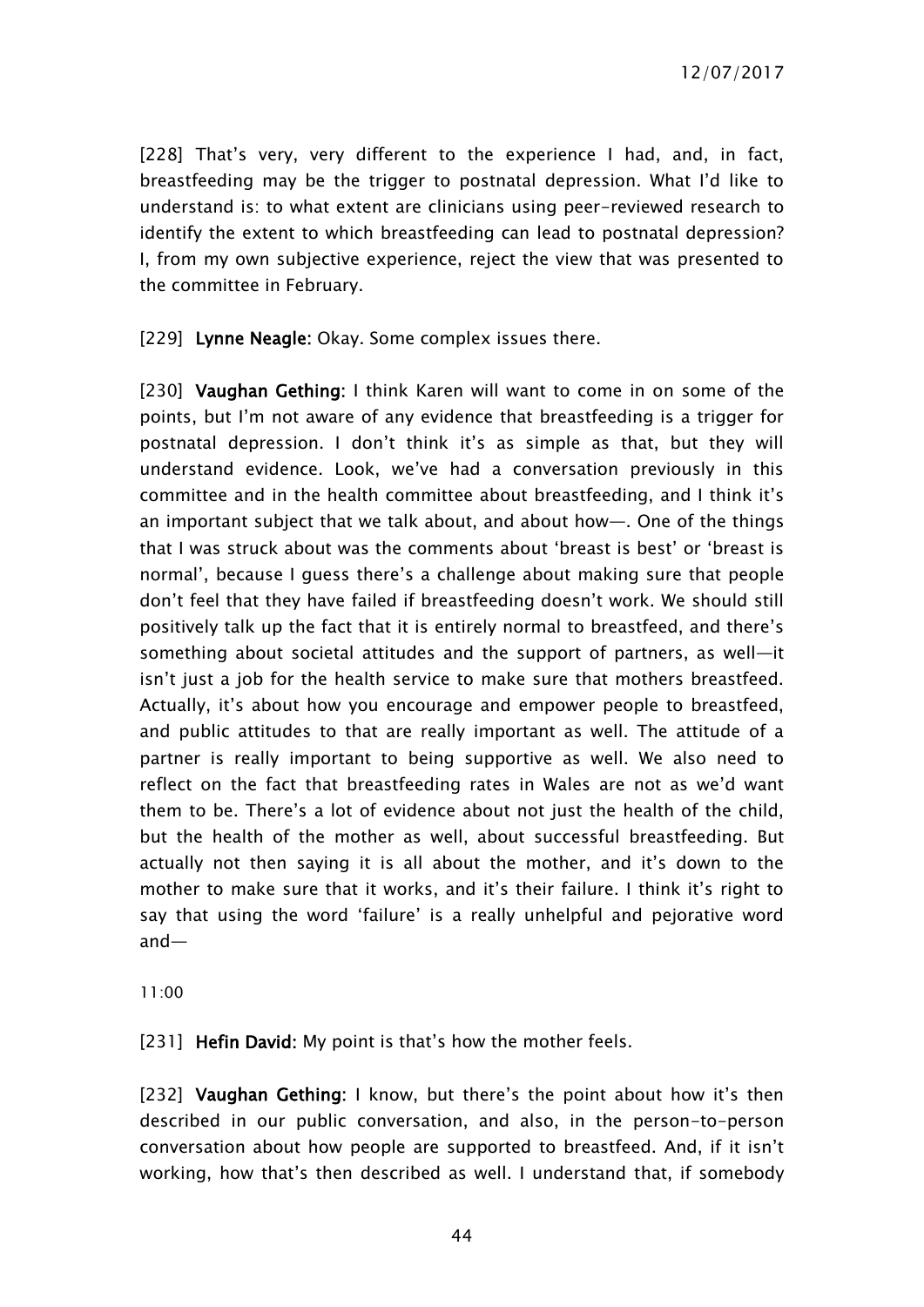believes, 'Well, I haven't been able to do this and I should have been able to', particularly if they've been built up to wanting to do it, I accept that that's a real feeling that people have, and I don't try and say that isn't true, because it plainly is for some people how they feel. And part of this is how we support people to get through that and say, 'Look, if it hasn't happened, then here's what we can do to give your child the best possible start in life, even if that isn't with breastfeeding.' I think there's a real challenge there in, on the one hand, wanting to encourage more people to take breastfeeding seriously and to actually try it and to be supported in doing it, and, on the other, there's how we support people where that hasn't worked out.

[233] Hefin David: What I'm struggling with is the 'university' bit of the university health board. Where is the research into the consequences of being unable, or choosing not, to breastfeed, if we want to use that language, and the consequences for the experiences of the new mother?

[234] Vaughan Gething: Well, I think there are two different things there, aren't there? There are people who want to be able to breastfeed, and, for whatever reason, it doesn't work out, and those who make a different choice not to breastfeed. I think part of our issue is, whilst we want to try and encourage people to breastfeed, about not being judgemental about people who make an active choice not to do that, because I don't think that's very helpful. I think it just puts more people off, and it gets us into a worse position than we should be. It's about encouraging more people to want to take up the opportunity and be supported, too, and then about what you do to support people, which I think is your real point—how do you support people and what's the evidence about supporting people where breastfeeding hasn't worked out.

[235] Hefin David: Yes. And what is that evidence?

[236] Ms Jewell: There is some research around people's choices in deciding to breastfeed or not to breastfeed. To my knowledge, there's no evidence around breastfeeding being a trigger for postnatal depression, but I think sometimes it's around women's expectations of lots of things in childbirth. Childbirth is a really important event in everybody's lives, and that may be whether you have a normal birth, whether you perhaps have analgesia during labour, or whether you breastfeed. So, there's a lot of different expectations that we put on ourselves that sometimes we feel ourselves that we've failed. And it's about the clinicians' support and the family support around that. So, clinicians, yes, and I'm pleased to hear that you had a very good experience.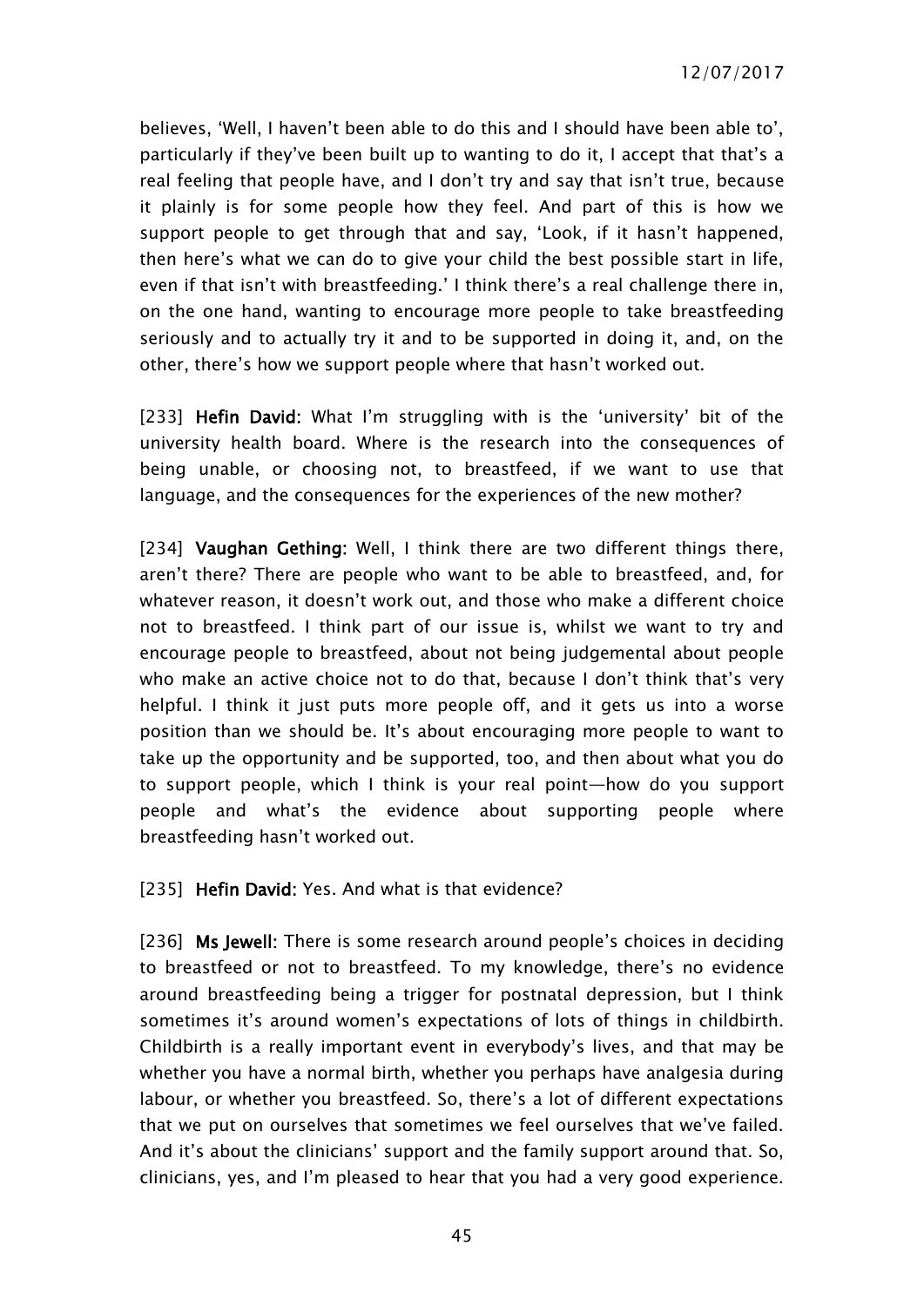Because it's about clinicians supporting the choices that the mother and the family are making, no matter what those choices are, so that we can enable as happy an experience of childbirth and parenting as we possibly can.

[237] Lynne Neagle: Hefin, we really do need to wrap up, so you have to be really brief.

[238] Hefin David: Well, I'm just trying to square these experiences of a crying mother who is unable to breastfeed, and desperate to do so, with the pressure that then comes from the midwife, who says, 'Yes, you can do it, you can do it, you can do it' to the point where I had to say, 'She must stop, because this is causing problems'. And I just don't think there's enough research done into that.

[239] Lynne Neagle: Maybe it would be possible for you to write to us with the information on the research and something about what steps are being taken to ensure that front-line professionals are properly trained to support women with whatever choice they have to make, if that would be okay.

[240] Vaughan Gething: Yes.

[241] Hefin David: There's a number, Chair, just to-. There's a number of Facebook groups and networks and discussions that focus on this specific area.

[242] Lynne Neagle: I know, but it's a big issue on its own, isn't it, really? Okay, well we have come to the end of our time. Thank you very much. It's flown by. Thank you very much.

[243] Vaughan Gething: I'm sure we'll meet again, Chair. [Laughter.]

[244] Lynne Neagle: Thank you for attending, Cabinet Secretary, and also to your officials for their attendance. It's been a very useful session. As usual, you will be sent a transcript to check for accuracy in due course. Thank you very much.

[245] Vaughan Gething: Thank you.

11:04